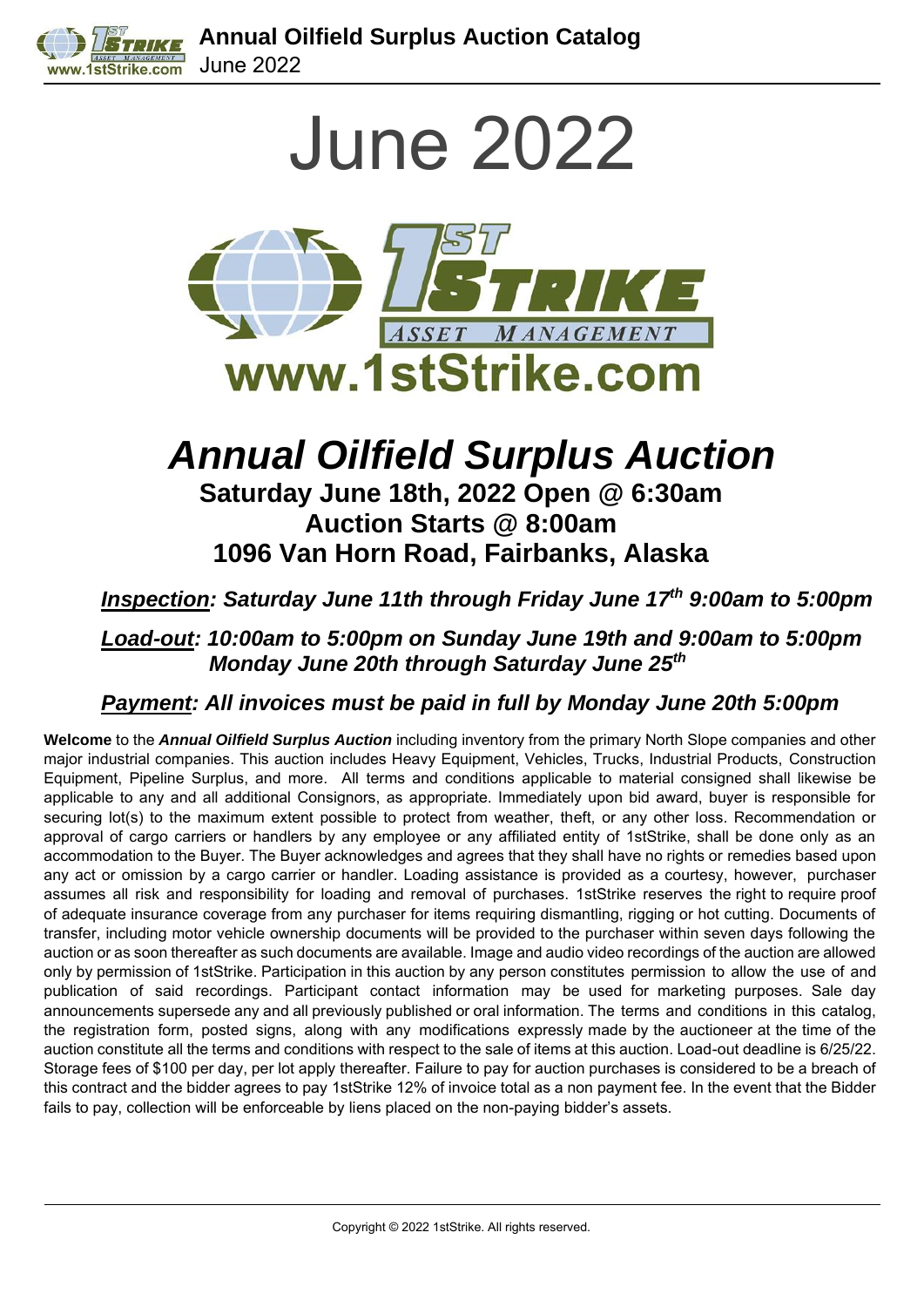#### **AUCTION SALE TERMS AND CONDITIONS**

1. 1stStrike Asset Management, (hereinafter 1stStrike), is conducting this auction sale for Property Owner, hereinafter Consignor. All auction sales made shall be governed by the terms and conditions set forth herein.

2. All material is sold "as is, where is", without warranty or guarantee of any kind. Material is defined as any lot, item, or any portion thereof. Consignor and 1stStrike expressly disclaim all warranties including, without limitation, warranties of merchantability, quality, condition, age, model, year of manufacture, and fitness for any purpose, warranties as to patent infringement and warranties regarding the condition of the premises on which material is located.

3. Buyer, on behalf of themselves and their successors, assignees and vendees, hereby waives, releases and relinquishes all claims whatsoever against 1stStrike, Consignors and their respective agents, servants, and independent contractors arising out of or relating to the material purchased, its condition, use, operation, transportation, or resale including, but not limited to, claims based on negligence, warranty, contract, or strict or absolute liability. The buyer shall examine the material for possible hazards and for compliance with applicable federal and state laws and regulations. If the material is hazardous or otherwise defective, the buyer shall correct such hazards and defects prior to use or resale.

4. Any description of material including but not limited to odometer, mileage and hour meter appearing in any advertisement, catalog, inventory or other document provided to buyer by Consignor is believed to be correct. However, any such description and any statement, whether oral or written, made by any person concerning any item is not necessarily accurate and shall not be construed as a warranty, expressed or implied. *Buyer's failure to inspect the material or to satisfy himself as to its condition, quantity, location, or the accuracy of the description will not constitute grounds for any claim for damages or adjustments or for cancellation of purchases*.

5. The total purchase price, together with all applicable taxes (which buyer will bear unless exempt therefrom) shall be paid by buyer no later than June 20, 2022 in the form of cash, cashier's check, money order, bank transfer, or credit card with a 4% fee. All cashier's checks shall be made payable to "1stStrike Asset Management". No material can be removed until total payment is received, or good funds are verified by 1stStrike.

6. Title shall pass to Buyer upon receipt by 1stStrike of the total purchase price. Risk of loss or damage shall pass to Buyer on the day of sale. Titles lost by the Buyer which require 1stStrike to acquire a new title will incur a non-negotiable \$200 title processing service charge in addition to any associated DMV fees.

7. All material must be removed from the auction site's premises on or before 6/25/22. Removal time is of the essence. A nonrefundable storage fee of \$100 per day, per lot will be charged to the buyer for all remaining surplus equipment, beginning 12:01 am, June 26, 2022. 1stStrike reserves the right to cancel all sales and reclaim title to any and all surplus materials still remaining on their premises after 12:01 am, June 26, 2022. Buyer agrees to hold Consignor and 1stStrike harmless from and against all loss or damages sustained as a result of buyer's failure to pay for or remove the material or for any other failure to perform his obligations hereunder. All expenses of storage, resale, and disposal shall be borne by the buyer. In the event of such cancellation and resale, payments made by the buyer on account of the purchase price may be applied against expenses of storage and resale and against further damages sustained by Consignor or 1stStrike, but if payment is not sufficient to cover expenses. Buyer remains responsible for any disposal or resale fees.

8. Buyer shall be deemed to have inspected the premises and to be familiar with all conditions relative to removal of material.

9. The Auctioneer shall designate the buyer after each lot item is auctioned. If a dispute arises between two or more bidders, the Auctioneer shall have the right to reopen the bidding. His designation of a buyer shall be final.

10. The Auctioneer reserves the right to group lots, make lots smaller or to add or delete material at Auctioneer's sole discretion, as well as the right to offer individually and/or as a group. Auctioneer also reserves the right not to accept or acknowledge any bid which exceeds the previous bid by an amount less than the increase called for by the Auctioneer in the course of bidding.

11. Neither buyer's rights nor buyer's obligations shall be assigned in whole or in part without prior written approval of 1stStrike.

12. Buyer agrees to pay and satisfy all claims for labor and materials employed or used by him in connection with or arising out of his purchase of auction lots, to permit no liens of any kind to be fixed upon or against Consignor or 1stStrike's property by his laborers, mechanics, or suppliers and to indemnify, protect and save Consignor and 1ststrike harmless from and against all such claims and liens. If any lien claim remains unsatisfied at the time delivery is to be made to buyer, Consignor may, at their discretion and without prejudice to any other rights or remedies, cancel the sale and/or retain possession of material until the lien has been discharged.

13. Buyer assumes all risks incident to being on Consignor's or 1stStrike's premises (whether owned or leased) and/or incident to this sale or the material sold.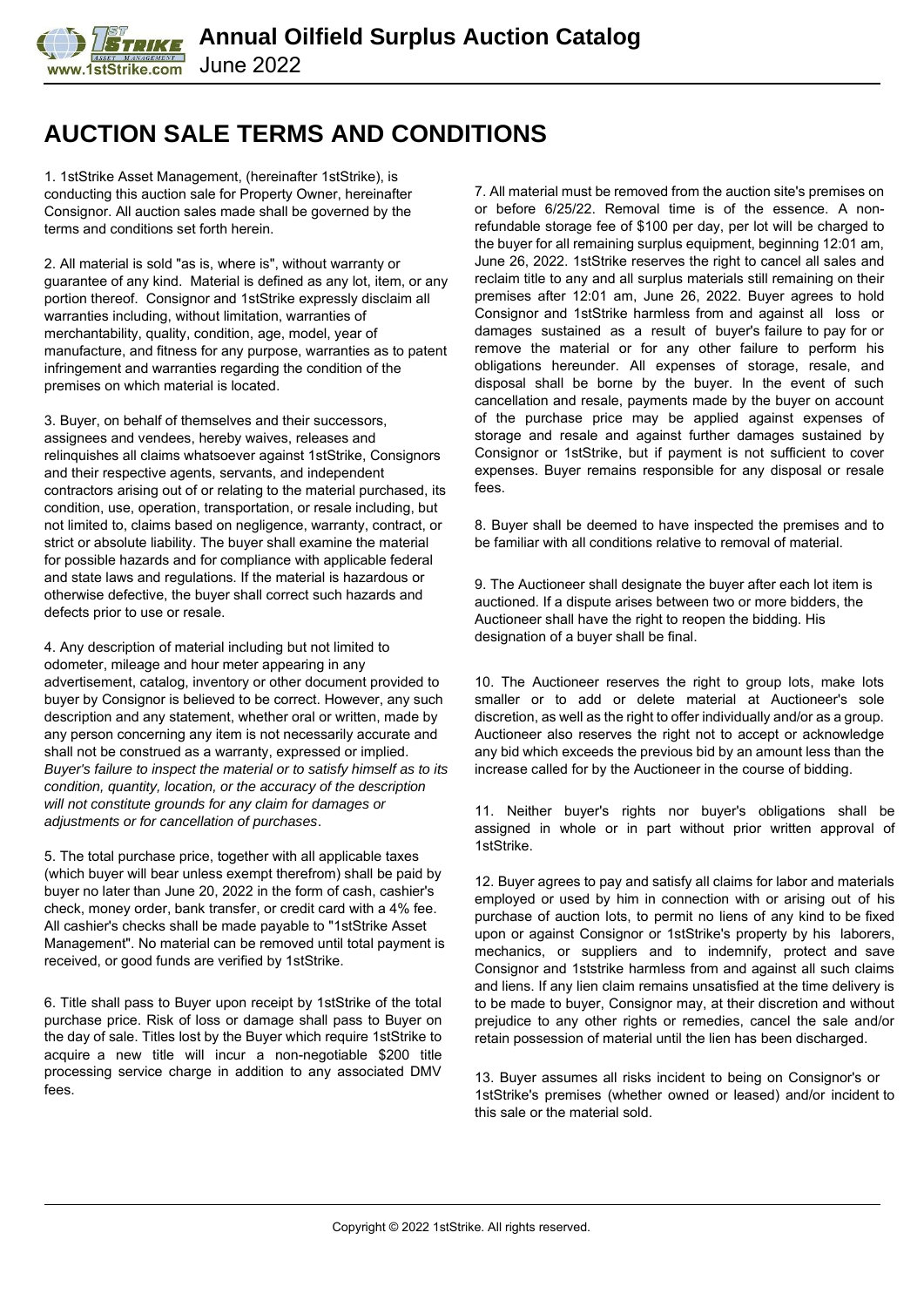

14. Buyer agrees to defend, indemnify and save harmless Consignor and 1stStrike from and against any and all claims, demands, actions, costs, expenses, judgments and liabilities of every kind arising out of or related to the material purchased, or the inspection, loading, removal, transportation, dismantling, destruction, handling, resale, operation or condition of same, or any defects in such material (whether or not such defects existed prior to buyer's purchase) regardless of whether any fault or negligence of Consignor, 1stStrike, or their respective agents, employees, or representatives, is a contributing cause thereof.

15. Buyer shall comply, and secure compliance by his contractors, agents, employees and representatives with all applicable "law", as hereinafter defined, in connection, with the purchase, loading removal and transportation of material. As used herein, "law" means statutes, ordinances, rules, regulations, laws stipulations of federal, state, and local governments, their agencies and authorities and any other agencies having jurisdiction regarding this transaction. Buyer shall defend, indemnify and hold harmless Consignor and 1stStrike from and against any liabilities and penalties which may be imposed on them by reason of any violation of alleged violation of law by buyer or their contractors, agents, employees or representatives.

16. Buyer agrees to obtain Consignor's approval prior to making publicity releases of announcements regarding buyer's activities or participation in connection with this sale. Use of Consignor's name or any variant thereof without the prior written approval of Consignor is prohibited.

17. Buyer shall carry out this transaction in a good, businesslike, and efficient manner.

18. All rights and remedies of Consignors and 1stStrike described herein are cumulative. Nothing contained herein shall in any way limit other consistent rights or remedies.

19. This transaction and the terms and conditions hereof shall be construed in accordance with and governed by the laws of the State of Alaska.

20. This agreement constitutes the entire agreement between the parties hereto with respect to the subject matter hereof, and cancels and supersedes all prior negotiations, representation or agreements, whether written or oral. No changes, alterations or notifications to the agreement shall be effective unless in writing and signed by both parties hereto.

21. 1stStrike's premises is an active work area, and all persons entering the premises do so at their own risk. 1stStrike assumes no responsibility for property loss or damage, nor for personal injury occurring from any cause. Possible hazards to be aware of include but are not limited to: moving equipment, sharp edges, fall hazards, pinch points, pressurized tanks, slick surfaces, flammable substances, corrosive substances, shock hazards, and other environmental hazards. Children are permitted on the Auctioneer's premises when accompanied by an adult. Should children be found unattended, the entire party will be asked to leave.

**All bidders and buyers agree by their participation in this public outcry auction sale and acknowledge by their signature on the bid registration card to be bound, without exception, by all foregoing terms and conditions of sale.**

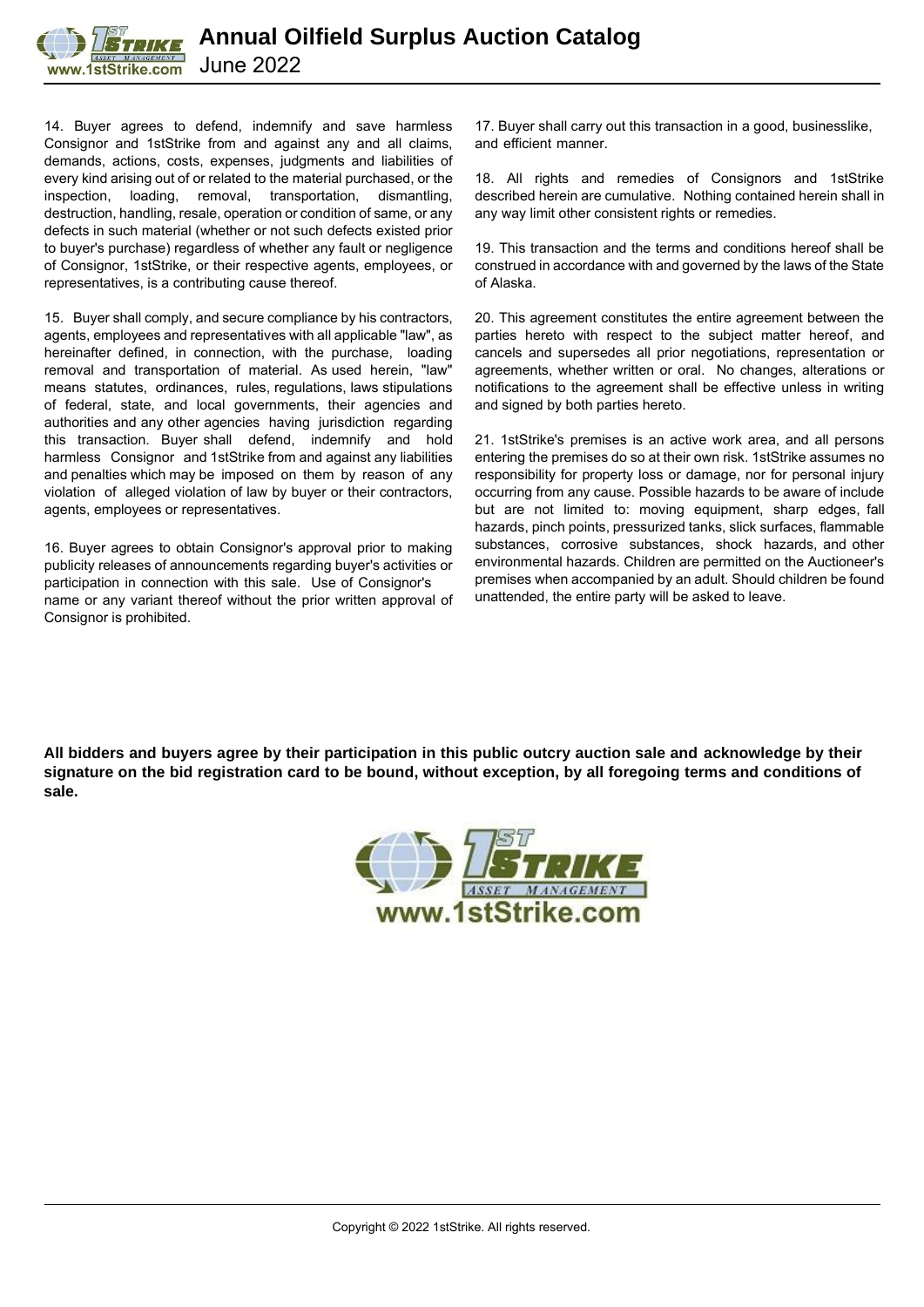#### **PLEASE READ CAREFULLY:**

#### **Load-out Schedule**

Absolutely no load-out during the auction! Load-out begins 10:00 am Sunday June 19th, and must be completed by 5:00 pm Saturday June 25, 2022 Yard hours are from 10:00 am to 5:00 pm on Sunday 9:00 am to 5:00 pm Monday through Saturday.

Tailgate loading only will be provided by 1stStrike Asset Management LLC. A 6000 lb forklift will be available until June 25th. All heavier items are the buyer's responsibility. Buyers are solely responsible for any disassembly, tie down, and safety of their own loads.

#### **Approximate Auction Schedule**

- 6:30 AM Gates Open
- 8:00 AM Vehicles
- $10:00$  AM ATVs & Boats
- 11:00 AM -Heavy Equipment
- 1:00 PM -Trailers, Tankers & Semis
- 3:00 PM -Attachments, Welders & Tanks

**Bidding is available both in person, and online via ProxiBid**.

#### **Check-out Procedure**

- 1. All purchases must be paid in full by June 20, 2022 and no partial payments will be accepted.
- 2. Failure to remove all purchases by the end of the load-out period, June 25, 2022, will be considered a material breach of agreement of sale, entitling 1stStrike to all rights provided by law or the attached terms and conditions of sale.
- 3. A non-refundable storage fee of \$100 per day, per lot will be charged to the buyer for all remaining surplus equipment, beginning 12:01 am, June 26, 2022.
- 4. 1stStrike reserves the right to cancel all sales and reclaim title to any and all surplus materials still remaining on their premises after 12:01 am, June 26, 2022.
- 5. All buyers must report to the gate guard prior to entering the surplus yard.
- 6. If you make arrangements for a transport company or third party to transport your surplus materials, please be sure to make prior arrangements in writing providing the name of the transportation company or individual that will be transporting your items. Individuals will be asked for a photo id before items will be released for pickup.
- 7. All loads must be securely tied down by the buyer, so that they meet all federal, state and local motor vehicle codes. In the interest of public safety, no unsafe loads are to be removed from the yard. This requirement is being made in cooperation with local Fairbanks and Alaska State Police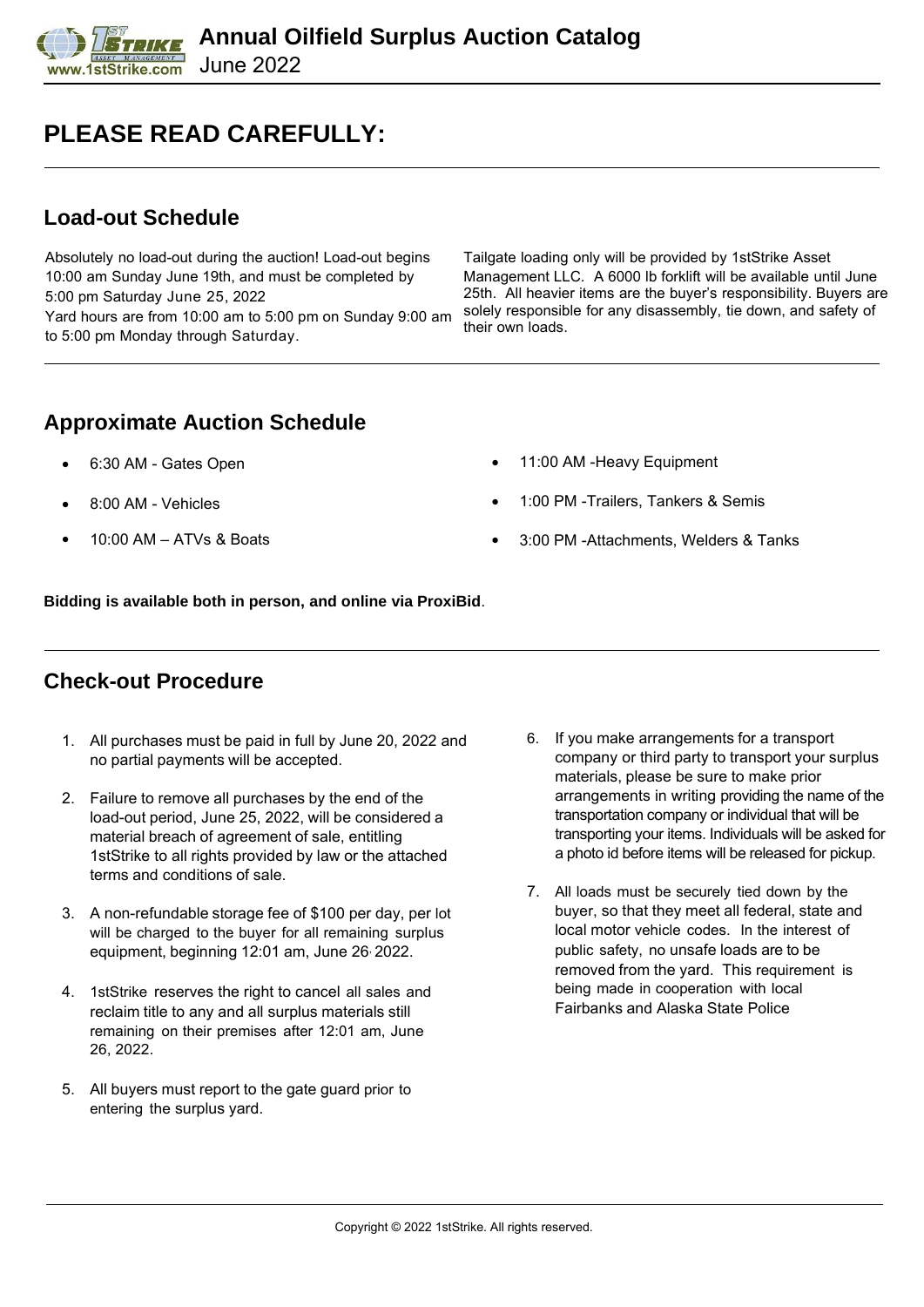| Lot            | Description                                                                                                                                                    |
|----------------|----------------------------------------------------------------------------------------------------------------------------------------------------------------|
| $\mathbf 1$    | 2014 MAZDA 6, 2.5L GAS ENGINE, AUTOMATIC TRANSMISSION, 4-DOOR<br>SN:JM1GJ1U62E1150662 MI:91849                                                                 |
| $\overline{2}$ | 2007 MERCEDES C280 4MATIC, 3.0L GAS ENGINE, AWD, 4-DOOR. UNKNOWN<br>MECHANICAL PROBLEMS. RECONSTRUCTED TITLE. DOES NOT START<br>SN:WDBRF92H97F935620 MI:153595 |
| 3              | 2011 JEEP PATRIOT, 2.4L GAS ENGINE, 4X4, 4-DOOR SN:1 4NF1GB3BD133956 MI:57578                                                                                  |
| $\overline{4}$ | 2002 LAND ROVER FREELANDER S, 2.5L GAS ENGINE, AWD, 4-DOOR<br>SN:SALNM22272A386152 MI:67730                                                                    |
| 5              | 1992 GMC SUBURBAN, 5.7L GAS ENGINE, 4X4. UNKNOWN MECHANICAL PROBLEMS, NO<br>REVERSE. RECONSTRUCTED TITLE SN:1GKFK16K7NJ723191 MI:266218                        |
| 6              | 2000 FORD EXPEDITION XLT, 5.4L TRITON, 4X4. UNKNOWN MECHANICAL PROBLEMS<br>SN:1FMPU16L7YLA70157 MI:309425                                                      |
| $\overline{7}$ | 2007 FORD E-350, 5.4L GAS ENGINE, RWD, CARGO CONFIGURATION<br>SN:1FTSS34L57DB27824 MI:103411                                                                   |
| 8              | 2005 FORD E-250, 5.4L GAS ENGINE, QUIGLEY 4X4, CARGO CONFIGURATION WITH TOOL<br>CAGE, SHELVING SN:1FTNE24L55HA37562 MI:99441                                   |
| 9              | 2007 CHEVROLET SILVERADO 1500 LT, 5.3L VORTEC, 4X4, EXTENDED CAB, SHORT BED<br>SN:1GCEK19 07Z564867 HRS:UNK MI:194127                                          |
| 10             | 2010 CHEVROLET SILVERADO 1500 LS, 4.8L VORTEC, 4X4, EXTENDED CAB, SHORT BED<br>SN:1GCSKREA6AZ198210 HRS:7500 MI:39355                                          |
| 11             | 2010 CHEVROLET SILVERADO 1500, 4.3L VORTEC, 4X4, REGULAR CAB, LONG BED WITH<br>PIPE RACK, BEDSIDE TOOL BOXES SN:1GCPKPEX5AZ193900 HRS:7226 MI:151835           |
| 12             | 2005 FORD F-150 STX, 4.6L TRITON, 4x4, EXTENDED CAB, SHORT BED. UNKNOWN<br>MECHANICAL PROBLEMS SN:1FTRX14W95FA34739 MI:238504                                  |
| 13             | 2006 FORD F-150 LARIAT, 5.4L TRITON, 4X4, CREW CAB, SHORT BED<br>SN:1FTPW14546FA94642 MI:208085                                                                |
| 14             | 2008 FORD F-150 XLT, 5.4L TRITON, 4X4, CREW CAB, SHORT BED. RECONSTRUCTED<br>TITLE SN:1FTPW14588FB09985 MI:172373                                              |
| 15             | 2014 FORD F-250 SUPERDUTY XL, 6.2L GAS ENGINE, 4X4, CREW CAB, LONG BED<br>SN:1FT7W2B69EEA60430 HRS:7678 MI:35270                                               |
| 16             | 2010 FORD F-250 SUPERDUTY XLT, 5.4L TRITON, 4X4, CREW CAB, SHORT BED.<br>UNKNOWN MECHANICAL PROBLEMS SN:1FTSW2B50AEA31040 HRS:8209 MI:56551                    |
| 17             | 2010 FORD F-250 SUPERDUTY XLT, 5.4L TRITON, 4X4, CREW CAB, SHORT BED<br>SN:1FTSW2B54AEA31039 HRS:13352 MI:90630                                                |
| 18             | 2004 CHEVROLET SILVERADO 2500HD LS, 6.0L VORTEC, 4X4, EXTENDED CAB, SHORT<br>BED SN:1GCHK29U44E121279 HRS:8134 MI:153923                                       |
| 19             | 2015 CHEVROLET SILVERADO 2500HD, 6.0L VORTEC, 4X4, CREW CAB, CAB AND CHASSIS<br>ONLY, WEBASTO HEAT SN:1GB1KUEG7FF649185 HRS:19025 MI:66298                     |
| 20             | 2015 CHEVROLET SILVERADO 2500HD, 6.0L VORTEC, 4X4, CREW CAB, CAB AND CHASSIS<br>ONLY, WEBASTO HEAT SN:1GB1KUEG8FF650040 HRS:27967 MI:108911                    |
| 21             | 2015 CHEVROLET SILVERADO 2500HD, 6.0L VORTEC, 4X4, CREW CAB, CAB AND CHASSIS<br>ONLY. WEBASTO HEAT SN:1GB1KUEG4FF648687 HRS:31131 MI:159973                    |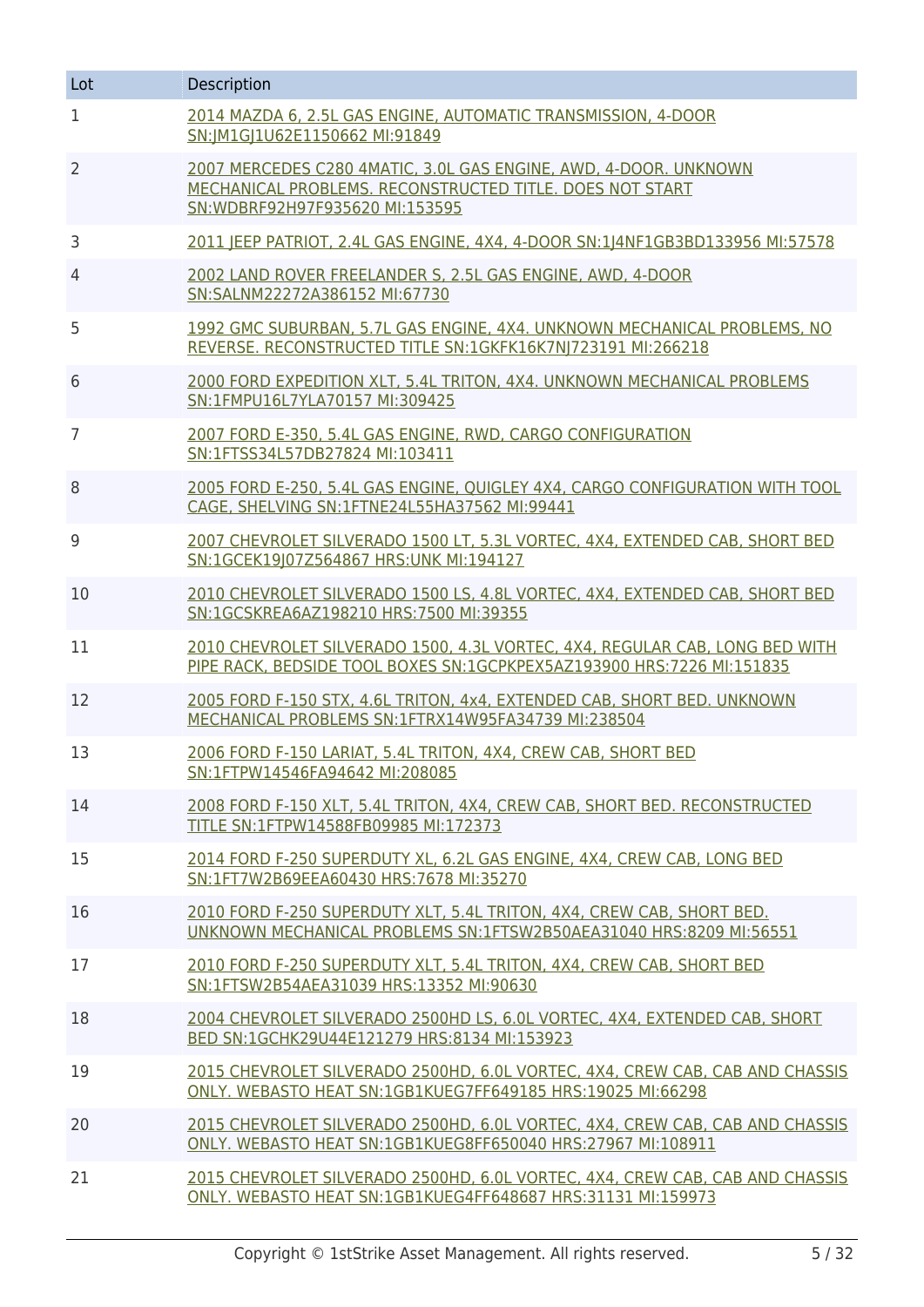| 22 | 2015 CHEVROLET SILVERADO 2500HD, 6.0L VORTEC, 4X4, CREW CAB, LONG BED,<br>WEBASTO HEAT SN:1GB1KUEGXFF651920 HRS:32852 MI:135196                               |
|----|---------------------------------------------------------------------------------------------------------------------------------------------------------------|
| 23 | 2006 GMC SIERRA 2500HD, 6.6L DURAMAX, 4X4, CREW CAB, LONG BED<br>SN:1GTHK23D26F251146 HRS:20397 MI:173126                                                     |
| 24 | 2006 GMC SIERRA 2500HD, 6.6L DURAMAX, 4X4, CREW CAB, LONG BED<br>SN:1GTHK23D26F251941 HRS:32846 MI:159495                                                     |
| 25 | 2006 GMC SIERRA 2500HD, 6.6L DURAMAX, 4X4, CREW CAB, LONG BED<br>SN:1GTHK23D86F253919 HRS:14240 MI:195625                                                     |
| 26 | 2005 CHEVROLET SILVERADO 2500HD, 6.6L DURAMAX, 4X4, CREW CAB, LONG BED.<br>UNKNOWN MECHANICAL PROBLEMS, HEAD GASKET SN:1GCHK23225F938561 HRS:UNK<br>MI:101995 |
| 27 | 2013 CHEVROLET SILVERADO 2500HD, 6.6L DURAMAX, 4X4, CREW CAB, LONG BED<br>SN:1GC1KVC87DF233597 HRS:6319 MI:68026                                              |
| 28 | 2013 CHEVROLET SILVERADO 2500HD, 6.6L DURAMAX, 4X4, CREW CAB, LONG BED<br>SN:1GC1KVC8XDF233092 HRS:7303 MI:63556                                              |
| 29 | 2013 CHEVROLET SILVERADO 2500HD, 6.6L DURAMAX, 4X4, CREW CAB, LONG BED<br>SN:1GC1KVC88DF233558 HRS:8965 MI:69568                                              |
| 30 | 2013 CHEVROLET SILVERADO 2500HD, 6.6L DURAMAX, 4X4, CREW CAB, LONG BED<br>SN:1GC1KVC81DF234583 HRS:5248 MI:68367                                              |
| 31 | 2013 CHEVROLET SILVERADO 2500HD, 6.6L DURAMAX, 4X4, CREW CAB, LONG BED<br>SN:1GC1KVC82DF234978 HRS:9432 MI:66114                                              |
| 32 | 2013 CHEVROLET SILVERADO 2500HD, 6.6L DURAMAX, 4X4, CREW CAB, LONG BED<br>SN:1GC1KVC84DF234836 HRS:5637 MI:59783                                              |
| 33 | 2015 CHEVROLET SILVERADO 2500HD, 6.6L DURAMAX, 4X4, CREW CAB, LONG BED.<br>WEBASTO HEAT SN:1GC1KUE89FF504458 HRS:UNK MI:79847                                 |
| 34 | 2015 CHEVROLET SILVERADO 2500HD, 6.6L DURAMAX, 4X4, CREW CAB, LONG BED.<br>WEBASTO HEAT SN:1GC1KUE84FF503699 HRS:7156 MI:88433                                |
| 35 | 2001 FORD F-250 SUPERDUTY LARIAT, 7.3L POWERSTROKE, RWD, EXTENDED CAB, LONG<br>BED SN:1FTNX20F61EC61073 MI:130113                                             |
| 36 | 2008 FORD F-250 SUPERDUTY XL, 6.4L POWERSTROKE, 4X4, EXTENDED CAB, LONG BED<br>SN:1FTSX21R98EA97727 HRS:4606 MI:181691                                        |
| 37 | 2005 FORD F-250 SUPERDUTY XLT, 6.0L POWERSTROKE, MANUAL TRANSMISSION, 4X4,<br>CREW CAB. LONG BED SN:1FTSX21P25EB05323 HRS:3084 MI:74700                       |
| 38 | 2005 FORD F-350 SUPERDUTY XL, 6.0L POWERSTROKE, 4X4, CREW CAB, LONG BED,<br>WITH AUX FUEL TANK, 12V PUMP SN:1FTWW31P35EB57750 HRS:9999 MI:75817               |
| 39 | 2006 FORD F-350 SUPERDUTY XL, 6.0L POWERSTROKE, 4X4, CREW CAB, LONG BED,<br>WITH AUX FUEL TANK, 12V PUMP SN:1FTWW31P46EB83159 HRS:UNK MI:45938                |
| 40 | 2009 FORD F-350 SUPERDUTY XL, 6.4L POWERSTROKE, 4X4, CREW CAB, LONG BED<br>SN:1FTWW31R89EA28653 HRS:13432 MI:82721                                            |
| 41 | 2008 FORD F-350 SUPERDUTY XL, 6.4L POWERSTROKE, 4X4, CREW CAB, LONG BED<br>SN:1FTWW31R68EB68358 HRS:16750 MI:101697                                           |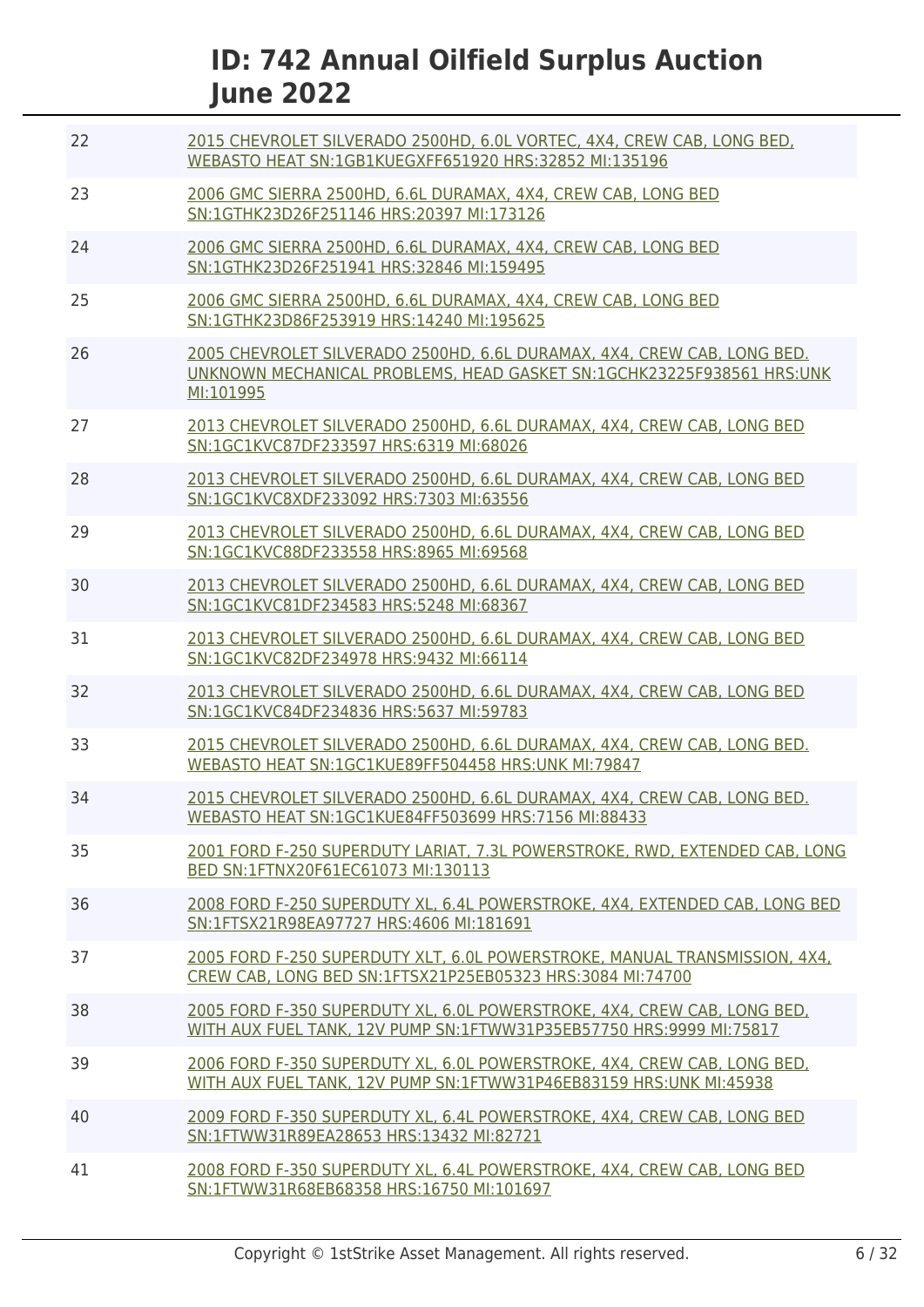| 42 | 2015 FORD F-350 SUPERDUTY XL, 6.7L POWERSTROKE, 4X4, CREW CAB, LONG BED, AUX<br>POWER INVERTER SN:1FT8W3BT8FEC27829 HRS:29759 MI:279127                                                                   |
|----|-----------------------------------------------------------------------------------------------------------------------------------------------------------------------------------------------------------|
| 43 | 2014 FORD F-350 SUPERDUTY XL, 6.7L POWERSTROKE, 4X4, CREW CAB, LONG BED. AUX<br>POWER INVERTER SN:1FT8W3BT8EEA73976 HRS:33521 MI:276526                                                                   |
| 44 | 2015 FORD F-350 SUPERDUTY XL, 6.7L POWERSTROKE, 4X4, CREW CAB, LONG BED<br>SN:1FT8W3BT4FEA70087 HRS:32091 MI:139625                                                                                       |
| 45 | 2015 FORD F-350 SUPERDUTY XL, 6.7L POWERSTROKE, 4X4, CREW CAB, LONG BED, AUX<br>POWER INVERTER SN:1FT8W3BT4FEC27827 HRS:21748 MI:89277                                                                    |
| 46 | 2012 CHEVROLET SILVERADO 3500HD, 6.6L DURAMAX, 4X4, DUALLY, CREW CAB, 9FT 6IN<br>FLAT BED. WEBASTO HEAT SN:1GB4KZCL6CF151534 HRS:25358 MI:123123                                                          |
| 47 | 2012 CHEVROLET SILVERADO 3500HD, 6.6L DURAMAX, 4X4, DUALLY, CREW CAB, 9FT 6IN<br>FLAT BED. WEBASTO HEAT SN:1GB4KZCL9CF152192 HRS:16661 MI:113421                                                          |
| 53 | 2012 CHEVROLET SILVERADO 2500HD LS, 6.6L DURAMAX, 4X4, CREW CAB, LONG BED.<br>WEBASTO HEAT SN:1GC1KVC80CF221838 HRS:5240 MI:62988                                                                         |
| 54 | TOW TRUCK, 1974 CHEVROLET CUSTOM 20, V-8 GAS ENGINE, MANUAL TRANSMISSION,<br>4X4, DUALLY, HOLMES 440 TOW BED, RECONSTRUCTED TITLE SN:CKY244Z123603<br>MI:76740                                            |
| 55 | WHEEL LIFT TOW TRUCK, 2007 CHEVROLET SILVERADO 3500HD, 6.0L VORTEC, 4X4,<br>DUALLY, REGULAR CAB, CHEVRON MODEL 408 BED, RAMSEY WINCH<br>SN:1GBJK34K97E555445 HRS:UNK MI:126507                            |
| 56 | WHEEL LIFT TOW TRUCK, 2006 FORD F-550 SUPERDUTY XL, 6.0L POWERSTROKE, 4X4,<br>DUALLY, CREW CAB, CHAMPION BED, WARN WINCHES, AIR COMPRESSOR, HOSE REEL.<br>NO TITLE SN:1FDAW57P66ED88684 HRS:8630 MI:49603 |
| 57 | 1988 CHEVROLET 2500 CHEYENNE, 5.0L GAS ENGINE, RWD, REGULAR CAB, 8FT SERVICE<br>BED, WITH PIPE RACK, IN BED AIR COMPRESSOR, AUX FUEL TANK, 12V PUMP<br>SN:1GCFC24H4JZ239755 MI:88487                      |
| 58 | 1998 CHEVROLET SILVERADO 3500, 5.7L VORTEC, 4X4, REGULAR CAB, 8FT SERVICE BED<br>SN:1GCHK34R7WF008996 MI:209920                                                                                           |
| 59 | 2006 FORD F-250 SUPERDUTY XL, 5.4L TRITON, 4X4, CREW CAB, 8FT SERVICE BED<br>SN:1FTSW215X6EC42450 HRS:4180 MI:108743                                                                                      |
| 60 | 2006 FORD F-350 SUPERDUTY, 6.8L TRITON, 4X4, DUALLY, CREW CAB, 9FT READING<br>AEROTECH SERVICE BED SN:1FDWW37Y26EC35528 HRS:3509 MI:62811                                                                 |
| 61 | 1999 FORD F-350 SUPERDUTY, 7.3L POWERSTROKE, 4X4, CREW CAB, 8FT SERVICE BED<br>SN:1FTSW31FXXEA31006 MI:263940                                                                                             |
| 62 | 2012 FORD F-350 SUPERDUTY XL, 6.7L POWERSTROKE, 4X4, CREW CAB, 8FT SERVICE<br>BED, AUX POWER INVERTER SN:1FT8W3BT0CEA17589 HRS:23658 MI:99148                                                             |
| 63 | 2006 FORD F-350 SUPERDUTY XL, 6.0L POWERSTROKE, 4X4, DUALLY, CREW CAB, 9FT<br>SERVICE BED SN:1FDWW37P26ED92256 HRS:4508 MI:90847                                                                          |
| 64 | 2014 FORD F-550 SUPERDUTY XL, 6.7L POWERSTROKE, 4X4, DUALLY, CREW CAB, 11FT<br>SERVICE BED, AUX POWER INVERTER SN:1FD0W5HT7EEA73981 HRS:42292 MI:185608                                                   |
| 65 | 2011 FORD F-250 SUPERDUTY XL, 6.2L GAS ENGINE, 4X4, REGULAR CAB, 8 FT WALK-IN<br>ALUMINUM BOX WITH SHELVING SN:1FDBF2B69BEC72049 HRS:12395 MI:324623                                                      |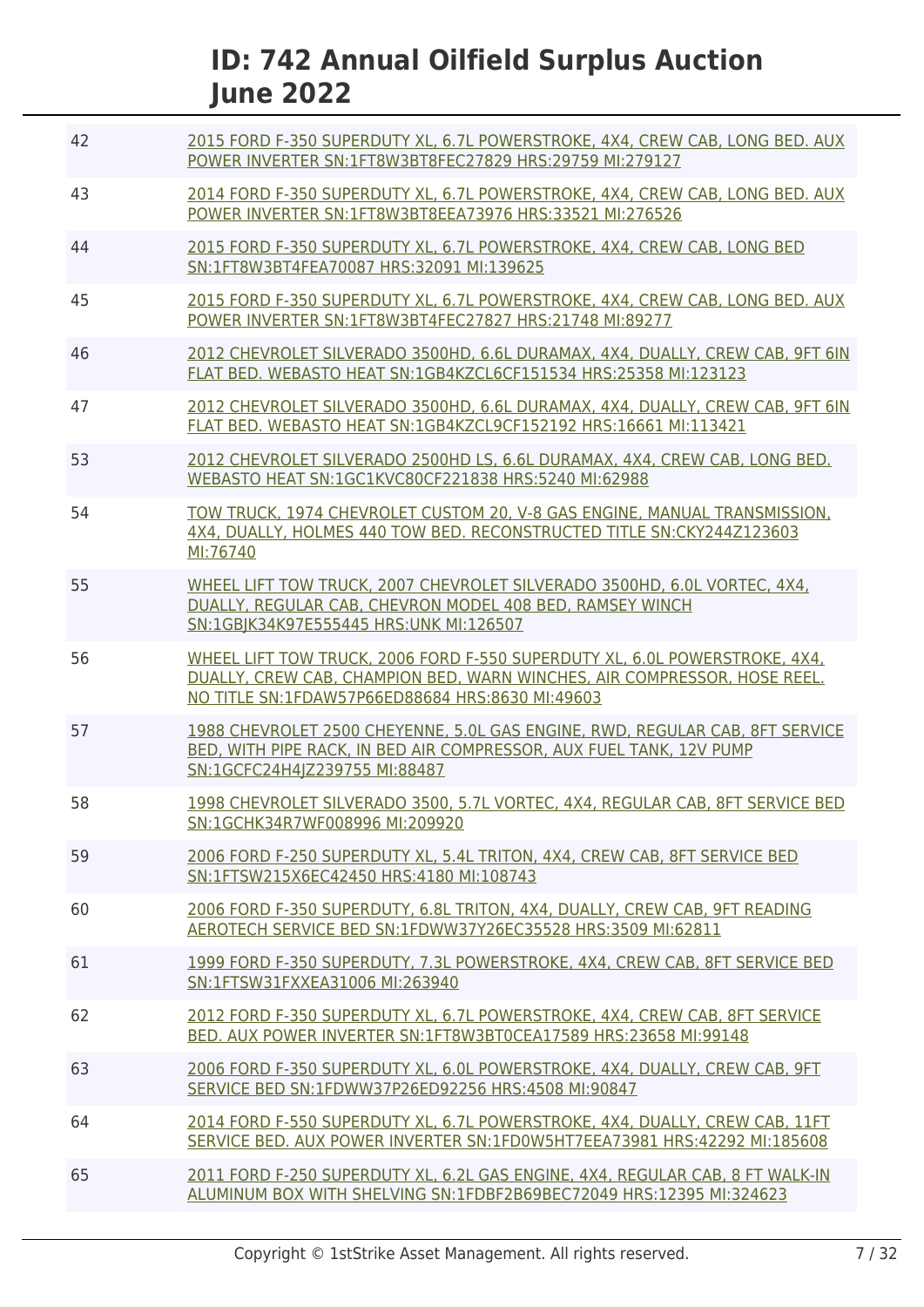| 66 | 2006 FORD F-350 SUPERDUTY XL, 6.0L POWERSTROKE, 4X4, DUALLY, CREW CAB, 9FT<br>SERVICE BED. WITH CAB OVER TOPPER SN:1FDWW37P26EC54023 HRS:6290 MI:145327                                           |
|----|---------------------------------------------------------------------------------------------------------------------------------------------------------------------------------------------------|
| 67 | 2006 FORD F-550 SUPERDUTY XL, 6.0L POWERSTROKE, 4X4, DUALLY, CREW CAB, 11FT<br>WILLIAMSEN INSULATED BOX, AUX TANK SN:1FDAW57P36EC25331 HRS:6318 MI:62972                                          |
| 68 | BOX VAN, 2004 CHEVROLET EXPRESS 3500, 6.0L VORTEC, RWD, DUALLY, 16FT BOX, PULL<br>OUT ALUMINUM RAMP SN:1GBIG31U041139116 MI:175187                                                                |
| 69 | BOX TRUCK, 2002 ISUZU NPR HD, ISUZU DIESEL, AUTOMATIC TRANSMISSION, RWD,<br>DUALLY, 14500LBS GVWR, 16FT BOX WITH TOMMY GATE, SN: ALC4B14127001987<br>MI:145773                                    |
| 70 | 2012 FORD F-550 SUPERDUTY XLT, 6.7L POWERSTROKE, 4X4, DUALLY, CREW CAB, 9FT<br>FLATBED, GOOSENECK HITCH. UNKNOWN MECHANICAL PROBLEMS. DOES NOT START.<br>SN:1FD0W5HT7CEC77676 HRS:17097 MI:110811 |
| 71 | 2012 FORD F-350 SUPERDUTY XL, 6.7L POWERSTROKE, 4X4, CREW CAB, LONG BED. AUX<br>POWER INVERTER. UNKNOWN MECHANICAL PROBLEMS. DOES NOT START.<br>SN:1FT8W3BT6CEA45851 HRS:16904 MI:77450           |
| 72 | 2012 FORD F-350 SUPERDUTY XL, 6.7L POWERSTROKE, 4X4, CREW CAB, LONG BED.<br>UNKNOWN MECHANICAL PROBLEMS. DOES NOT START. SN:1FT8W3BT4CEA45850<br>HRS:20027 MI:149043                              |
| 73 | 2012 FORD F-250 SUPERDUTY XLT, 6.7L POWERSTROKE, 4X4, CREW CAB, SHORT BED.<br>UNKNOWN MECHANICAL PROBLEMS, DOES NOT START, SN:1FT7W2BTXCEC71395<br>HRS:13384 MI:69911                             |
| 74 | 2012 FORD F-250 SUPERDUTY XLT, 6.7L POWERSTROKE, 4X4, CREW CAB, SHORT BED.<br>UNKNOWN MECHANICAL PROBLEMS. DOES NOT START. SN:1FT7W2BT2CEC71407<br>HRS:16706 MI:97447                             |
| 75 | 2012 FORD F-250 SUPERDUTY XLT, 6.7L POWERSTROKE, 4X4, CREW CAB, SHORT BED.<br>UNKNOWN MECHANICAL PROBLEMS. DOES NOT START. SN:1FT7W2BT3CEC71397<br>HRS:18985 MI:82713                             |
| 76 | 2015 FORD F-250 SUPERDUTY XLT, 6.7L POWERSTROKE, 4X4, CREW CAB, LONG BED.<br>UNKNOWN MECHANICAL PROBLEMS. DOES NOT START. SN:1FT7W2BT7FEB04612<br>HRS:21660 MI:141006                             |
| 77 | 1974 CHEVROLET, V-8 GAS ENGINE, MANUAL TRANSMISSION, RWD, DUALLY, REGULAR<br>CAB. 9FT SERVICE BED. UNKNOWN MECHANICAL PROBLEMS. DOES NOT START.<br>SN:CCY334Z151937 MI:29566                      |
| 78 | 2000 GMC SIERRA 3500, 5.7L VORTEC, RWD, REGULAR CAB, 8FT UTILITY BED, UNKNOWN<br>MECHANICAL PROBLEMS, DOES NOT START, SN:1GDGC34R2YF462144 MI:102599                                              |
| 79 | 2015 CHEVROLET SILVERADO 2500HD, 6.6L DURAMAX, 4X4, CREW CAB, LONG BED.<br>WEBASTO HEAT. UNKNOWN MECHANICAL PROBLEMS. DOES NOT START.<br>SN:1GC1KUE84FF505212 HRS:7054 MI:41019                   |
| 80 | 2015 CHEVROLET SILVERADO 2500HD, 6.6L DURAMAX, 4X4, CREW CAB, LONG BED.<br>WEBASTO HEAT. UNKNOWN MECHANICAL PROBLEMS. DOES NOT START.<br>SN:1GC1KUE83FF666344 HRS:2262 MI:58498                   |
| 81 | 2013 CHEVROLET SILVERADO 2500HD, 6.6L DURAMAX, 4X4, CREW CAB, LONG BED.<br>UNKNOWN MECHANICAL PROBLEMS. DOES NOT START. SN:1GC1KVC8XDF234744<br>HRS:7252 MI:68730                                 |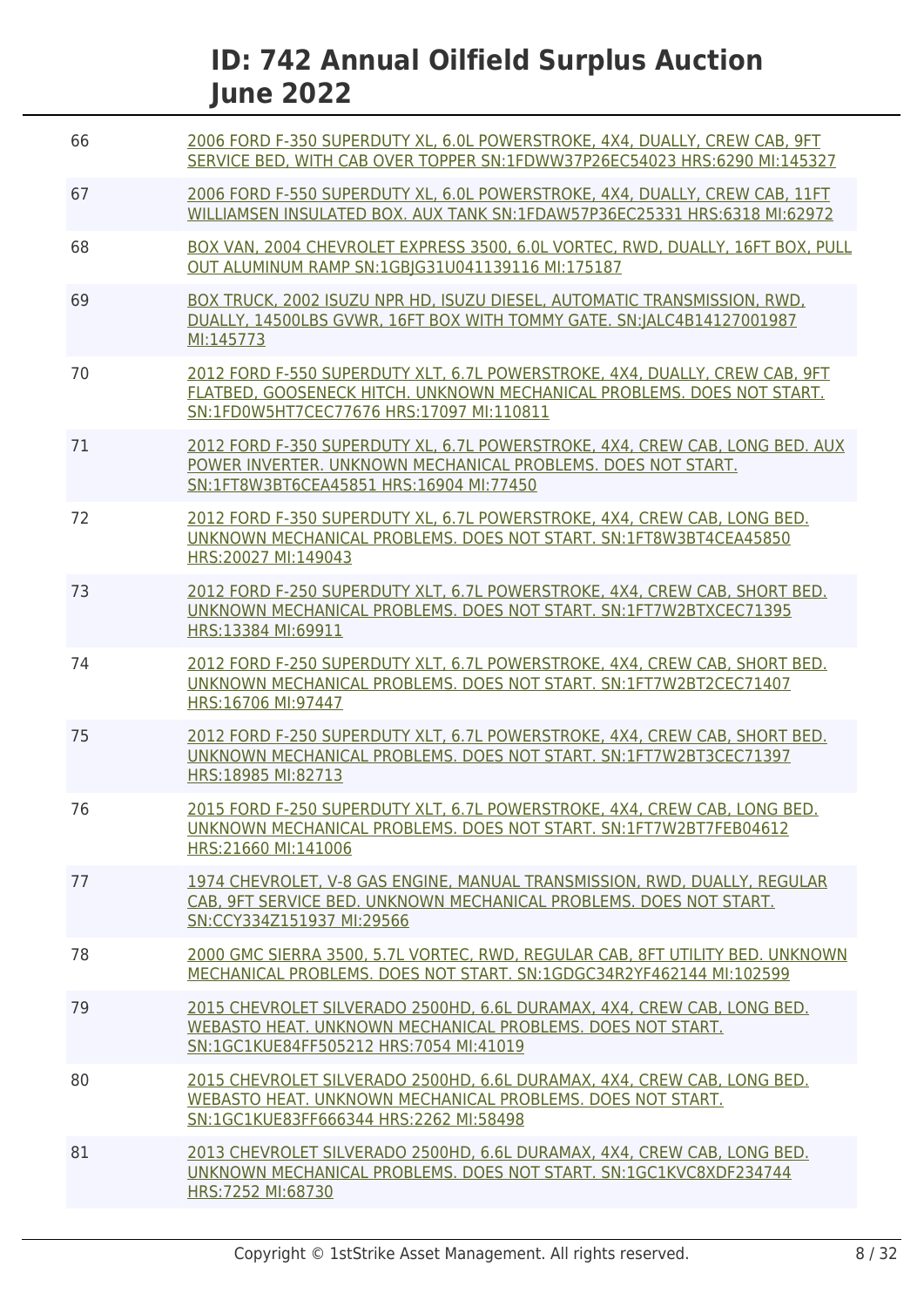| 82  | 2015 CHEVROLET SILVERADO 2500HD, 6.6L DURAMAX, 4X4, CREW CAB, LONG BED.<br>WEBASTO HEAT. UNKNOWN MECHANICAL PROBLEMS. DOES NOT START.<br>SN:1GC1KUE89FF665750 HRS:6104 MI:54268 |
|-----|---------------------------------------------------------------------------------------------------------------------------------------------------------------------------------|
| 83  | 2013 CHEVROLET SILVERADO 2500HD, 6.6L DURAMAX, 4X4, CREW CAB, LONG BED.<br>UNKNOWN MECHANICAL PROBLEMS. DOES NOT START. SN:1GC1KVC81DF236172<br>HRS: 9641 MI: 52914             |
| 84  | 2013 CHEVROLET SILVERADO 2500HD, 6.6L DURAMAX, 4X4, CREW CAB, LONG BED.<br>UNKNOWN MECHANICAL PROBLEMS. DOES NOT START. SN:1GC1KVC83DF233466<br>HRS:12228 MI:71642              |
| 85  | 2013 CHEVROLET SILVERADO 2500HD, 6.6L DURAMAX, 4X4, CREW CAB, LONG BED.<br>UNKNOWN MECHANICAL PROBLEMS, DOES NOT START, SN:1GC1KVC81DF234759<br>HRS:6648 MI:64876               |
| 86  | 2015 CHEVROLET SILVERADO 2500HD, 6.6L DURAMAX, 4X4, CREW CAB, LONG BED.<br>WEBASTO HEAT, UNKNOWN MECHANICAL PROBLEMS, DOES NOT START.<br>SN:1GC1KUE84FF664036 HRS:7424 MI:52544 |
| 87  | 2015 CHEVROLET SILVERADO 2500HD, 6.6L DURAMAX, 4X4, CREW CAB, LONG BED.<br>WEBASTO HEAT. UNKNOWN MECHANICAL PROBLEMS. DOES NOT START.<br>SN:1GC1KUE82FF506374 HRS:7708 MI:62324 |
| 88  | 2015 CHEVROLET SILVERADO 2500HD, 6.6L DURAMAX, 4X4, CREW CAB, LONG BED.<br>WEBASTO HEAT, UNKNOWN MECHANICAL PROBLEMS, DOES NOT START.<br>SN:1GC1KUE87FF503647 HRS:6934 MI:82928 |
| 89  | 2016 CHEVROLET COLORADO, 3.6L GAS ENGINE, 4X4, CREW CAB, UNKNOWN<br>MECHANICAL PROBLEMS. DOES NOT START. SN:1GCGTBE37G1108947 HRS:4130<br>MI:48996                              |
| 90  | 2000 FORD F-250 SUPERDUTY XL, 5.4L TRITON, 4X4, EXTENDED CAB, LONG BED.<br>UNKNOWN MECHANICAL PROBLEMS. DOES NOT START. SN:1FTNX21L3YEB80515<br>MI:159757                       |
| 91  | TRUCK BED FUEL TANK, THULE MODEL 85L, 85GAL, ALUMINUM CONSTRUCTION, WITH<br><b>TOOL BOX</b>                                                                                     |
| 92  | TRUCK BED FUEL TANK, THULE MODEL 85L, 85GAL, ALUMINUM CONSTRUCTION, WITH<br><b>TOOL BOX</b>                                                                                     |
| 93  | TRUCK FLATBED, HIGHWAY PRODUCTS, 9FT 4IN X 8FT WIDE, ALUMINUM CONSTRUCTION,<br>WITH HEADACHE RACK, GOOSENECK HITCH                                                              |
| 94  | TRUCK FLATBED, MONROE, 9FT 8IN X 7FT 10IN WIDE, STEEL CONSTRUCTION, WITH<br>HEADACHE RACK, TOOL BOXES, GOOSENECK HITCH                                                          |
| 95  | TRUCK BED, GM LONG BED, DUALLY                                                                                                                                                  |
| 96  | TRUCK BED, GM LONG BED, DUALLY                                                                                                                                                  |
| 97  | TRUCK BED FUEL TANK, APPROX 90GAL, STEEL CONSTRUCTION, WITH FILL-RITE 15GPM<br><b>12V PUMP</b>                                                                                  |
| 98  | TRUCK BED FUEL TANK, 119GAL, STEEL CONSTRUCTION                                                                                                                                 |
| 99  | TRUCK BED TOPPER, RANGE RIDER MODEL "VISTA RANGE", GM LONG BED                                                                                                                  |
| 100 | TRUCK BED TOPPER, LEER 100R66G514, SHORT BED                                                                                                                                    |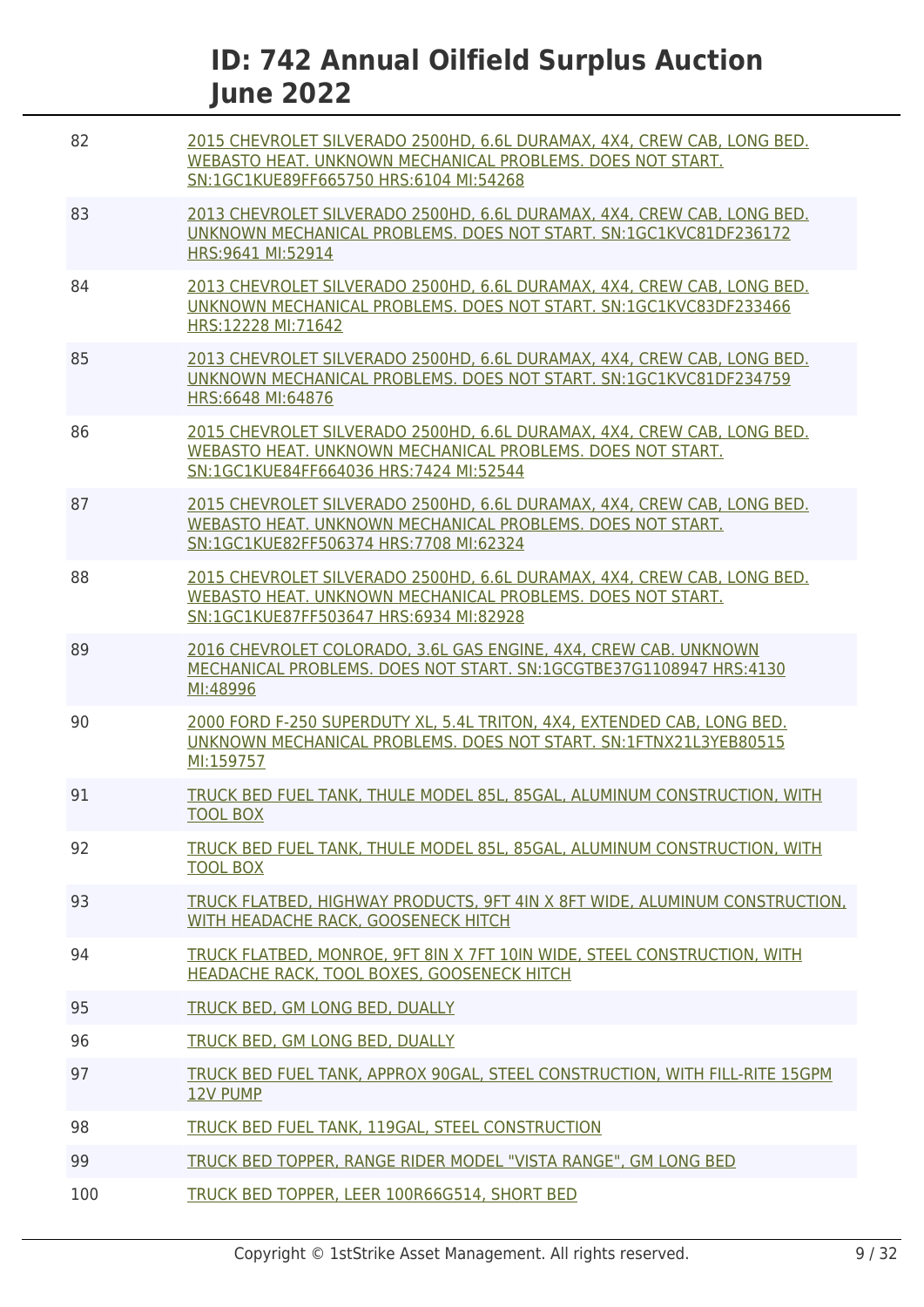| 101 | TRUCK BED TOPPER, LEER 100R66G514, SHORT BED                                                                                                                                                                                           |
|-----|----------------------------------------------------------------------------------------------------------------------------------------------------------------------------------------------------------------------------------------|
| 102 | CAB-OVER SLIDE IN SERVICE TOPPER, SPACE KAP, FIBER GLASS CONSTRUCTION, FITS 8FT<br><b>BED</b>                                                                                                                                          |
| 103 | CAB-OVER SLIDE IN SERVICE TOPPER, SPACE KAP, FIBER GLASS CONSTRUCTION, FITS 8FT<br><b>BED</b>                                                                                                                                          |
| 104 | SNOW PLOW, BOSS 8FT 2IN POWER-V. NO MOUNTING BRACKET OR CONTROLS                                                                                                                                                                       |
| 105 | 4 PALLETS. MATT TRACK SYSTEM, MODEL 200 M1-A1                                                                                                                                                                                          |
| 200 | HYDRAULIC MINING EQUIPMENT, INCLUDING: 1EA HENDY NO.2 MONITOR, APPROX 10IN<br>INLET, 3IN NOZZLE, 1EA KROCH MFG CO PACIFIC PUMP NO.5, 5IN, WITH NORTHERN<br>COMMERCIAL CO DATA PLATE, 1EA RUMSEY PISTON PUMP                            |
| 201 | SAFE, ART METAL AMCO, FIRE RESISTANT SMNA RATING 2HR EXPOSURE, 26IN WIDE X<br>29IN DEEP X 64IN TALL, CASTER MOUNTED, MARKED "PROPERTY OF TERRITORY OF<br><b>ALASKA US COMMISSIONER"</b>                                                |
| 202 | HORSE DRAWN SLEIGH, 2 SEATS, SLEIGH DIMENSIONS: 44IN X 120IN X 58IN HIGH                                                                                                                                                               |
| 203 | HORSE DRAWN WAGON. BAIN 10, EARLY 1900'S. BOX DIMENSIONS 3 FT X 10 FT.<br>OVERALL DIMENSIONS OF WAGON ARE 6 FT X 12 FT X 7 FT HIGH. UPPER BOX AND<br>RUNNING GEAR APPEAR TO BE ORIGINAL AND IN GOOD SHAPE.                             |
| 204 | <b>DREDGE BUCKET, AMSCO OP56</b>                                                                                                                                                                                                       |
| 205 | <b>DREDGE BUCKET, AMSCO</b>                                                                                                                                                                                                            |
| 206 | <b>DREDGE BUCKET, AMSCO OP30</b>                                                                                                                                                                                                       |
| 207 | DREDGE BUCKET, AMSCO OC54                                                                                                                                                                                                              |
| 208 | BOAT MOTOR, HONDA 150HP OUTBOARD, 4-STROKE, PROP, WITH 2EA EXTRA LOWER<br><b>UNITS</b>                                                                                                                                                 |
| 209 | BOAT MOTOR, YAMAHA 8HP OUTBOARD, 2-STROKE, PROP                                                                                                                                                                                        |
| 210 | BOAT MOTOR, HONDA BF5D 5HP OUTBOARD, 4-STROKE, LONG SHAFT PROP SN:BADC-<br>1003112                                                                                                                                                     |
| 211 | <b>BOAT MOTOR, FLAGSHIP MARINE V8, BIG BLOCK GM, FUEL INJECTED</b>                                                                                                                                                                     |
| 212 | <b>BOAT MOTOR, FLAGSHIP MARINE V8, BIG BLOCK GM, FUEL INJECTED</b>                                                                                                                                                                     |
| 213 | GM LSX MOTOR, 800HP, WHIPPLE SUPERCHARGER, AFR 1840 260CC ALUMINUM HEADS.<br>ATI SUPER DAMPER, ITC ALUMINUM OIL PAN. THIS ENGINE WAS BUILT FOR USE IN AN<br>AIRBOAT, WATER ENTERED THE CYLINDERS WHILE IN STORAGE AND RUST IS VISIBLE. |
| 214 | GM LSX MOTOR, 800HP, WHIPPLE SUPERCHARGER, AFR 1840 260CC ALUMINUM HEADS,<br>ATI SUPER DAMPER, ITC ALUMINUM OIL PAN. THIS ENGINE WAS BUILT FOR USE IN AN<br>AIRBOAT, WATER ENTERED THE CYLINDERS WHILE IN STORAGE AND RUST IS VISIBLE. |
| 215 | 2012 HARLEY DAVIDSON FLHR 103 ROAD KING, 1690 CC, 6-SPEED, TUNER, HEATED<br>SEAT, 6 OUART OIL PAN, MID RANGE CAM, PERFECT STORM EXHAUST<br>SN:1HD1FBM1XCB652357 MI:11348                                                               |
| 216 | 2006 BMW K1200LT. RECONSTRUCTED TITLE SN:WB10559A46ZL72842 MI:34060                                                                                                                                                                    |
| 217 | UTV, KAWASAKI MULE, EROPS, 600 CC, 4X4, CREW CAB, FRONT WINCH HRS:667                                                                                                                                                                  |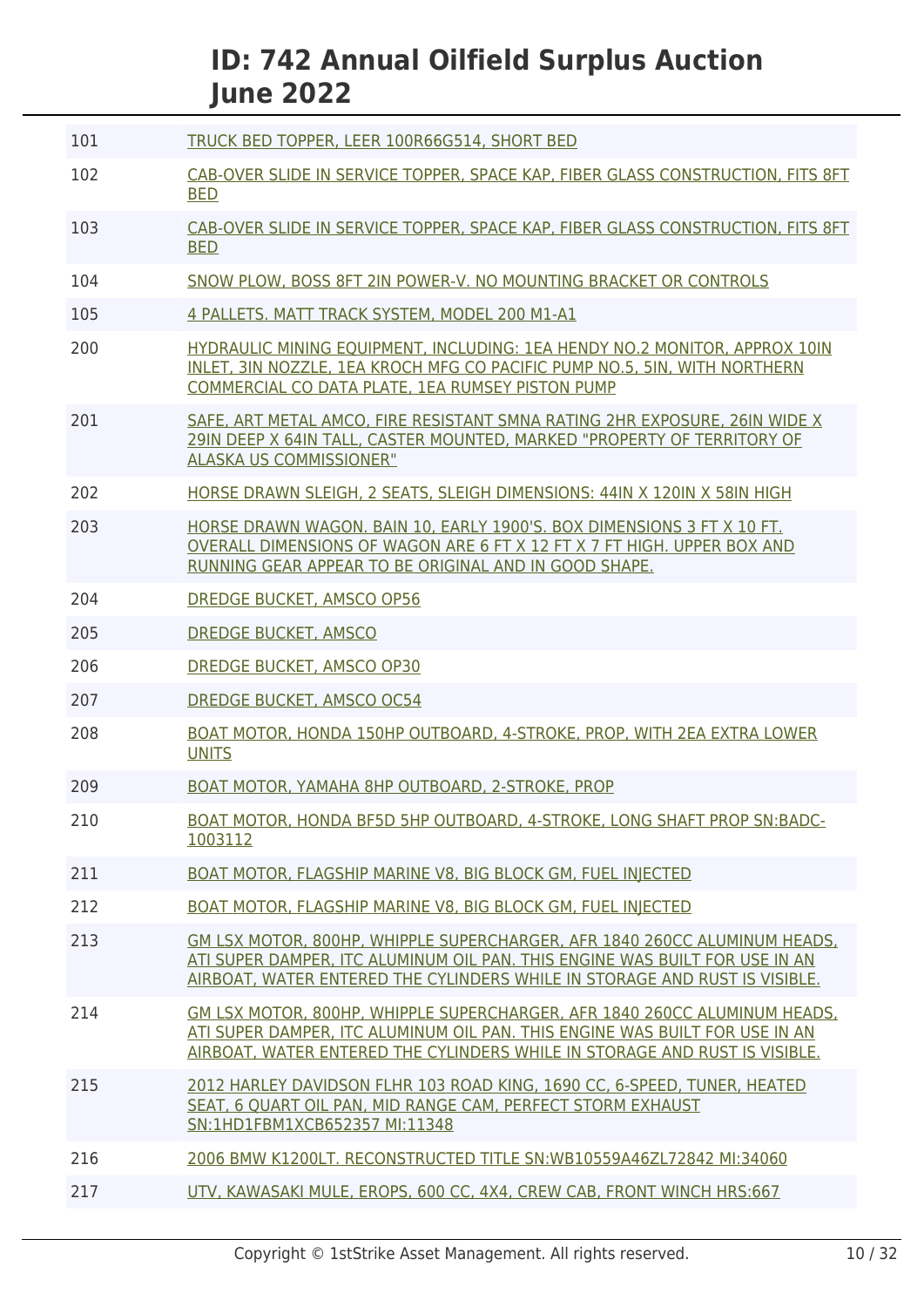| 218 | UTV, 2011 KUBOTA RTV1100, 3CYL KUBOTA DIESEL ENGINE, 4X4, EROPS, HYDRAULIC<br>DUMP BED. WEBASTO HEAT SN:31418 HRS:3357                                                                                                                                                                 |
|-----|----------------------------------------------------------------------------------------------------------------------------------------------------------------------------------------------------------------------------------------------------------------------------------------|
| 219 | UTV, 2013 KUBOTA RTV1100, 3CYL KUBOTA DIESEL ENGINE, 4X4, EROPS, HYDRAULIC<br>DUMP BED. WEBASTO HEAT SN:37435 HRS:2785                                                                                                                                                                 |
| 220 | ATV, ARCTIC CAT, 4X4, FRONT WINCH, REAR 2-UP SEAT, PLOW. UNKNOWN MECHANICAL<br>PROBLEMS AND STEERING ISSUES SN: 4UF08ATV48T214062                                                                                                                                                      |
| 221 | BOAT, BASSHOUND, 10.2FT, MINNKOTA TROLLING MOTOR, WITH TRAILER, NO TITLE                                                                                                                                                                                                               |
| 222 | BOAT, 1985 SEARAY, 27FT, 5.7L INBOARD, TBI FUEL INJECTION, PROP OUTDRIVE,<br>FIBERGLASS CONSTRUCTION, WITH 2000 HOMEMADE TANDEM AXLE TRAILER, CANVAS<br>TOP, GPS, CHART PLOTTER, DEPTH FINDER, VHF RADIO, FRESH WATER TANK, PUMP,<br>TOILET, NETDRIVE SN:SERA3054C585, AK2574 HRS:1925 |
| 223 | BOAT, LANDAU 1870, 18FT, ALUMINUM CONSTRUCTION, 9.9HP YAMAHA OUTBOARD<br>MOTOR, PROP, WITH SINGLE AXLE TRAILER. NO TITLE                                                                                                                                                               |
| 224 | BOAT, DURA CRAFT FLAT BOTTOM, 24FT, 5FT 4IN BEAM, ALUMINUM CONSTRUCTION                                                                                                                                                                                                                |
| 225 | BOAT, BOSTON WHALER, 16FT, APPROX 6FT BEAM, FIBERGLASS CONSTRUCTION, 60HP<br>MERCURY 4-STROKE OUTBOARD, PROP, WITH SINGLE AXLE 2007 KING TRAILER<br>SN:4XBBA22107A006010                                                                                                               |
| 226 | BOAT, 2009 SJX, 21FT, ALUMINUM CONSTRUCTION, 6FT BEAM, MERCURY OPTI MAX 200<br>V6 INBOARD, JET DRIVE, WITH TANDEM AXLE 2009 KING TRAILER, STORAGE COVER<br>SN:HULL:US-PHA016PSI809, TRAILER:4XBBD25269A008312 HRS:201                                                                  |
| 227 | CAMP TRAILER, 1993 SUN LITE DISCOVERY MODEL 192 WS, 15FT, TANDEM AXLE.<br>RECONSTRUCTED TITLE SN:1S422H001P1375480                                                                                                                                                                     |
| 228 | MOTORHOME, 1973 SUPERIOR COACH, INTERNATIONAL V8 GAS ENGINE, DUALLY, 22FT<br>SN:303300H296552                                                                                                                                                                                          |
| 229 | CAMP TRAILER, 2005 COACHMAN CHAPARRAL, 5TH WHEEL HITCH, TANDEM AXLE, 29FT<br>OVERALL, 25FT MAIN CABIN, 6FT OVER TRUCK DECK, WITH POP OUT. RECONSTRUCTED<br>TITLE SN:1TC3B055751309868                                                                                                  |
| 230 | CAMP TRAILER, 2003 R-VISION TRAIL BAY, 3000 SERIES 529BHSS, GOOSE-NECK HITCH,<br>TANDEM AXLE, 30FT OVERALL, 25FT MAIN CABIN, 5FT OVER TRUCK DECK, WITH POP OUT<br>SN:4WY300P2031056190                                                                                                 |
| 231 | ENCLOSED TRAILER, 2005 NEWMAN, 22FT MAIN CABIN WITH 5FT V-NOSE, TANDEM AXLE,<br>REAR AND FRONT LOADING RAMPS, LEFT AND RIGHT WALK DOORS, FOLD DOWN BEDS<br>SN:5A8N827V052034500                                                                                                        |
| 232 | ENCLOSED TRAILER. 1999 HAULMARK MODEL G824T2-102. 24FT. FOLD DOWN REAR<br>RAMP, SIDE WALK DOOR, TANDEM AXLE, WITH SHELVING SN:16HGB2428XU012486                                                                                                                                        |
| 233 | UTILITY TRAILER, HOMEMADE, TRUCK BED TYPE, 6FT X 8FT BED, SINGLE AXLE. NO TITLE<br>SN:B66314BRS33                                                                                                                                                                                      |
| 234 | ENCLOSED TRAILER, 1998 HOMEMADE, 81IN X 67IN, ALUMINUM BOX, SINGLE AXLE, 2IN<br><b>BALL HITCH SN:AK58369</b>                                                                                                                                                                           |
| 235 | UTILITY TRAILER, 2009 HOMEMADE, 5FT X 8FT DECK, SINGLE AXLE, STEEL<br><b>CONSTRUCTION SN:AK19901</b>                                                                                                                                                                                   |
| 236 | FLAT DECK TRAILER, 2014 ALUMA, TANDEM AXLE, 4400LB GVWR, 8FT 4IN X 16FT DECK,<br>WITH RAMP SN:1YGSE1621EB107662                                                                                                                                                                        |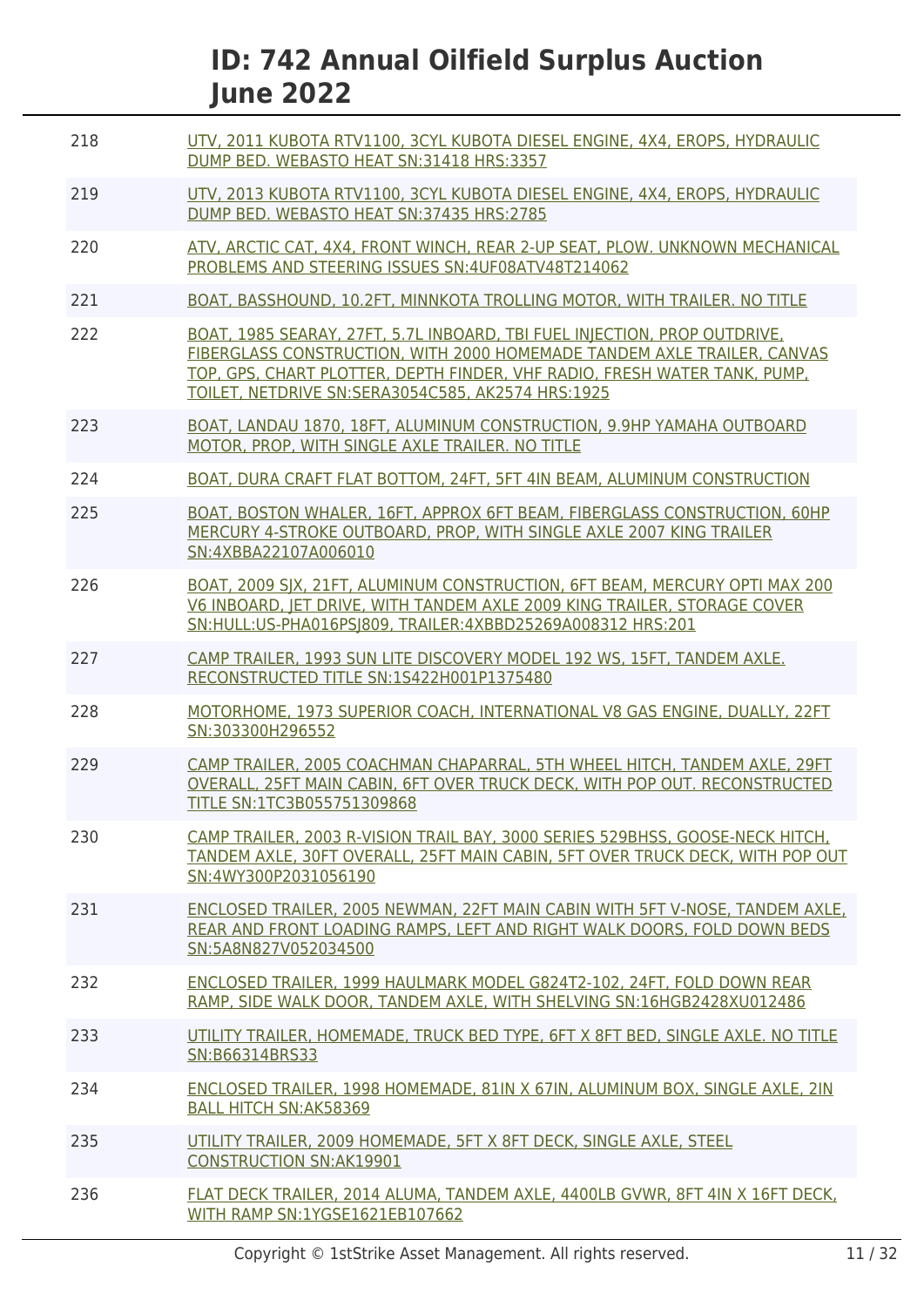| 237 | LIGHTPLANT, ALLMAND NIGHT-LITE PRO NL-8, V-SERIES, 3CYL KUBOTA ENGINE, TRAILER<br>MOUNTED SN:0548PRO009 HRS:40498                                                                                                     |
|-----|-----------------------------------------------------------------------------------------------------------------------------------------------------------------------------------------------------------------------|
| 238 | LIGHTPLANT, ALLMAND NIGHT-LITE PRO NL-8, V-SERIES, 3CYL KUBOTA ENGINE, TRAILER<br>MOUNTED SN:0550PR009 HRS:30413                                                                                                      |
| 239 | LIGHT PLANT, MAGNUM MODEL MTL5080MMH, 3CYL MITSUBISHI DIESEL ENGINE, 8KW,<br>8KVA GEN, SINGLE AXLE TRAILER MOUNTED. UNKNOWN MECHANICAL PROBLEMS, PARTS<br>MISSING SN:070154 HRS:3799                                  |
| 240 | GROUND HEATER, 2000 E-1700C, SHORE POWER ONLY, NEW YORKER BOILER, HOSE<br>REEL, SINGLE AXLE TRAILER MOUNTED SN:1700-01068 HRS:18065                                                                                   |
| 241 | HEATER, TIOGA IDF 3K SCO, 4CYL KUBOTA DIESEL ENGINE, 20.4 KVA GEN, SINGLE AXLE<br>TRAILER MOUNTED SN:04527916 HRS:34967                                                                                               |
| 242 | ASPHALT TRAILER, 2016 HOMEMADE 5FT 7IN X 7FT BOX, DUAL ROW PROPANE BURNERS,<br>TANDEM AXLE SN: AK19890                                                                                                                |
| 243 | CRACK SEALER TRAILER, 2000 STEPP MFG CO MODEL OIK-400, 3CYL KUBOTA DIESEL,<br>TANDEM AXLE TRAILER MOUNTED SN:009ST 400Y1ST0079, S-OJK-400-79 HRS:1750                                                                 |
| 244 | SAWMILL, 2022 WOODLAND MILLS HM122. BANDSAW TYPE, CUTS UP TO 22 INCH<br>DIAMETER LOGS, 16FT 9IN MAX LENGTH, 9.5HP KOHLER POWERED, WITH EXTRA BLADES<br>AND CANT HOOK SN:130221365-03 HRS:3.8                          |
| 245 | SAWMILL, 2022 WOODLAND MILLS HM122. BANDSAW TYPE, CUTS UP TO 22 INCH<br>DIAMETER LOGS, 16FT 9IN MAX LENGTH, 9.5HP KOHLER POWERED, WITH EXTRA BLADES<br>AND CANT HOOK. THIS ITEM APPEARS UNUSED SN:020121565-62 HRS:.4 |
| 246 | BRUSH MOWER, 2014 DR FIELD AND BRUSH MOWER, SELF PROPELLED, BRIGGS &<br>STRATTON MOTOR, WITH SNOW BLOWER ATTACHMENT                                                                                                   |
| 247 | LAWN TRACTOR, CRAFTSMAN, 54IN MOW DECK, 26HP BRIGGS & STRATTON, WITH<br><b>BAGGER HRS:147</b>                                                                                                                         |
| 248 | LAWN TRACTOR, JOHN DEERE D140, 22HP BRIGGS & STRATTON, 48IN MOW DECK WITH<br><b>BAGGER HRS:57</b>                                                                                                                     |
| 249 | LAWN TRACTOR, CRAFTSMAN LT1000, 17.5HP BRIGGS & STRATTON, 42IN MOW DECK                                                                                                                                               |
| 250 | LAWN TRACTOR, CRAFTSMAN, 14.5HP BRIGGS & STRATTON, WITH SNOWPLOW                                                                                                                                                      |
| 263 | PNEUMATIC ROLLER COMPACTOR, 2010 CATERPILLAR PS150C 9 WHEEL. CAT 3054C,<br>OROPS. 68IN COMPACTION WIDTH, 10700 OPERATING WEIGHT, 28500 MAX BALLAST<br>WEIGHT SN:CATPS150KFPS01050 HRS:1725                            |
| 264 | PNEUMATIC ROLLER COMPACTOR, 2011 CATERPILLAR PS150C 9 WHEEL, CAT 3054C,<br>OROPS. 68IN COMPACTION WIDTH, 10700 OPERATING WEIGHT, 28500 MAX BALLAST<br>WEIGHT SN:CATPS150AFPS01121 HRS:1633                            |
| 265 | SWEEPER, BROCE BROOM, KR 350, EROPS, 4CYL KUBOTA DIESEL, 8FT BROOM SN:408604<br><b>HRS:155</b>                                                                                                                        |
| 266 | MANLIFT, JLG 450AJ SII. MAX PLATFORM HEIGHT 50FT, MAX HORIZONAL REACH 25FT,<br>500LB BASKET CAPACITY SN:0300112976 HRS:5143                                                                                           |
| 267 | MANLIFT, 2004 GENIE TZ-50 PULL BEHIND, 50FT WORKING HEIGHT, 22FT HORIZONTAL<br>REACH, HONDA 5.5HP GAS ENGINE SN:5D8AA23165R000163 HRS:260                                                                             |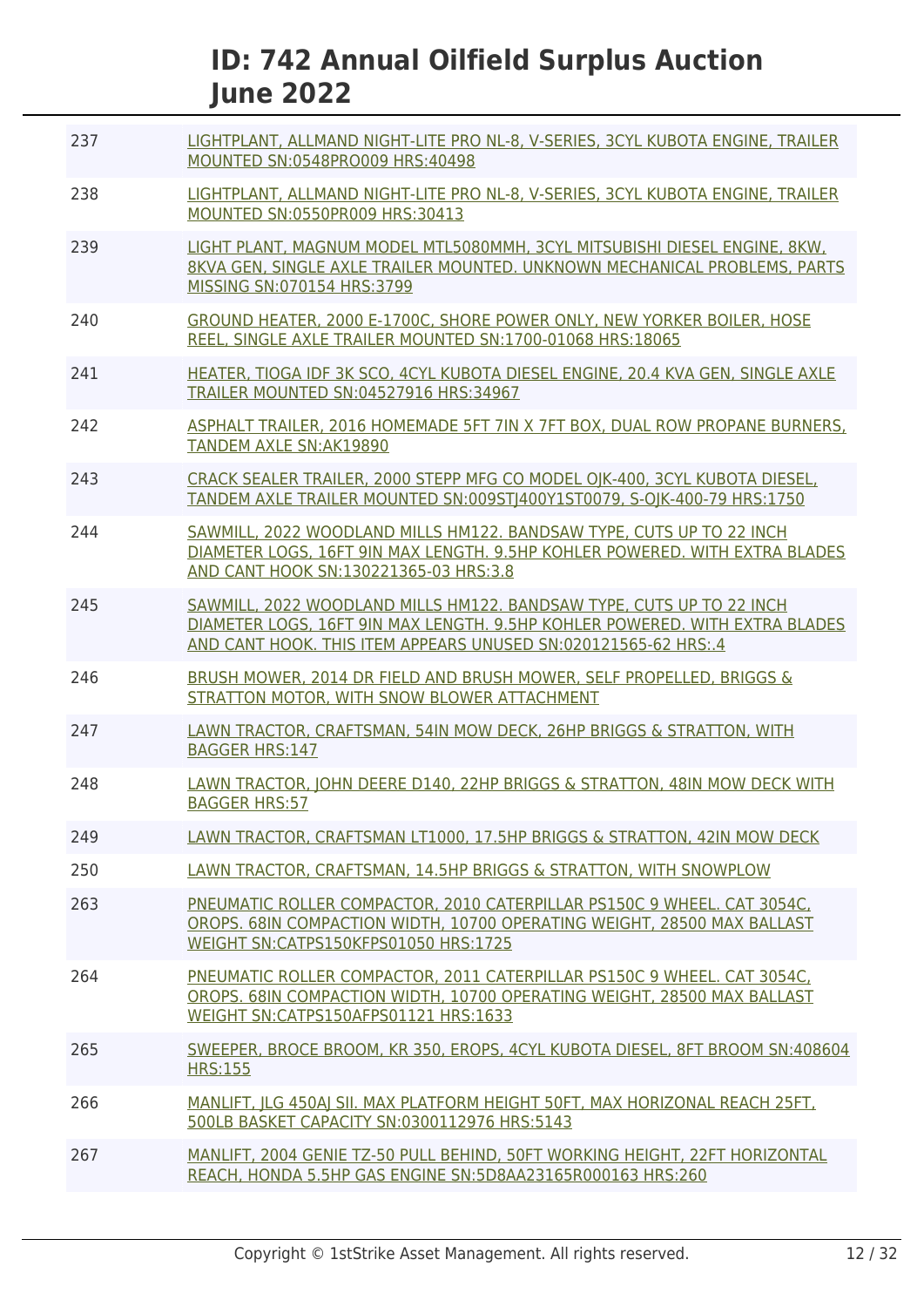| 268 | RUNWAY LIFT TRUCK, 2015 LIFT-A-LOFT MODEL APX16-LP, 4CYL KUBOTA, 16FT 2IN LIFT<br>HEIGHT, 3000LB CAPACITY, WITH 1000LB CAPACITY EXTENSION SN:APX16-1084 HRS:49                 |
|-----|--------------------------------------------------------------------------------------------------------------------------------------------------------------------------------|
| 269 | VIBRATORY COMPACTOR, 1998 BOMAG BW 90 AD, DOUBLE DRUM, HATZ DIESEL ENGINE<br>SN:101460510327 HRS:1698                                                                          |
| 270 | VIBRATORY COMPACTOR, SUPERPAC MODEL 6620, SINGLE DRUM, OROPS, CUMMINS 4CYL<br>DIESEL SN:X101960X HRS:1927                                                                      |
| 271 | WHEELED TRENCHER, DITCH WITCH R100A, AWD, REAR CHAIN TRENCHER, FRONT SPOOL<br><b>CARRIER SN:770287 HRS:400</b>                                                                 |
| 272 | MINI EXCAVATOR, 2002 BOBCAT 325D, OROPS, FRONT PUSH BLADE, THUMB<br>SN:232312692 HRS:997                                                                                       |
| 273 | COMPACT TRACK LOADER, 2006 BOBCAT MT52, 3CYL KUBOTA DIESEL, ATTACHMENT<br>OUICK CONNECT. WITH FORKS. BUCKET. SINGLE AXLE TILT TRAILER SN: 528711835<br><b>HRS:1148</b>         |
| 274 | SKIDSTEER, 2010 CATERPILLAR 279C HIGH FLOW XPS, 2-SPEED, TRACKED, EROPS,<br>HYDRAULIC ATTACHMENT OUICK CONNECT SN:CAT0279CHMBT01273 HRS:5048                                   |
| 275 | SKIDSTEER, 2012 TEREX PT-60, TRACKED, EROPS, ATTACHMENT QUICK CONNECT,<br>PERKINS DIESEL, 2-SPEED SN:ASVPT060EDWS03227 HRS:1963                                                |
| 276 | TELEHANDLER, 1994 CARELIFT ZOOMBOOM 8044, MODEL ZB8044-44, EROPS, 8000LB<br>CAPACITY, 44FT LIFT HEIGHT, CUMMINS DIESEL ENGINE, AWD SN:B8044T2506706<br><b>HRS:4563</b>         |
| 277 | TELEHANDLER, 2006 CAT TH350B, EROPS, 4CYL DIESEL. UNKNOWN MECHANICAL<br>PROBLEMS SN:CATTH350HSLD01607 HRS:6044                                                                 |
| 278 | FORKLIFT, 1951 CLARK MODEL Y-150, 6CYL GAS ENGINE, 15000LB LIFT CAPACITY.<br>UNKNOWN MECHANICAL PROBLEMS. BUYER MUST LOAD                                                      |
| 279 | FORKLIFT, 1951 CLARK YARD LIFT MODEL 6024, OROPS, 6000LB CAPACITY, 6CYL GAS<br>ENGINE, WITH FORK EXTENSIONS SN:RSY60-848C0 HRS:UNK                                             |
| 280 | ELECTRIC FORKLIFT, YALE MODEL ERP 030 TGN 36TE082, 3K LB CAPACITY, 189 IN LIFT<br>HEIGHT, 36 VOLT, 3 FT 6 IN FORKS, WITH SINGLE PHASE CHARGER SN:E807NO5019A<br><b>HRS:UNK</b> |
| 281 | BACKHOE, JOHN DEERE 410B, OROPS, 4CYL DIESEL ENGINE, RWD, 88IN FRONT BUCKET,<br>25IN TOOTHED HOE BUCKET SN:128141T HRS:2879                                                    |
| 282 | LOADER, 2000 JOHN DEERE 344H, EROPS, PIN ON GP BUCKET. UNKNOWN MECHANICAL<br>PROBLEMS SN:LU344HX710227 HRS:UNK                                                                 |
| 283 | LOADER, 1979 INTERNATIONAL HARVESTER MODEL 538A, EROPS, WITH PIN-ON HYSTER<br>MODEL A100A FORK ATTACHMENT HRS: HOUR METER READS 1895                                           |
| 284 | LOADER, 1976 JOHN DEERE 544-B, EROPS, 6CYL DIESEL ENGINE, PIN ON 8FT GP BUCKET<br>SN:544B 248150T HRS:9521                                                                     |
| 285 | LOADER, 2010 CATERPILLAR 966H, EROPS, FUSION COUPLE ATTACHMENT QUICK<br>CONNECT SN:CAT0966HVA6D02531 HRS:25150                                                                 |
| 286 | LOADER, CATERPILLAR 988, EROPS, PIN ON TOOTHED BUCKET SN:588                                                                                                                   |
| 287 | LOADER, 2008 VOLVO L150F, EROPS, ATTACHMENT QUICK CONNECT, AUXILIARY<br>HYDRAULICS SN: VCEL150FH00013692 HRS: 24510                                                            |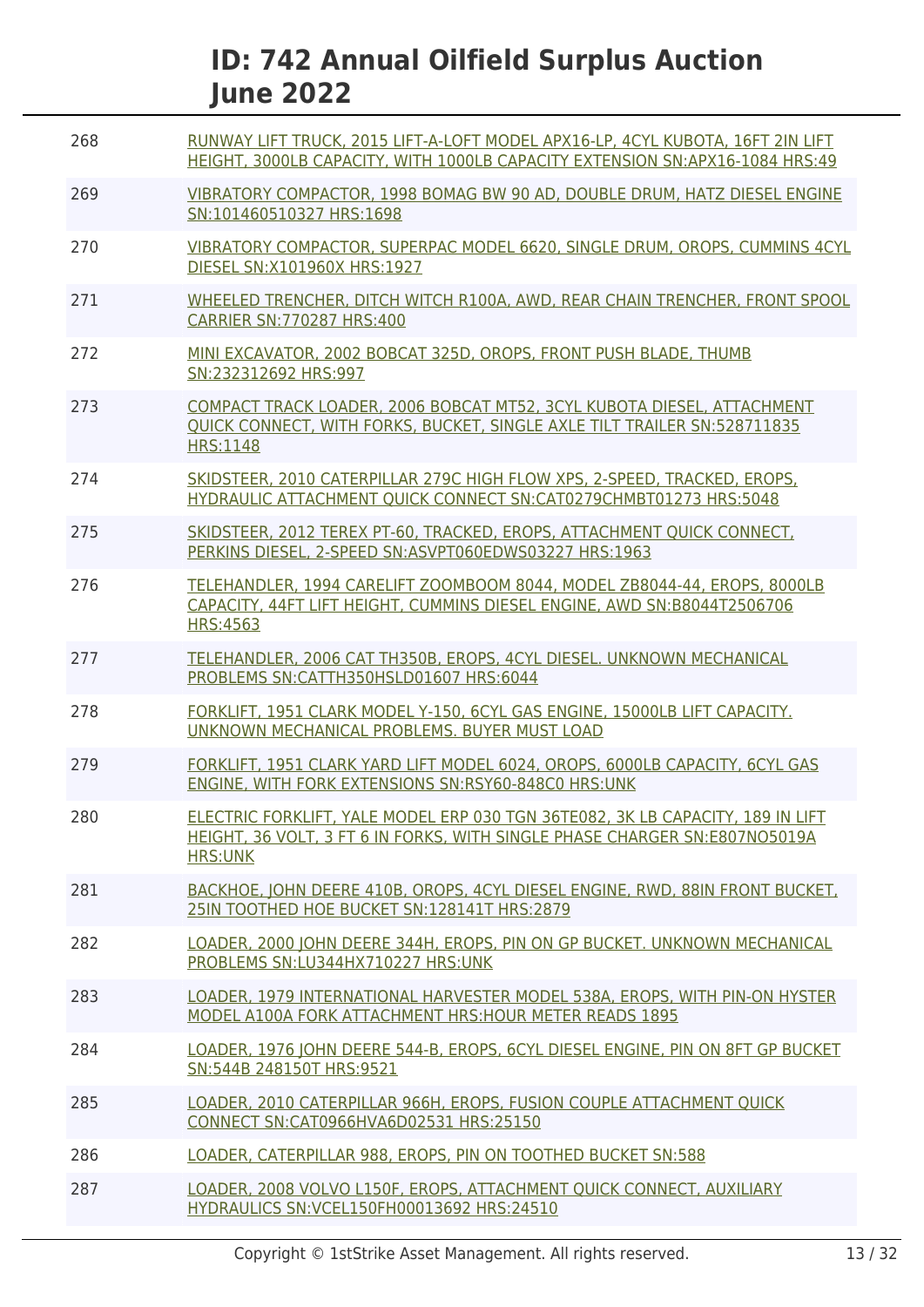| 288 | LOADER, 2007 VOLVO L120E, EROPS, ATTACHMENT OUICK CONNECT, AUXILIARY<br>HYDRAULICS, AUTOMATIC GREASING SYSTEM SN:120EV66197 HRS:26620                                                         |
|-----|-----------------------------------------------------------------------------------------------------------------------------------------------------------------------------------------------|
| 289 | LOADER, 2009 VOLVO L120F, EROPS, ATTACHMENT QUICK CONNECT<br>SN:VCEL120FC00066739 HRS:60953                                                                                                   |
| 290 | LOADER, VOLVO L120C, EROPS, ATTACHMENT QUICK CONNECT SN:L120CV62578<br>HRS:17025                                                                                                              |
| 291 | LOADER, 2008 VOLVO L70F, EROPS, ATTACHMENT OUICK CONNECT, AUXILIARY<br>HYDRAULICS SN:VCE0L70FE00062417 HRS:45612                                                                              |
| 293 | GRADER, 2008 CATERPILLAR 140M VHP PLUS, EROPS, 14FT MOLDBOARD, REAR<br>SCARIFIER, CAT C7 SN:CAT014MAB9D01270 HRS:6386                                                                         |
| 294 | GRADER, 1984 CATERPILLAR 16G, EROPS, 16FT MOLDBOARD, REAR SCARIFIER<br>SN:93V02402 HRS:246 MI:237.8                                                                                           |
| 295 | GRADER, 2008 VOLVO G990, EROPS, 16FT MOLDBOARD, AUTOMATIC GREASING SYSTEM,<br>REAR SCARIFIER WITH ICE BLADE SN: VCE0G990C00042006 HRS: 12088                                                  |
| 296 | DOZER, KOMATSU D21P-7, OROPS, 8FT 6-WAY BLADE, 4 CYLINDER DIESEL ENGINE<br>SN:76025 HRS:2319                                                                                                  |
| 297 | TRACKED TRENCHER, CASE 475, OROPS, REAR VIBRATORY SPADE, FRONT SPOOL<br>CARRIER SN:3070522 HRS:2761                                                                                           |
| 298 | DOZER, 1993 JOHN DEERE 550G, OROPS, 10FT 6-WAY BLADE SN:T0550GL783779<br>HRS:10249                                                                                                            |
| 299 | DOZER, 1994 CATERPILLAR D6H XL SERIES II, EROPS, 10FT 6IN 4-WAY SEMI-U BLADE,<br>REAR RIPPER SN: 7PE03793 HRS: 11230                                                                          |
| 301 | EXCAVATOR, 2009 CATERPILLAR 336D, EROPS, ATTACHMENT QUICK CONNECT, CLEAN<br>OUT BUCKET, WITH HYDRAULIC THUMB SN:CAT0336DCW3K00616 HRS:33200                                                   |
| 302 | EXCAVATOR, 1994 HITACHI EX 700 BE, EROPS, PIN-ON TOOTHED BUCKET, WITH EXTRA<br>JOCKO TOOTHED BUCKET SN:472-1444 HRS:1023                                                                      |
| 305 | DUMP TRUCK, 2007 PETERBILT PB335, CAT C7 ACERT, EATON FULLER TRANSMISSION,<br>TANDEM REAR AXLES, 58740 GVWR, COLOMBIA 12-14 YARD BED<br>SN:2NPLLD0X07M685874 HRS:11375 MI:143677              |
| 306 | DUMP TRUCK, 2007 PETERBILT PB335, CAT C7 ACERT, EATON FULLER TRANSMISSION,<br>TANDEM REAR AXLES, 58740 GVWR, 12-14 YARD COLOMBIA BED<br>SN:2NPLLD0X27M685875 HRS:12134 MI:163058              |
| 307 | DUMP TRUCK, 2003 FREIGHTLINER COLOMBIA, CAT C-12, EATON TRANSMISSION.<br>TANDEM REAR AXLE, 52000 GVWR, 15-17 YARD BED SN:1FUJA6AS33LK67553 HRS:UNK<br>MI:724179                               |
| 308 | DUMP TRUCK, 1996 INTERNATIONAL NAVISTAR 9200 6X4, CAT 3176, ROCKWELL<br>TRANSMISSION, TANDEM REAR AXLES, OX BODIES 15-17 YARD BED<br>SN:2HSFMATR4TC081491 HRS:11612 MI:460223                 |
| 309 | DUMP TRUCK, 1986 INTERNATIONAL PAYSTAR 5000 MODEL P-5070-SF, 6 CYLINDER<br>DIESEL, AUTO TRANSMISSION, TANDEM REAR AXLES, SOMERSET MODEL 6 11 86 BED<br>SN:2HTTIKBT0GCA14292 HRS:6630 MI:80752 |
| 310 | DUMP TRUCK, 1984 MACK VALUE LINER, MACK 6CYL DIESEL, MANUAL TRANSMISSION,<br>TANDEM REAR AXLES, 52600 GVWR SN:1MT2T152CXEM001862 HRS:3891 MI:333390                                           |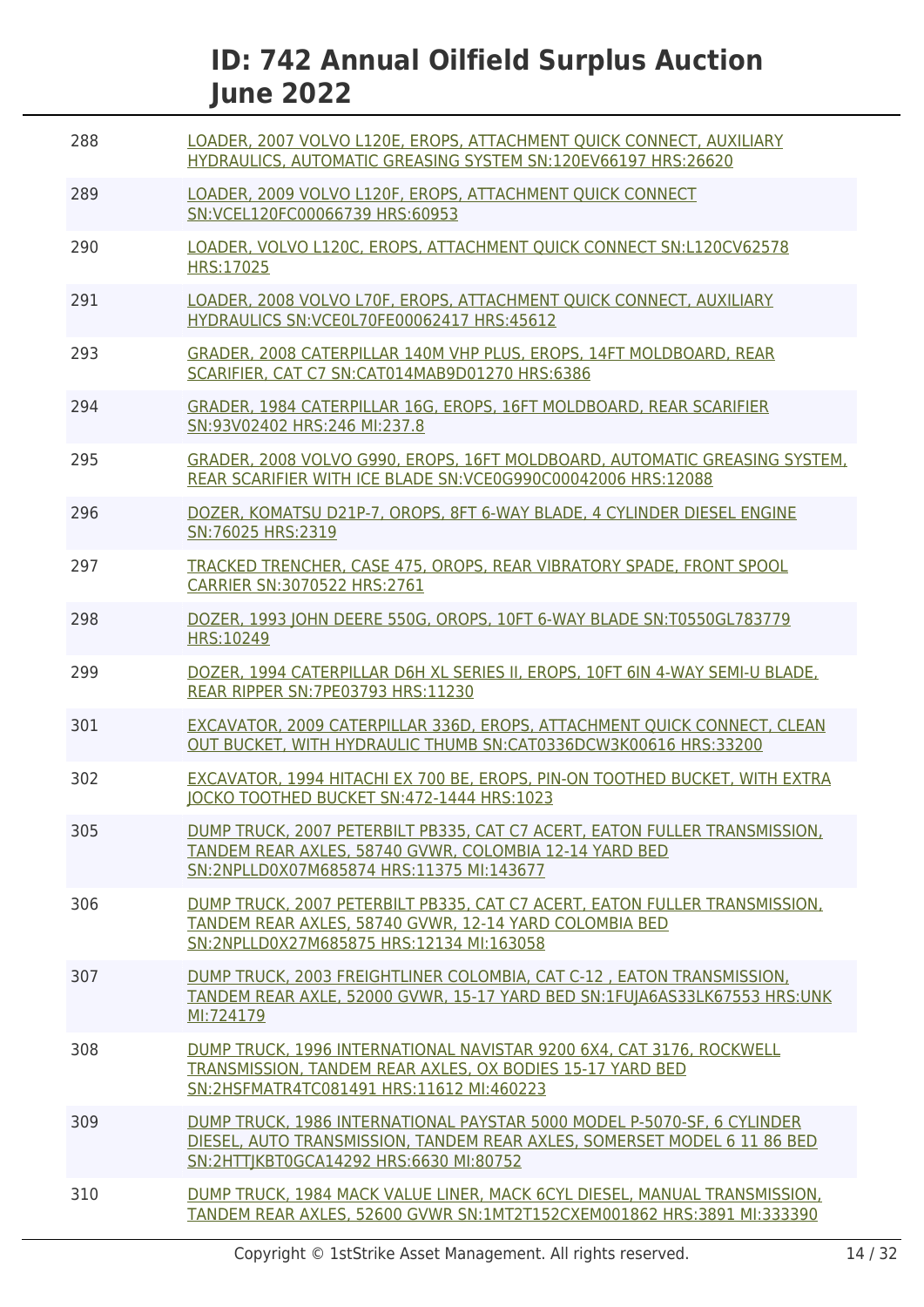| 311 | ARTICULATED HAUL TRUCK, 1997 VOLVO A25C 6X6, EROPS. UNKNOWN MECHANICAL,<br>TRANSMISSION LOCKS OUT INTERMITTENTLY SN:5350V61049 HRS:28847 MI:17837                                                                                                                                                                                        |
|-----|------------------------------------------------------------------------------------------------------------------------------------------------------------------------------------------------------------------------------------------------------------------------------------------------------------------------------------------|
| 312 | ARTICULATED HAUL TRUCK, 1999 VOLVO A25C 6X6, EROPS SN:5350V12055 HRS:31920<br>MI:KM:260110                                                                                                                                                                                                                                               |
| 313 | ARTICULATED HAUL TRUCK, 1998 VOLVO A30C 6X6, EROPS SN:A30CV2809<br>MI:KM:102391                                                                                                                                                                                                                                                          |
| 314 | ARTICULATED HAUL TRUCK, 1999 VOLVO A30C 6X6, EROPS SN:A30CV60139<br>HRS:KM:145441                                                                                                                                                                                                                                                        |
| 315 | HAUL TRUCK, INTERNATIONAL PAY HAULER 350 B59 0002, EROPS, CUMMINS, AUTOMATIC<br>TRANSMISSION. NO BRAKES SN:1V005595 HRS:10734 MI:470960                                                                                                                                                                                                  |
| 316 | ARTICULATED HAUL TRUCK, 1999 VOLVO A30C 6X6, EROPS. UNKNOWN MECHANICAL<br>PROBLEMS SN:A30CV60181 HRS:UNK                                                                                                                                                                                                                                 |
| 317 | ARTICULATED HAUL TRUCK, 1997 VOLVO A-40 6X6, EROPS. UNKNOWN MECHANICAL<br>PROBLEMS SN:A40V60121 HRS:2359 MI:Km 87326                                                                                                                                                                                                                     |
| 320 | CRANE TRUCK, 1982 GMC BRIGADIER, CAT 3208, FULLER ROAD RANGER TRANS, TANDEM<br>REAR AXLES, 50080 GVWR, 18FT FLATBED, IMT MODEL 725-2H CRANE. ODOMETER<br>READS: 3554 SN:1GDT8C4Y1CV589036 HRS:2587                                                                                                                                       |
| 321 | CRANE TRUCK, 1985 VOLVO WHITE AUTOCAR, CUMMINS NTC 300, FULLER ROADRANGER<br>TRANSMISSION, TANDEM REAR AXLES, 55300 GVWR, 8FT X 12FT BED, DUNBAR HIAB 650<br>CRANE, 7720LB MAX SN:1WBMCCJE1FU098902 HRS:3201 MI:238527                                                                                                                   |
| 322 | MAN BASKET TRUCK, 1994 WHITE GMC VOLVO, CUMMINS L10-310E, AUTOMATIC<br>TRANSMISSION, 4X4, 41740 GVWR, ALTEC MODEL AM 900 BOOM, 600LB CAPACITY, 66FT<br>LIFT HEIGHT, FRONT WINCH SN:4V2JABME6RR826330 HRS:UNK MI:15656                                                                                                                    |
| 323 | LATTICE BOOM CRANE TRUCK, 2003 LINK-BELT HC-238HII 150 TON, DETROIT SERIES 60<br>FOR CARRIER, ISUZU 6CYL DIESEL FOR CRANE, BOOM CONSISTS OF 30FT END, 20FT<br>BASE, 20FT SECTION, 10FT SECTION, 3 30FT SECTIONS, 140 TON BLOCK, CARRIER<br>HOURS UNKNOWN, CRANE HOURS METER READS 846. LAST CERTIFICATION IN AUGUST<br>2021 SN:H9J3-5742 |
| 324 | ROUGH TERRAIN CRANE, LINK-BELT RTC8075, 75 TON, EROPS, CAT 6.6 ACERT. WITH JIB,<br>WHISPERWATT AUX GENERATOR SN:D7J9-1112 HRS:7556                                                                                                                                                                                                       |
| 325 | TRACKED VEHICLE, KRESS MODEL TT195, CAT DIESEL ENGINE. UNKNOWN MECHANICAL<br>PROBLEMS SN:FFA-T003 HRS:32121                                                                                                                                                                                                                              |
| 326 | TRACKED FORESTRY MACHINE, FECON FTX148-L, CAT C4.4 ACERT, EROPS, ATTACHMENT<br><b>OUICK CONNECT, METAL TRACKS. UNKNOWN MECHANICAL PROBLEMS SN:934070052</b><br><b>HRS:UNK</b>                                                                                                                                                            |
| 327 | 1 ASSORTMENT. HDPE PIPE, 20IN OD WITH MISC STEEL FLANGES, APPROXIMATELY 40FT<br>STICKS. DUNNAGE NOT INCLUDED                                                                                                                                                                                                                             |
| 328 | 1 ASSORTMENT, HDPE PIPE, 20IN OD WITH MISC STEEL FLANGES, APPROXIMATELY 40FT<br>STICKS. DUNNAGE NOT INCLUDED                                                                                                                                                                                                                             |
| 329 | BUS, 2010 FORD F-450, 6.8L, RWD, 19-PASSENGER CAPACITY, WHEEL CHAIR LIFT, FOLD-<br>UP SEATING. OWNER STATES 10K MILES ON DEALER INSTALLED FACTORY MOTOR<br>SN:1FDFE45S79DA90021 MI:253344                                                                                                                                                |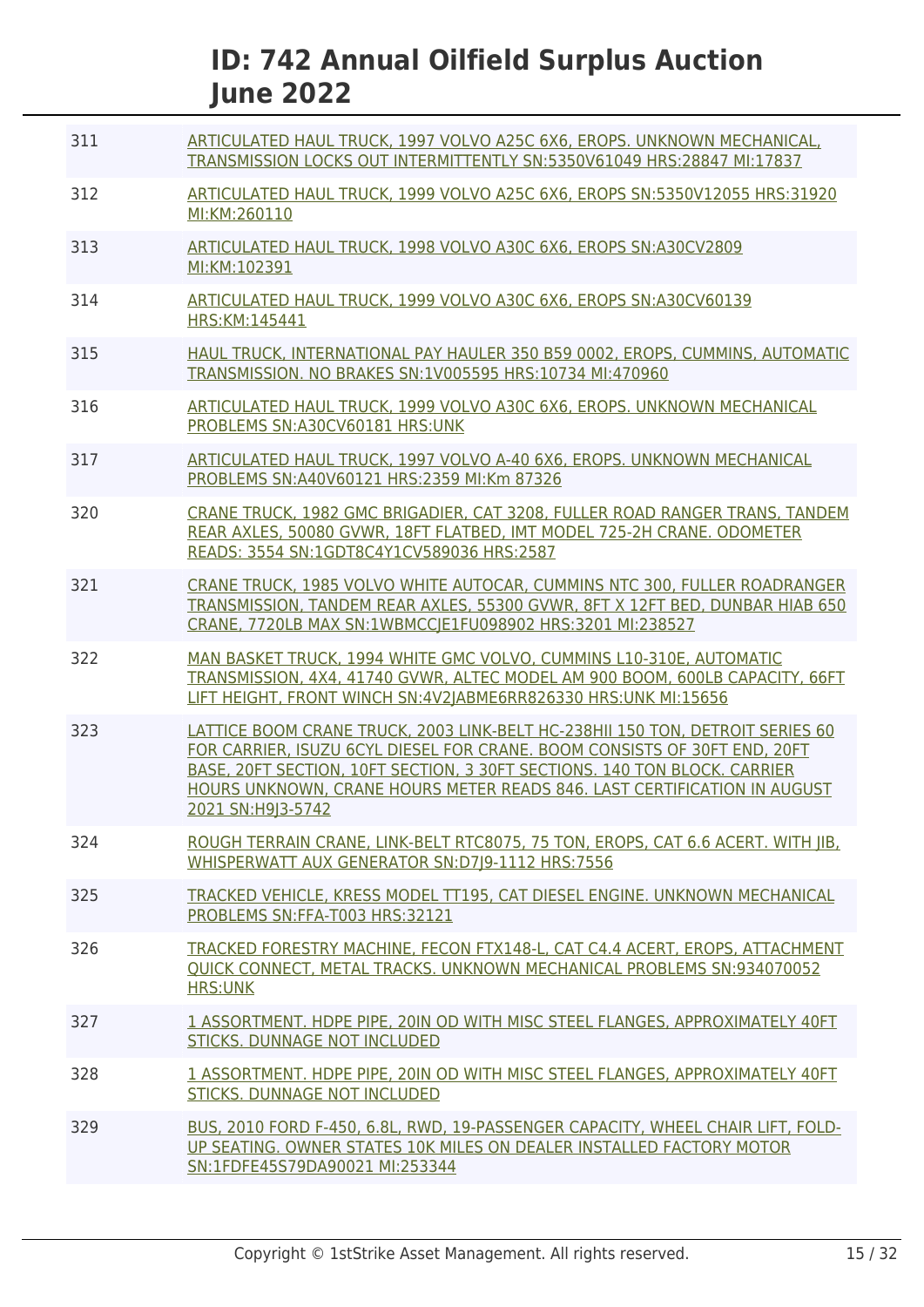| 330 | FIRE ENGINE, 1987 FEDERAL MOTORS, DETROIT SERIES 60, RWD, AUTOMATIC<br>TRANSMISSION, 36420 GVWR, PTO. TANK, PUMP AND ASSOCIATED HOSES HAVE BEEN<br>REMOVED SN:1F9DBAA89H1037823 HRS:1365 MI:32317                    |
|-----|----------------------------------------------------------------------------------------------------------------------------------------------------------------------------------------------------------------------|
| 331 | FIRE ENGINE, 1999 EMERGENCY ONE, DETROIT SERIES 60, AUTOMATIC TRANSMISSION,<br>RWD, 47000 GVWR. TANK, PUMP AND ASSOCIATED HOSES HAVE BEEN REMOVED<br>SN:4ENGAAA85X1000103 HRS:1497 MI:2012                           |
| 332 | BUS, 2002 FORD E-450 SUPERDUTY, 6.8L TRITON, RWD, 22-PASSENGER<br>SN:1FDXE45S62HA35563 MI:91705                                                                                                                      |
| 333 | 1 ASSORTMENT. DRILL PIPE, STEEL WITH FIBERGLASS WRAP, APPROXIMATELY 2 1/2IN ID<br>WITH 3IN ID COUPLERS, APPROXIMATELY 65 STICKS                                                                                      |
| 334 | 1 ASSORTMENT. STEEL PIPE INCL: 3EA 24IN OD X 37FT, 3EA 18IN OD X VARIOUS<br><b>LENGTHS UP TO 37FT</b>                                                                                                                |
| 335 | 1 ASSORTMENT. STEEL PIPE INCLUDING 2EA 20IN OD X APPROXIMATELY 56FT 10IN, 1EA<br>18IN OD X APPROXIMATELY 56FT                                                                                                        |
| 336 | 1 ASSORTMENT. STEEL PIPE INCLUDING 8EA 14IN OD X VARIOUS LENGTHS UP TO<br><b>APPROXIMATELY 60FT</b>                                                                                                                  |
| 337 | 1 ASSORTMENT. FLEXIBLE RUBBER HOSE WITH STEEL FLANGES, APPROXIMATELY 8IN ID.<br>7EA APPROX 50FT LENGTH, 1EA APPROXIMATELY 32FT LENGTH                                                                                |
| 338 | 1 ASSORTMENT RETAINING WALL PILING, STEEL, 4FT 9IN WIDE PANELS, APPROX. 16IN<br>DEEP OFFSET, VARIOUS LENGTHS UP TO 27FT, APPROX 16EA.                                                                                |
| 339 | MODULAR BARGE SYSTEM, ROBISHAW FLEXIFLOAT, 8FT X 40FT X 54IN, STEEL<br><b>CONSTRUCTION, APPROX 30K LBS. BUYER MUST LOAD</b>                                                                                          |
| 340 | MODULAR BARGE SYSTEM, ROBISHAW FLEXIFLOAT, 8FT X 40FT X 54IN, STEEL<br><b>CONSTRUCTION, APPROX 30K LBS. BUYER MUST LOAD</b>                                                                                          |
| 341 | SNOW MELTING SKID, SDMO 30KW, 37.5 KVA GENERATOR, 4CYL MITSUBISHI DIESEL<br>ENGINE, TWIN BURN CHAMBERS, 3-PHASE, 5HP MOTORS, SKID MOUNTED 46FT L X 8FTIN<br>H. 7FT6IN W. BUYER MUST LOAD                             |
| 342 | GREY WATER PROCESSING PLANT, PROCESSING SYSTEM BUILT BY LIFE WATER<br>ENGINEERING, 40FT STEEL INSULATED CONTAINER, 8500GAL TANK, WIRED FOR LIGHTS,<br>HEAT, ELECTRIC PUMP. BUYER MUST LOAD                           |
| 343 | FUEL TANK TRAILER, 1983 BEALL TRANS-LINER, TRIPLE AXLE WITH TAG AXLE, 78000LB<br>GVWR, 8000GAL STAINLESS STEEL TANK SN:1BN2T4247DM831007                                                                             |
| 350 | FUEL TANK TRAILER, 1991 FRUEHAUF MODEL TAG-FX4W-ESF 10500, TRIPLE AXLE WITH<br>AUX TAG AXLE, 66000LB GVWR, 10500GAL ALUMINUM TANK SN:1H4T04542ML008605                                                               |
| 351 | FUEL TANK TRAILER, 1979 FRUEHAUF, MODEL TAG-F3-ESF 10500, TRIPLE AXLE, 76000LB<br>GVWR, 10500GAL ALUMINUM TANK SN:FRV763010                                                                                          |
| 352 | SEMI FUEL TANK TRAILER, 1980 PULLMAN TRAIL MOBILE MODEL F158-42CI, TANDEM<br>AXLE, 9000 GAL, 4 COMPARTMENT ALUMINUM TANK SN:A4000040                                                                                 |
| 353 | FUEL TANK PUP TRAILER, 1993 PARAMOUNT TANK INC, TANDEM REAR AXLES, TANDEM<br>AXLE DOLLY, 74960 GVWR, 3-COMPARTMENT ALUMINUM TANK, COMPARTMENT<br>CAPACITIES: 1. 3287GAL, 2. 1507GAL, 3. 2446GAL SN:1PXF30461PP022007 |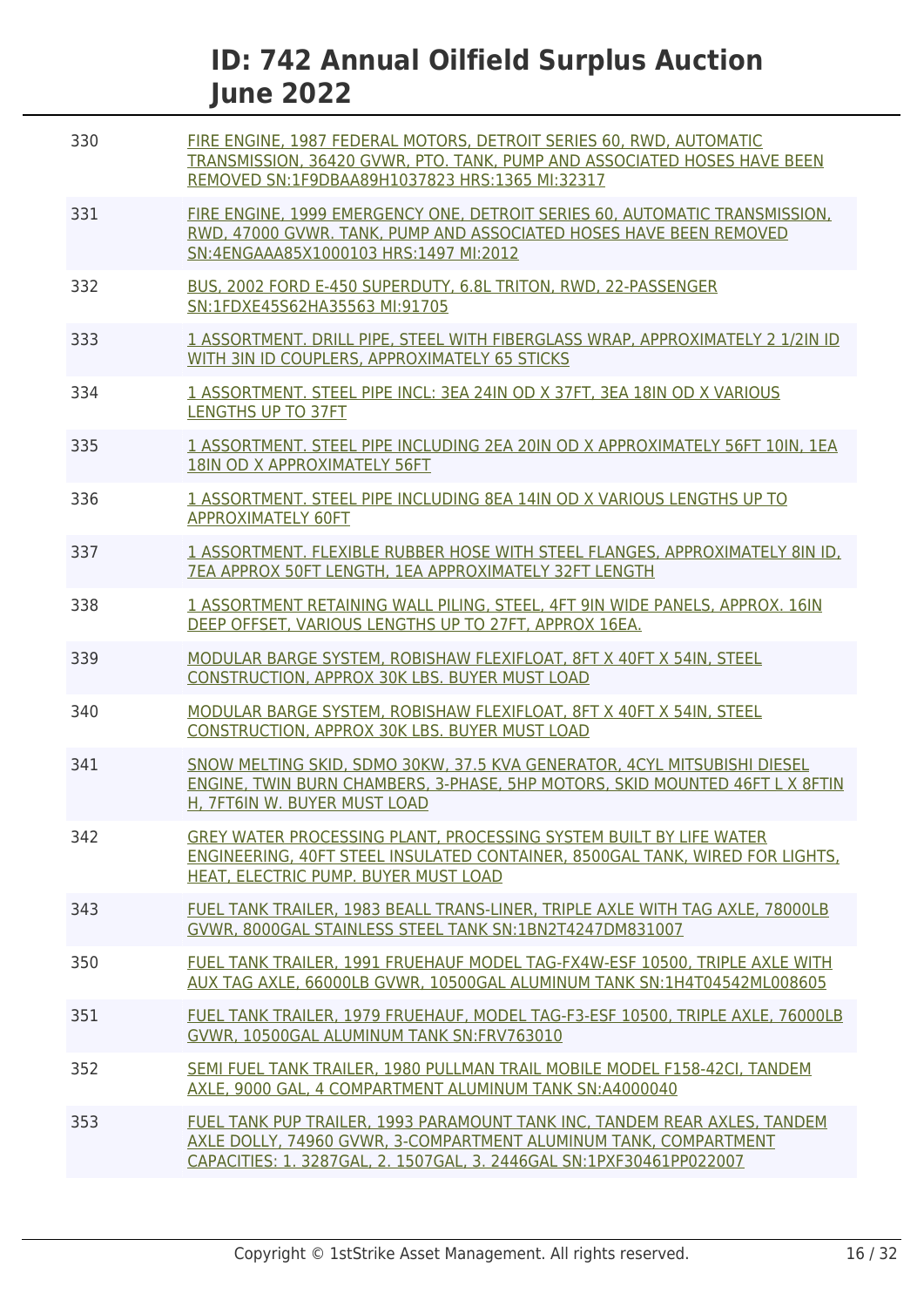| 354 | FUEL TANK PUP TRAILER, 1998 PARAMOUNT TANK INC, TANDEM REAR AXLES, TANDEM<br>AXLE DOLLY, 56600 GVWR, 3-COMPARTMENT ALUMINUM TANK, COMPARTMENT<br>CAPACITIES: 1. 2600GAL, 2. 1715GAL, 3. 3015GAL SN:1PXF31465WP026307       |
|-----|----------------------------------------------------------------------------------------------------------------------------------------------------------------------------------------------------------------------------|
| 355 | FUEL TANK PUP TRAILER, 1995 PARAMOUNT TANK INC. TANDEM REAR AXLES, TANDEM<br>AXLE DOLLY, 56600 GVWR, 3-COMPARTMENT ALUMINUM TANK, COMPARTMENT<br>CAPACITIES: 1. 2600GAL, 2. 1684GAL, 3. 3015GAL SN:1PXF31465SP023952       |
| 356 | FUEL TANK PUP TRAILER, 1992 BEALL TRANSLINER, TANDEM REAR AXLES, TANDEM AXLE<br>DOLLY, 68000 GVWR, 3-COMPARTMENT ALUMINUM TANK, COMPARTMENT CAPACITIES: 1.<br>2400GAL, 2. 1500GAL, 3. 3500GAL SN:1BN1T2947NP23827A         |
| 357 | FUEL TANK PUP TRAILER, 1997 BEALL MODEL 3ATT-74-3-SB, TANDEM REAR AXLES,<br>TANDEM AXLE DOLLY, 68000 GVWR, 3-COMPARTMENT ALUMINUM TANK, COMPARTMENT<br>CAPACITIES: 1. 2500GAL, 2. 1500GAL, 3. 3400GAL SN:1BN1M3144VB004844 |
| 358 | FUEL TANK PUP TRAILER, 1988 BEALL, TANDEM REAR AXLES, TANDEM AXLE DOLLEY,<br>68000 GVWR, 3-COMPARTMENT ALUMINUM TANK, COMPARTMENT CAPACITIES: 1.<br>3200GAL, 2. 1600GAL, 3. 2400GAL SN:1BN1T2941JP19322B                   |
| 359 | FUEL TANK PUP TRAILER, 1988 BEALL, TANDEM REAR AXLES, TANDEM AXLE DOLLY,<br>68000 GVWR, 3-COMPARTMENT ALUMINUM TANK, COMPARTMENT CAPACITIES: 1.<br>2350GAL, 2. 1850GAL, 3. 3300GAL SN:1BN13145JP199400                     |
| 360 | LOGGING TRUCK, 1986 FORD LTL9000, CUMMINS NTC 400, FULLER TRANSMISSION,<br>TANDEM REAR AXLES, 60,000 GVWR, DAY CAB, WITH PRENTICE 150 LOG LOADER, 1966<br>PEERLESS TANDEM AXLE LOG DOLLY SN:1FDYA92W4GVA30469 MI:423362    |
| 361 | HEAVY HAUL TRAILER JEEP, 1994 ASPEN MODEL JT50, TRIPLE AXLE, 111K LB GVWR<br>SN:2A9JT5038RS037137                                                                                                                          |
| 362 | HEAVY HAUL TRAILER BOOSTER, 1994 ASPEN MODEL TD25, TANDEM AXLE, 57K LB<br>GVWR, EITH LOWBOY NECK EXTENSION SN:2A9TD2525RS037147                                                                                            |
| 363 | CONVEYOR, SUPER CONVEYOR MODEL 3660, 50FT X 3FT SN:223                                                                                                                                                                     |
| 364 | CONVEYOR, SUPER CONVEYOR MODEL 3660, 50FT X 3FT, WITH EXTRA BELT. UNKNOWN<br>MECHANICAL PROBLEMS, MISSING PARTS SN:222                                                                                                     |
| 365 | TROMMEL, APPROXIMATELY 63FT OVERALL LENGTH, 28FT TROMMEL SECTION, 14FT FEED<br>HOPPER, 19FT CONVEYOR, JOHN DEERE GENERATOR, V-8 DIESEL ENGINE, 225KW,<br>281KVA, 6HZ, 3PH, TRIPLE AXLE TRAILER MOUNTED. BUYER MUST LOAD    |
| 366 | SEMI TRACTOR, 2007 KENWORTH T800B, CAT C15 ACERT, EATON FULLER<br>TRANSMISSION, TANDEM REAR AXLES, 70740LB GVWR, UNKNOWN MECHANICAL<br>PROBLEMS SN:1XKDDBEX87R202912 HRS:59798 MI:129208                                   |
| 367 | SEMI TRACTOR, 2009 KENWORTH W900, CUMMINS ISX-550, EATON FULLER<br>TRANSMISSION, TANDEM REAR AXLES, 71620LB GVWR, DAY CAB<br>SN:1NKWX4EX59R238064 HRS:5847 MI:106587                                                       |
| 368 | SEMI TRACTOR, 2005 KENWORTH T800B, CAT C13B ENGINE, EATON FULLER<br>TRANSMISSION, TANDEM REAR AXLES, 52350LB GVWR, SLEEPER<br>SN:1XKDDU9X95R087417 HRS:8274 MI:210986                                                      |
| 369 | SEMI TRACTOR, 1996 WESTERN STAR MODEL 4964F, DETROIT S60-430, EATON FULLER<br>TRANSMISSION, TANDEM REAR AXLES, 52000 LB GVWR, SLEEPER CAB<br>SN:2WKPDCXHXTK941038 MI:20647                                                 |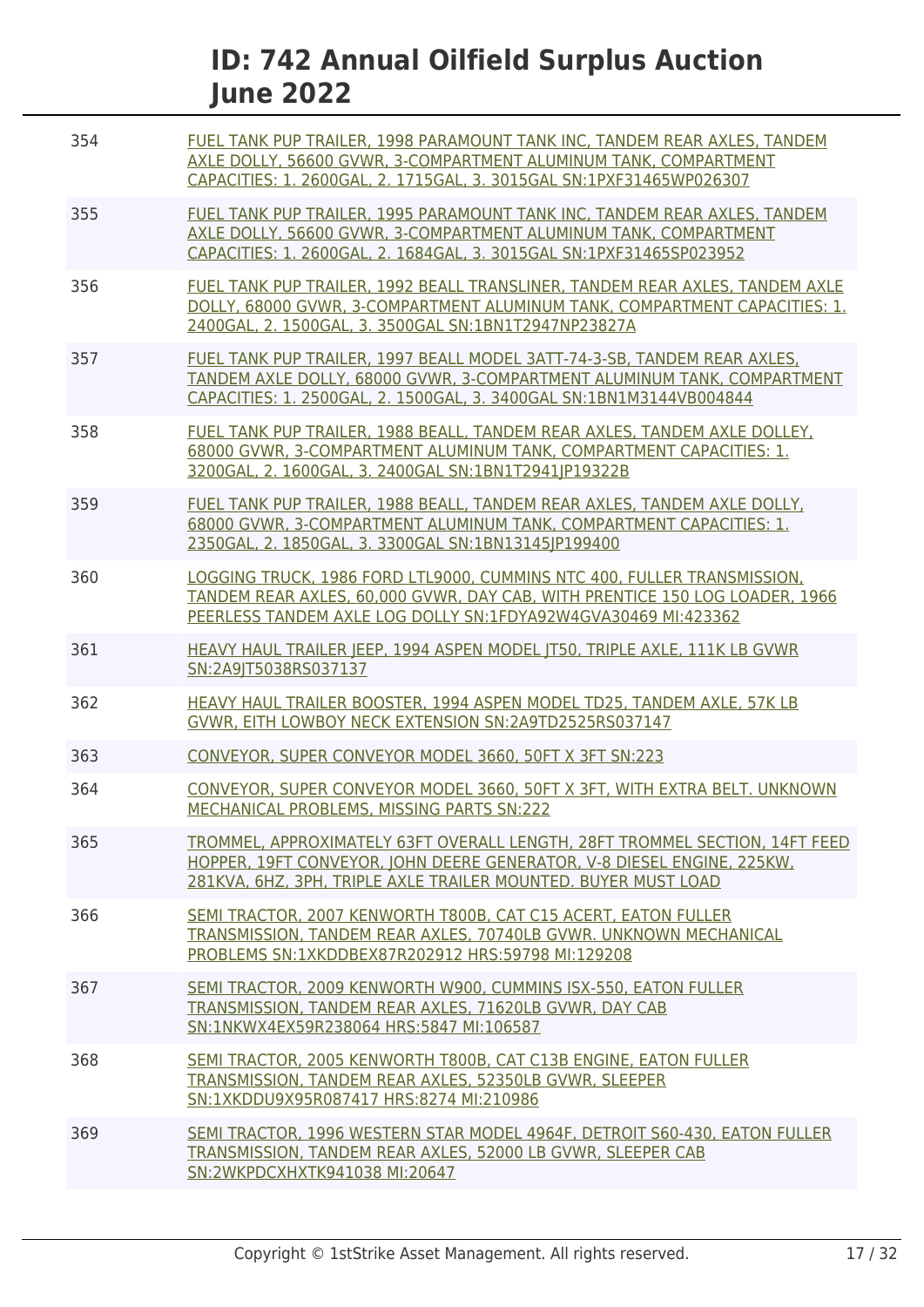| 370 | SEMI TRACTOR, 1994 KENWORTH T600B, CAT 3406 DITA, EATON FULLER TRANSMISSION,<br>WET KIT. TANDEM REAR AXLES, 48000 GVWR, DAY CAB SN:2NKALB9X0RM621812<br>MI:385955                                                                                                                       |
|-----|-----------------------------------------------------------------------------------------------------------------------------------------------------------------------------------------------------------------------------------------------------------------------------------------|
| 371 | SEMI TRACTOR, 1980 FORD L8000, CAT 3406A, ROAD RANGER TRANSMISSION, TANDEM<br>REAR AXLES SN: U90XVGA6140 HRS: 7757 MI: 120847                                                                                                                                                           |
| 372 | FUEL TRUCK, 1992 GMC TOPKICK, CAT 3116, MANUAL TRANSMISSION, TANDEM REAR<br>AXLES, 52000LB GVWR, 2-COMPARTMENT ALUMINUM TANK, WITH PUMP, HOSE, METER<br>SN:1GDT7H4J3NJ518594 HRS:31382 MI:81902                                                                                         |
| 373 | FUEL TRUCK, 2011 KENWORTH T800, CAT C15 ACERT, EATON FULLER TRANSMISSION,<br>DAY CAB, TANDEM REAR AXLES, 66000LB GVWR, WESTMARK 4350 GAL SINGLE<br>COMPARTMENT ALUMINUM TANK, WITH PUMPS, HOSE REEL. UNKNOWN MECHANICAL<br>PROBLEMS. LIMP MODE SN:1NKDLB0X6BJ285901 HRS:45693 MI:117448 |
| 374 | WATER TRUCK, 1988 PETERBILT 357, CUMMINS DIESEL, EATON FULLER TRANS, TANDEM<br>REAR AXLES, 82100LB GVWR, INSULATED TANK, FRONT AND REAR SPRAY BARS<br>SN:1XPAD2TX5 N263522 HRS:340 MI:154403                                                                                            |
| 375 | POTABLE WATER TRUCK, 2002 KENWORTH, CAT C-15, EATON FULLER TRANSMISSION,<br>TANDEM REAR AXLES, WALKER STAINLESS STEEL INSULATED TANK, WITH HOSE REEL,<br>PUMP, HYDRAULIC ACTUATED HAND RAILS SN:1NKDLB0XX2R894846 HRS:2015 MI:12463                                                     |
| 376 | SEMI HOOK TRUCK, 2005 KENWORTH T800B, CAT C13, ALLISON AUTOMATIC<br>TRANSMISSION, TANDEM REAR AXLES, 60320LB GVWR, DAY CAB<br>SN:1NKDLU0X45R106353 HRS:9425 MI:47742                                                                                                                    |
| 377 | SEMI STEP DECK TRAILER, 2006 CHAPARALL, TANDEM AXLE, 90000 GVWR, 48FT<br>OVERALL, 37FT LOWER DECK, 11FT UPPER DECK, ALUMINUM AND STEEL CONSTRUCTION<br>SN:1C92D482X6M949724                                                                                                             |
| 378 | SEMI STEP DECK TRAILER, 2006 CHAPARALL, TANDEM AXLE, 90000 GVWR, 48FT<br>OVERALL, 37FT LOWER DECK, 11FT UPPER DECK, ALUMINUM AND STEEL CONSTRUCTION<br>SN:1C92D48216M949708                                                                                                             |
| 379 | SEMI STEP DECK TRAILER, 1999 TRANS CRAFT DTL-2000, TANDEM AXLE, 48FT OVERALL,<br>37FT LOWER DECK, 11FT UPPER DECK, ALUMINUM AND STEEL CONSTRUCTION<br>SN:1TTE48206X1062016                                                                                                              |
| 380 | EQUIPMENT TRAILER, HANOVER, FIFTH WHEEL, 8FT X 22FT DECK, ELECTRIC BRAKES,<br>WITH RAMPS, NO TITLE SN:PA-F68-4370                                                                                                                                                                       |
| 381 | STEP DECK TRAILER, TANDEM AXLE, 40FT OVERALL, 32FT LOWER DECK, 7FT 7IN UPPER<br><b>DECK. NO TITLE</b>                                                                                                                                                                                   |
| 382 | UTILITY TRAILER, 1986 HOMEMADE, FIFTH WHEEL, TRIPLE AXLE, 8FT X 24FT 6IN DECK<br><b>SN:AK29515</b>                                                                                                                                                                                      |
| 383 | END DUMP PUP TRAILER, 1979 FRUEHAUF, TANDEM AXLE, 9 YARD BED. NO TITLE<br><b>SN:FRV740702</b>                                                                                                                                                                                           |
| 384 | END DUMP PUP TRAILER, 1993 WILLAMSEN MODEL WD15-10, TRIPLE AXLE, 45000LB<br>GVWR SN:1W94E343XPS004681                                                                                                                                                                                   |
| 385 | BELLY DUMP PUP TRAILER, 1971 FRUEHAUF, SINGLE REAR AXLE, SINGLE AXLE DOLLY. NO<br><b>TITLE SN:FRM405502</b>                                                                                                                                                                             |
| 386 | BELLY DUMP TRAILER, 1988 ALKN, TANDEM AXLE SN: AK8809BD40A000023                                                                                                                                                                                                                        |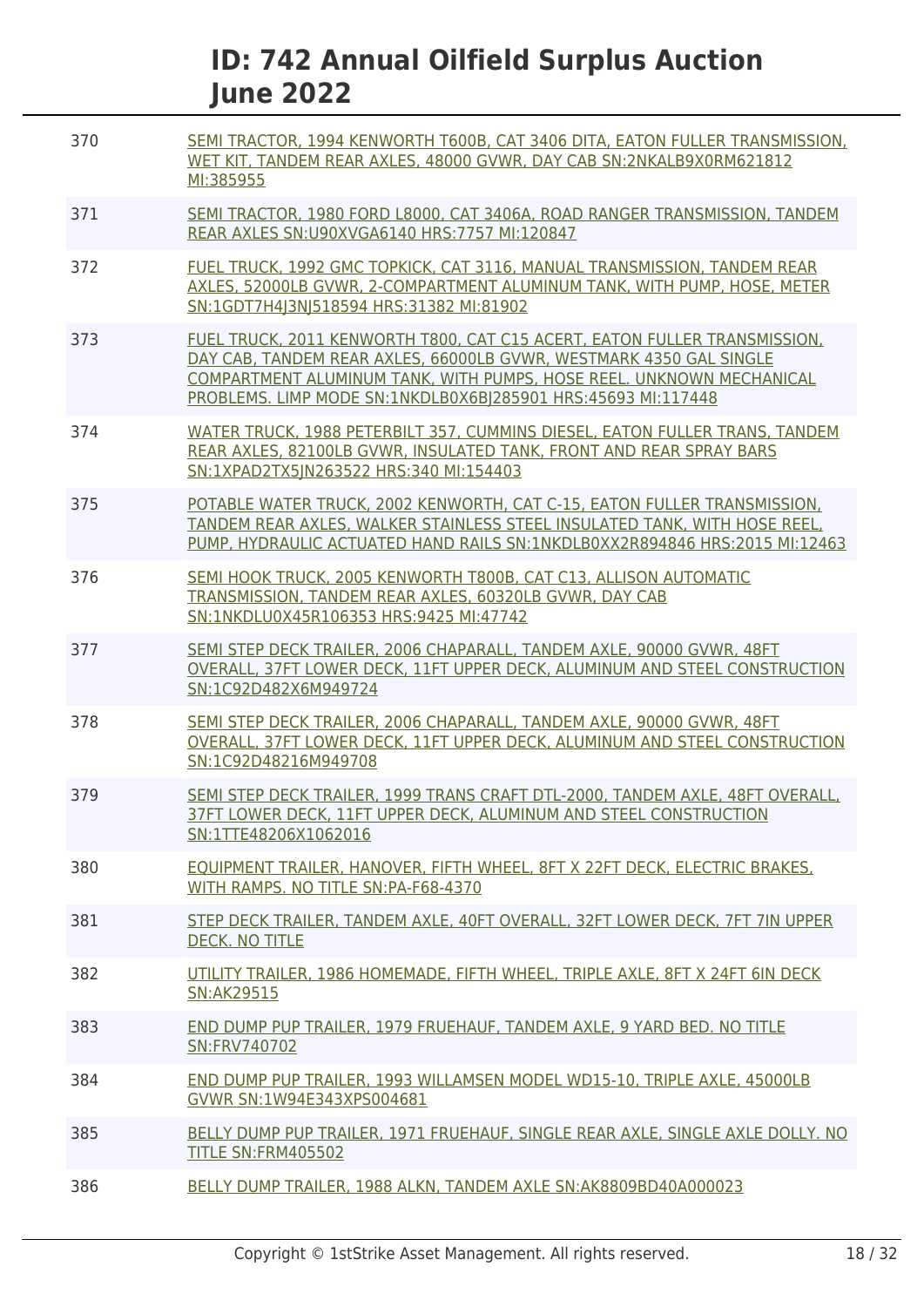| 387 | END DUMP TRAILER, 1995 BEALL TRANSLINER, TANDEM AXLE, 65000LB GVWR<br>SN:1BN2P332XSK103770                                                                                                                                                           |
|-----|------------------------------------------------------------------------------------------------------------------------------------------------------------------------------------------------------------------------------------------------------|
| 388 | END DUMP TRAILER, 1990 FRUEHAUF MODEL DRXX-M2-30, TANDEM AXLE, 68000LB<br>GVWR SN:1H4D03021LJ018704                                                                                                                                                  |
| 389 | SHIPPING CONTAINER, 40FT, STEEL CONSTRUCTION                                                                                                                                                                                                         |
| 390 | SHIPPING CONTAINER, 40FT, STEEL CONSTRUCTION. WITH CONTENTS INCLUDING: OFFICE<br><b>FURNITURE</b>                                                                                                                                                    |
| 391 | SHIPPING CONTAINER, 40FT, STEEL CONSTRUCTION                                                                                                                                                                                                         |
| 392 | SHIPPING CONTAINER, 20FT, STEEL CONSTRUCTION, INSULATED, WIRED FOR<br>LIGHTS, WITH BENCHES, FRIDGES, SHELVING                                                                                                                                        |
| 393 | SHIPPING CONTAINER, 20FT, STEEL CONSTRUCTION. WITH SHELVING                                                                                                                                                                                          |
| 394 | SHIPPING CONTAINER, 20FT, STEEL CONSTRUCTION. WITH SHELVING                                                                                                                                                                                          |
| 395 | SHIPPING CONTAINER, 20FT, STEEL CONSTRUCTION. WITH SHELVING                                                                                                                                                                                          |
| 396 | CABLE SPOOL TRAILER, SINGLE AXLE. NO TITLE                                                                                                                                                                                                           |
| 397 | UTILITY TRAILER, TANDEM AXLE, 5FT 6IN X 11FT DECK, FOLD DOWN RAMPS, WITH<br>CONTENTS INCLUDING: ROAD STRIPING EQUIPMENT, TEMPLATES, KELLY-CRESSWELL<br><b>STRIPE SPRAYER. NO TITLE</b>                                                               |
| 398 | UTILITY TRAILER, 2005 HOMEMADE, 8FT 6IN WIDE X 19FT 9IN DECK, TANDEM AXLE<br>SN:AK01740                                                                                                                                                              |
| 399 | EOUIPMENT TRAILER, 1981 MILLER MODEL OT-640-E3D, TANDEM AXLE, 37,300LB GVWR,<br>36,000LB CAPACITY, 8FT X 25FT DECK WITH 21FT TILT SN:1MZ0E2420BM001005                                                                                               |
| 400 | CREW FACILITY UNIT, ATCO, 12FT X 60FT SKID MOUNTED, SET UP AS KITCHEN WITH<br>GARLAND GAS RANGE, FRYER, MASTER 200 OVEN, 3 COMPARTMENT SINK, ADS ET SERIES<br>DISHWASHER, STEAM SERVING TABLE, WALK-IN REEFER AND FREEZER. BUYER MUST<br><b>LOAD</b> |
| 401 | CREW FACILITY UNIT, ATCO, 12 FT X 60 FT SKID MOUNTED, SET UP AS DINING AREA,<br>OPEN FLOOR AREA WITH 7FT X 11FT UTILITY/STORAGE AREA, BUYER MUST LOAD                                                                                                |
| 402 | CREW FACILITY, TRAILER MOUNTED UNIT, ATCO, 10FT X 60FT, TRIPLE AXLE, OPEN FLOOR<br>PLAN WITH 9FT X 12FT ENTRY AREA, BUYER MUST LOAD                                                                                                                  |
| 403 | FLAT BED TRUCK, 1971 INTERNATIONAL LOADSTAR 1600, V-8 GAS ENGINE, MANUAL<br>TRANS, 17500LB GVWR, 14FT 6IN BED SN:416060H128525 MI:46672                                                                                                              |
| 404 | FLAT BED TRUCK, 2010 KENWORTH T370, PACCAR PX-8, AUTOMATIC TRANSMISSION, DAY<br>CAB, 22FT FLAT BED, 33000LB GVWR SN:2NKHN7X7AM262614 HRS:26064 MI:129163                                                                                             |
| 405 | FLAT BED TRUCK, 1997 FORD F-800, 5.9L CUMMINS, AUTOMATIC TRANSMISSION, 4X4,<br>SINGLE REAR AXLE, 29000LB GVWR, 8FT X 20FT BED SN:1FDXF80C8VVA06186 MI:51528                                                                                          |
| 406 | FLAT BED TRUCK, 2002 FORD F-750, 5.9L CUMMINS, MANUAL TRANSMISSION, MARMON-<br>HARRINGTON 4X4, SINGLE REAR AXLE, 33000LB GVWR, 8FT X 17FT BED WITH TOOL<br>BOXES, 2000GAL WATER TANK SN:3FDXF75J72MA18496 MI:86968                                   |
| 407 | ROLLBACK WRECKER, 1984 GMC TOPKICK 7000, CAT 3208, FULLER ROAD RANGER<br>TRANSMISSION, TANDEM REAR AXLES, 45000 GVWR, 20FT JERR DAN BED, RAMSEY<br>WINCH SN:1GDS7D4Y9EV507707 HRS:5401 MI:52555                                                      |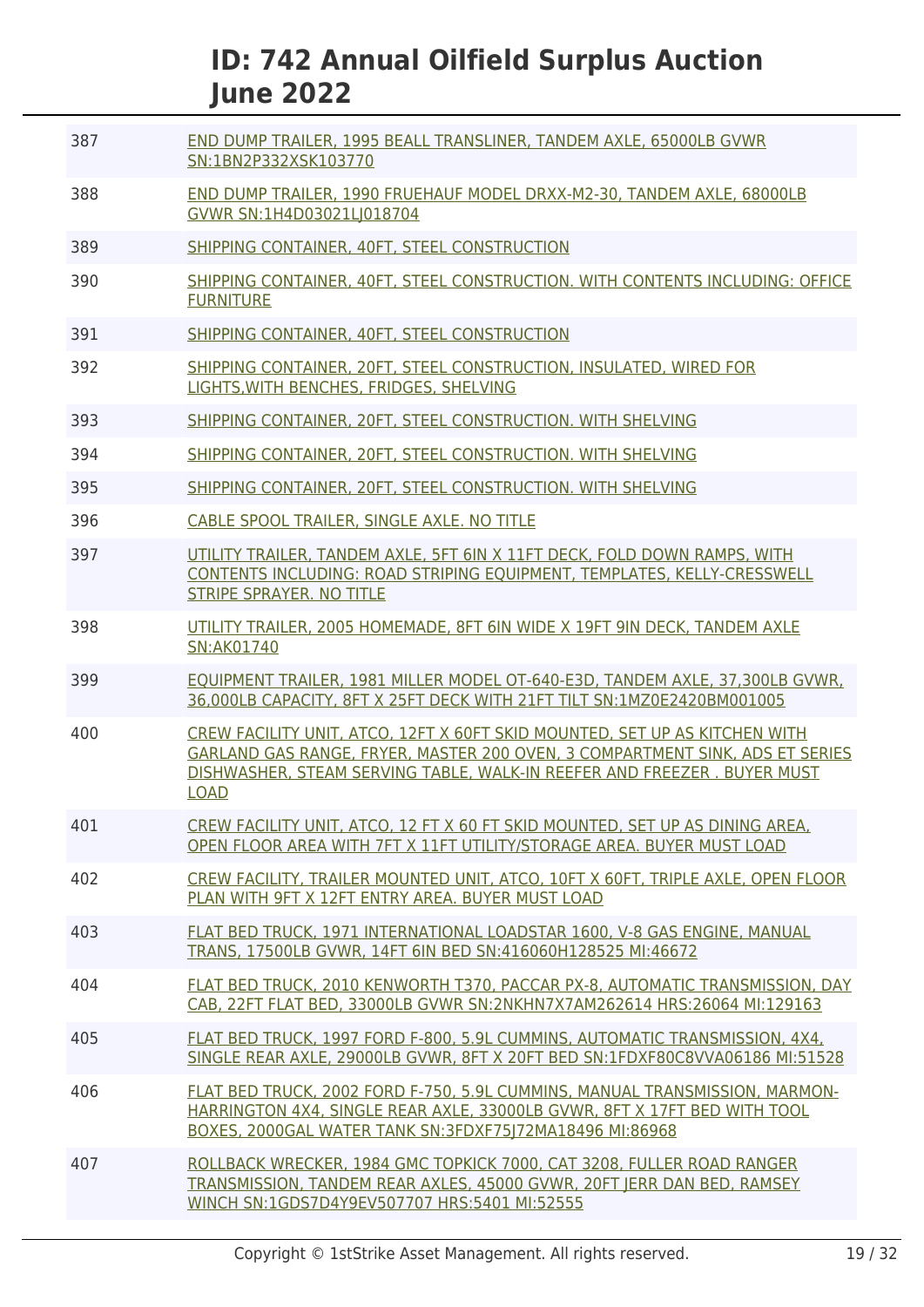| 410 | BATHROOM UNIT, 1996 UTILITY SEMI TRAILER TYPE VS3R, TRIPLE AXLE, 53FT, WITH<br>MEN'S AND WOMEN'S ROOMS, WATER AND SEWER HOLDING TANKS, PUMP,<br>COMPRESSOR, ELECTRIC HEAT. NO TITLE SN:1UYVS3537VU088504                                                                        |
|-----|---------------------------------------------------------------------------------------------------------------------------------------------------------------------------------------------------------------------------------------------------------------------------------|
| 411 | WASTE WATER STORAGE SEMI VAN TRAILER. 1985 DUNHAM MODEL DSSV-455-102-1B.<br>45FT. TANDEM AXLE, 6880LB GVWR, WITH 3EA GREER PLASTIC TANKS<br>SN:1DNV452C6FM020252                                                                                                                |
| 412 | SEMI VAN TRAILER, 1995 GREAT DANE MODEL 7311TJWR, 53FT, TANDEM AXLE, 65000LB<br>GVWR SN:1GRAA0624SB042405                                                                                                                                                                       |
| 413 | SEMI VAN TRAILER, 1985 BRAE MODEL GSVW-Z-4547-S, 45FT, TANDEM AXLE, 65000LB<br>GVWR. WITH CONTENTS SN:1B01A4528FS120885                                                                                                                                                         |
| 414 | SEMI VAN TRAILER, 1987 STOUGHTON MODEL GSVW-Z-455T-S-C, 45FT, TANDEM AXLE,<br>68080LB GVWR. WITH CONTENTS SN:1DW1A4525HS548167                                                                                                                                                  |
| 415 | SEMI VAN TRAILER, 1987 FRUEHAUF MODEL FBZ-9-F2-45, 45FT, TANDEM AXLE, 68000LB<br>GVWR. WITH CONTENTS SN:1H2V04520HA021872                                                                                                                                                       |
| 416 | SEMI VAN TRAILER, 1983 BRAE MODEL GSVW-Z-455T-5" WEDGE, 45FT, TANDEM AXLE,<br>65000LB GVWR. WITH CONTENTS SN:1B01A4522DS105002                                                                                                                                                  |
| 417 | SEMI VAN TRAILER, 1986 FRUEHAUF MODEL FBZ9-F2-45, 45FT, TANDEM AXLE 68000LB<br>GVWR. WITH CONTENTS SN:1H2V04529GE023496                                                                                                                                                         |
| 418 | SEMI VAN TRAILER, 1995 PINES, 45FT, TANDEM AXLE, 68000LB GVWR. WITH CONTENTS<br>SN:1PNV452S8SK100027                                                                                                                                                                            |
| 419 | SEMI VAN TRAILER, 1989 TRAILMOBILE, MODEL 011J-1RAW, 40FT, TANDEM AXLE, 65000<br>GVWR, WITH ESSEX RETRACTABLE ROLLER CONVEYER SYSTEM, HYDRAULICALLY<br>ACTUATED DROP GATE SN:1PT011JJ0K9005045                                                                                  |
| 420 | BOX TRUCK, 1995 GMC TOPKICK, ALLISON AUTOMATIC TRANSMISSION, GM 6.0L GAS<br>ENGINE, SINGLE REAR AXLE, 25950LB GVWR, 25FT BOX WITH PULLOUT RAMP, WITH<br>CONTENTS SN:1GD 7H1P6S 510341 MI:149004                                                                                 |
| 421 | BOX TRUCK, 2000 INTERNATIONAL 4700 T444E, NAVISTAR B175 DIESEL ENGINE,<br>AUTOMATIC TRANSMISSION, RWD, SINGLE REAR AXLE, 24FT UTILIMASTER BOX, MAXON<br>LIFT GATE SN:1HTSCABM9YH292687 HRS:5214 MI:58958                                                                        |
| 422 | OUTHOUSE VAC TRUCK, 2014 PETERBILT PB337, CUMMINS PX7 ENGINE, ALLISON<br>AUTOMATIC TRANSMISSION, 4X4, SINGLE REAR AXLE, 29000 GVWR, 14FT INSULATED<br>CAB OVER BOX, IMPERIAL ALUMINUM TANK, MASPORT MODEL HX3L PUMP WITH HONDA<br>MOTOR SN:2NP2IM7X1EM234358 HRS:6851 MI:318038 |
| 430 | EXCAVATOR ATTACHMENT, HYDRAULIC COMPACTOR, BTI TC91S, FITS HITACHI ZX85 75,<br>75G SN:2005038                                                                                                                                                                                   |
| 431 | EXCAVATOR ATTACHMENT, HYDRAULIC PLATE COMPACTOR, FITS HITACHI ZX AND EX<br>270, 230, 220, JOHN DEERE JD790, 230, 270, 220                                                                                                                                                       |
| 432 | ASPHALT CUTTER, ALLIED ROTO-CUT                                                                                                                                                                                                                                                 |
| 433 | EXCAVATOR ATTACHMENT, CLEAN OUT BUCKET WITH HYDRAULIC PIVOT, WBM MODEL<br>OC POWER TILT, 48IN BUCKET, QUICK CONNECT FOR HITACHI SERIES 50 MACHINES                                                                                                                              |
| 434 | EXCAVATOR ATTACHMENT, 2011 SIMEX DOUBLE DRUM ROTARY CUTTER, MODEL TF2000,<br>PIN ON, WITH STORAGE SKID, SPARE PARTS SN:M003813T07                                                                                                                                               |
| 435 | EXCAVATOR ATTACHMENT, FROST BUCKET, BALDERSON, PIN ON                                                                                                                                                                                                                           |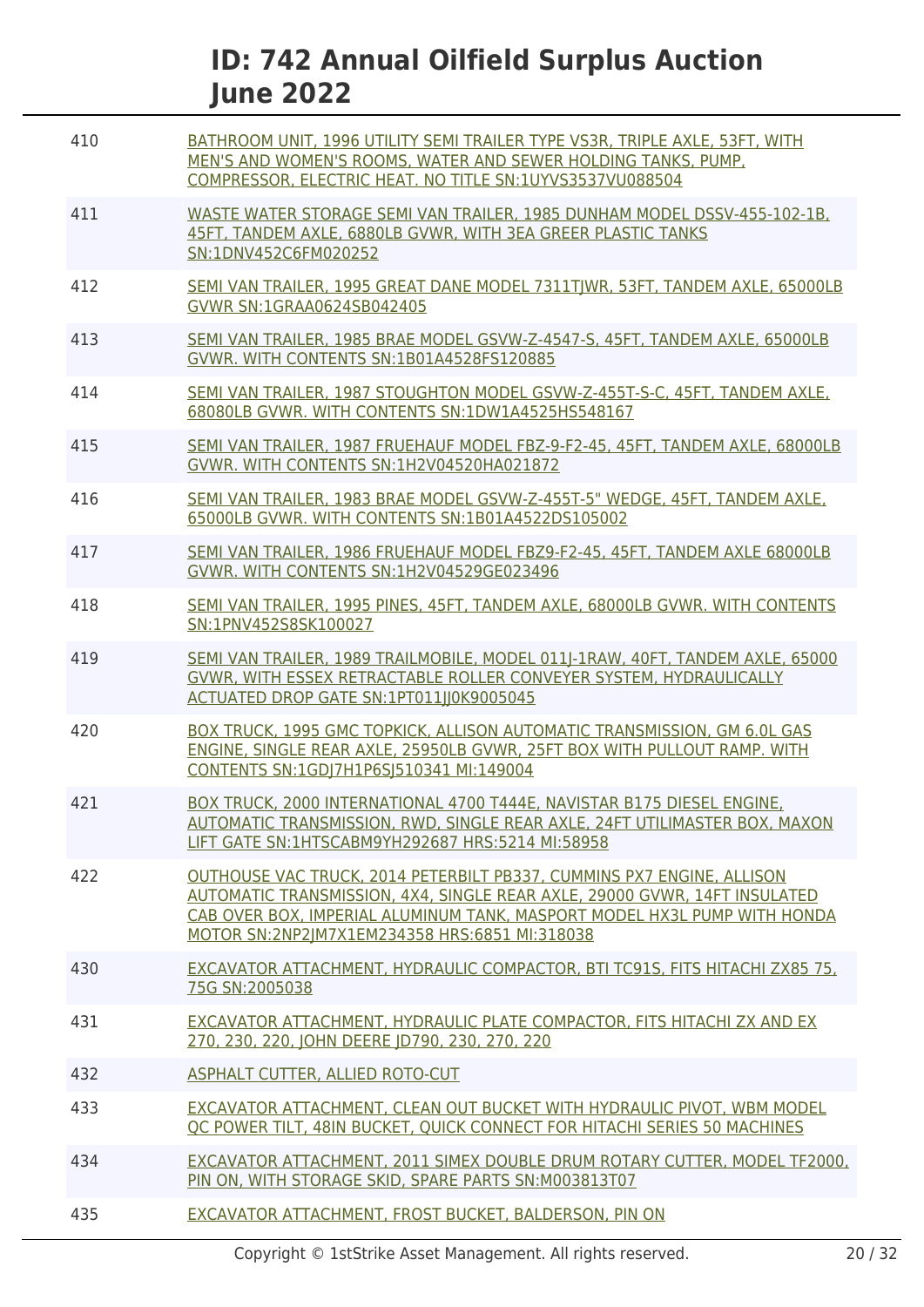| 436 | EXCAVATOR ATTACHMENT, TOOTHED BUCKET, PIN-ON, APPROX 3 1/2PIN DIAMETER, FITS<br>HITACHI ZX AND EX 270, 230, 220, JOHN DEERE JD790, 230, 270, 220                                                                          |
|-----|---------------------------------------------------------------------------------------------------------------------------------------------------------------------------------------------------------------------------|
| 437 | EXCAVATOR ATTACHMENT, TOOTHED BUCKET, CAT, PIN ON                                                                                                                                                                         |
| 438 | EXCAVATOR ATTACHMENT, CLEAN OUT BUCKET, WBM, APPROX 3 1/2IN DIAMETER,<br>EXCAVATOR ATTACHMENT, TOOTHED BUCKET, PIN-ON, APPROX 3 1/2PIN DIAMETER, FITS<br>HITACHI ZX AND EX 270, 230, 220, JOHN DEERE JD790, 230, 270, 220 |
| 439 | EXCAVATOR ATTACHMENT, TOOTHED BUCKET, CAT 345, OUICK CONNECT HOOPS                                                                                                                                                        |
| 440 | EXCAVATOR ATTACHMENT, TOOTHED BUCKET WITH BOLT ON ROLLER COMPACTOR,<br><b>EASCO</b>                                                                                                                                       |
| 441 | SKIDSTEER ATTACHMENT, HYDRAULIC SWEEPER, CAT BP18B, 6FT BROOM                                                                                                                                                             |
| 442 | SKIDSTEER ATTACHMENT, HYDRAULIC SWEEPER, CAT BA18, WITH HYDRAULIC ANGLE<br><b>ADJUST, 7FT BROOM</b>                                                                                                                       |
| 443 | SKIDSTEER ATTACHMENT, PLOW BLADE, HYDRAULIC ANGLE ADJUSTMENT, 7FT                                                                                                                                                         |
| 444 | SKIDSTEER ATTACHMENT, PLOW BLADE, HYDRAULIC ANGLE ADJUSTMENT, 7FT 6IN BLADE                                                                                                                                               |
| 445 | SKIDSTEER ATTACHMENT, PLOW BLADE, CATERPILLAR MODEL 231-5277, HYDRAULIC<br>ANGLE AND TILT ADJUSTMENT, 6FT 4IN SN:PRSSDB000533                                                                                             |
| 446 | SKIDSTEER ATTACHMENT, PLOW BLADE, KWIK-WAY MODEL 35-04110, HYDRAULIC ANGLE<br><b>ADJUSTMENT, 5FT</b>                                                                                                                      |
| 447 | SKIDSTEER ATTACHMENT, HYDRAULIC TREE SHEAR, CONSTRUCTION IMPLEMENT DEPOT.<br>WITH SHEAR AND TILT FUNCTIONS SN:135298                                                                                                      |
| 448 | SKIDSTEER ATTACHMENT, HYDRAULIC TILT PLATE, BOBCAT TILT-TATCH                                                                                                                                                             |
| 449 | SKIDSTEER ATTACHMENT, HYDRAULIC TILT PLATE, BOBCAT TILT-TATCH                                                                                                                                                             |
| 450 | SKIDSTEER ATTACHMENT, GP BUCKET, CAT MODEL 279-5376, 6 FT 7 IN                                                                                                                                                            |
| 451 | SKIDSTEER ATTACHMENT, GP BUCKET, MELROE, 60IN LOW PROFILE                                                                                                                                                                 |
| 452 | SKIDSTEER ATTACHMENT, FORKS, BOBCAT, 3FT 6IN FORKS                                                                                                                                                                        |
| 470 | LOADER ATTACHMENT, STINGER, CATERPILLAR, FUSION COUPLE ATTACHMENT QUICK<br><b>CONNECT, FITS CAT 966H</b>                                                                                                                  |
| 471 | LOADER ATTACHMENT, STINGER, VOLVO OUICK CONNECT, FITS VOLVO L150, L180                                                                                                                                                    |
| 472 | LOADER ATTACHMENT, SNOW BLOWER, 10FT, QUICK ATTACHMENT WITH 6IN HOOPS.<br>UNKNOWN MECHANICAL PROBLEMS, PARTS MISSING.                                                                                                     |
| 473 | LOADER ATTACHMENT, KODIAK SNOW BLOWER MODEL LMSP5652-130, 11FT, REAR<br>MOUNTED POWER UNIT, CAT 3406, VOLVO OUICK CONNECT, FITS L150, L180 SN:100-<br>2249 HRS:9810                                                       |
| 474 | LOADER ATTACHMENT, GP BUCKET, 10FT 3IN, VOLVO QUICK CONNECT, FITS L150, L180                                                                                                                                              |
| 475 | LOADER ATTACHMENT, GP BUCKET, 9FT 2IN, VOLVO QUICK CONNECT. FITS L70, L90,<br>L120                                                                                                                                        |
| 476 | LOADER ATTACHMENT, GP BUCKET, 9FT, VOLVO QUICK CONNECT. FITS L70, L90, L120                                                                                                                                               |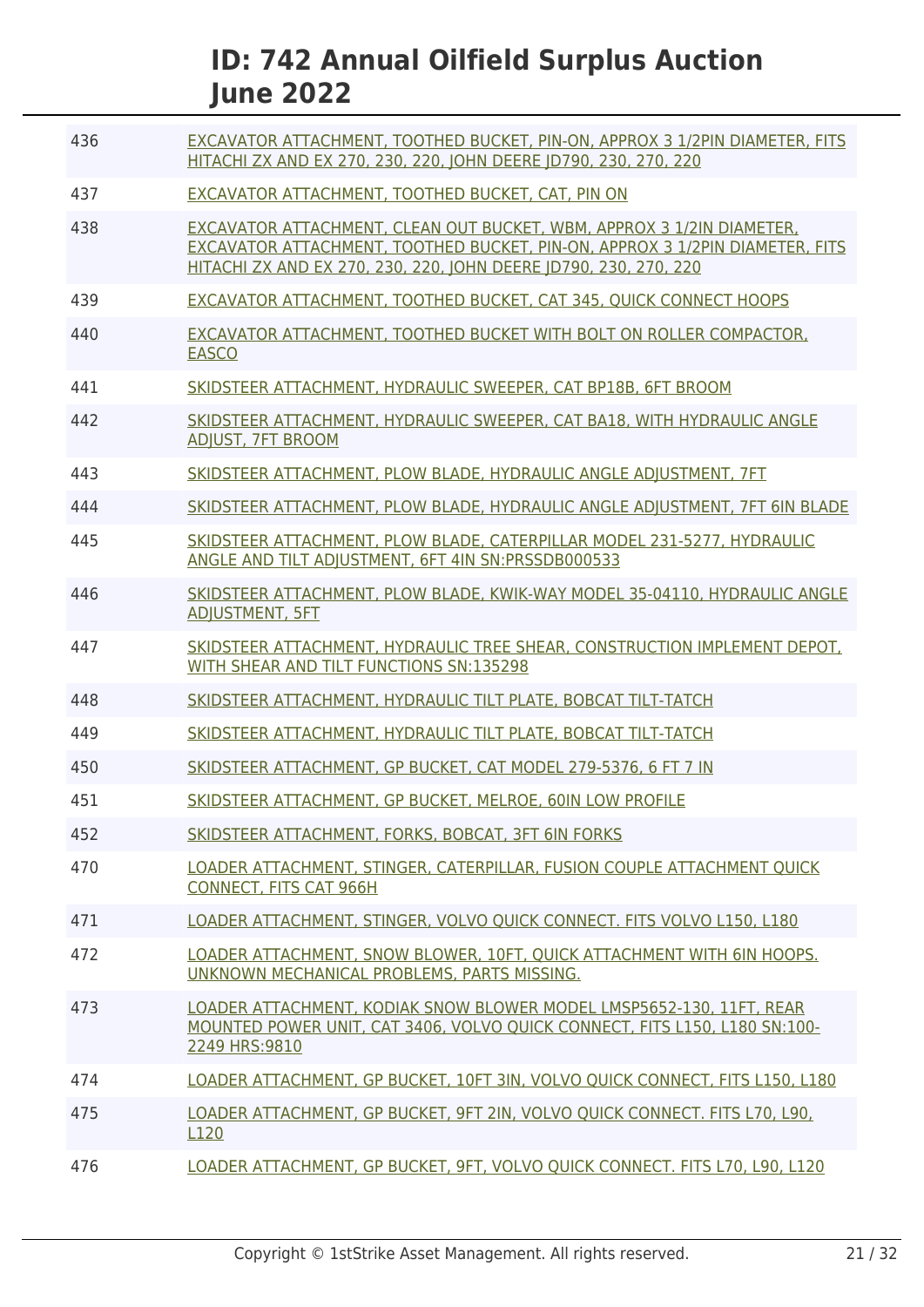| 477 | LOADER ATTACHMENT, GP BUCKET, 10FT 6IN, CATERPILLAR FUSION COUPLE OUICK<br><b>CONNECT, FITS CAT 966H</b>                                      |
|-----|-----------------------------------------------------------------------------------------------------------------------------------------------|
| 478 | LOADER ATTACHMENT, FORKS, WBM, 6FT 7IN, VOLVO QUICK CONNECT. FITS L70, L90,<br>L <sub>120</sub>                                               |
| 479 | LOADER ATTACHMENT, FORKS, PSM, 7FT 10IN FORKS, VOLVO QUICK CONNECT. FITS L70,<br>L90, L120                                                    |
| 480 | LOADER ATTACHMENT, FORKS, CAT, 8FT FORKS, CAT FUSION COUPLE OUICK CONNECT.<br>FITS CAT 966H                                                   |
| 481 | FORKLIFT ATTACHMENT, DRUM CLAMP                                                                                                               |
| 482 | FORKLIFT ATTACHMENT, 360 DEGREE ROTATING FORKS, BOLZONI AURAMO                                                                                |
| 483 | SELF DUMPING HOPPER, STAR INDUSTRIES, MODEL 1850, 2 CUBIC YARD                                                                                |
| 484 | <b>LOADER FORK EXTENSIONS, 10FT 1IN</b>                                                                                                       |
| 485 | TRACTOR ATTACHMENT, HYDRAULIC AUGER, MCMILLEN, WITH 6IN X 4FT BIT                                                                             |
| 486 | BACKHOE ATTACHMENT, HYDRAULIC EXTEND-A-STICK, FITS CAT 420                                                                                    |
| 487 | TRACTOR ATTACHMENT, ALAMO HYDRAULIC BRUSH CUTTER                                                                                              |
| 488 | LOADER ATTACHMENT, WARE BACKHOE MODEL 345, QUICK CONNECT. FITS 1T28, 924G<br>SN:7190                                                          |
| 489 | GRADER ATTACHMENT, SNOW WING, TUBE-LOK, 14FT, WITH LIFT CYLINDER. FITS 14G<br><b>WITH RIPPER SN:SW458</b>                                     |
| 490 | 1 BOX, MISC BUCKET TEETH INCLUDING: HENSLEY 400 CHX 3E, ESCO, ATECO                                                                           |
| 491 | 1 BOX. BUCKET TEETH, HENSLEY 400 CHX 3E, APPROXIMATELY 68EA                                                                                   |
| 492 | 1 BOX, BUCKET TEETH, CAT                                                                                                                      |
| 493 | 1 PALLET, CUTTING EDGES, CAT                                                                                                                  |
| 494 | 1 PALLET. CUTTING EDGES, CAT                                                                                                                  |
| 495 | 1 PALLET. CUTTING EDGES, CAT                                                                                                                  |
| 496 | 3 PALLETS. MISC DOZER PARTS, INCLUDING: 1BX CAT ROLLERS, 1PLT CAT ROLLERS. 1EA<br><b>HYDRAULIC MOTOR</b>                                      |
| 497 | <b>TRACKS, HITACHI EXCAVATOR</b>                                                                                                              |
| 498 | <b>HEAVY EOUIPMENT MOUNTING BRACKET</b>                                                                                                       |
| 499 | LOADER ATTACHMENT. TRAILER MOVING ATTACHMENT. 3IN HOOP                                                                                        |
| 500 | <b>QUICK CONNECT HOOPS, 5IN</b>                                                                                                               |
| 501 | 1 BOX. MISC CAT FILTERS INCLUDING: HYDRAULIC, AIR, FUEL, OIL                                                                                  |
| 502 | 1 BOX. MISC HEAVY EOUIPMENT AND TRUCK PARTS, INCLUDING: AIR BAG, FILTERS,<br>BELTS, GASKETS, CAT, DONALDSON, BOMBARDIER, ONAN, NAPA           |
| 503 | 1 BOX. MISC HEAVY EQUIPMENT AND TRUCK PARTS, INCLUDING: FILTERS, BELTS, BRAKE<br>COMPONENTS, CAT, KUBOTA, JOHN DEERE, NAPA, DOOSAN, DONALDSON |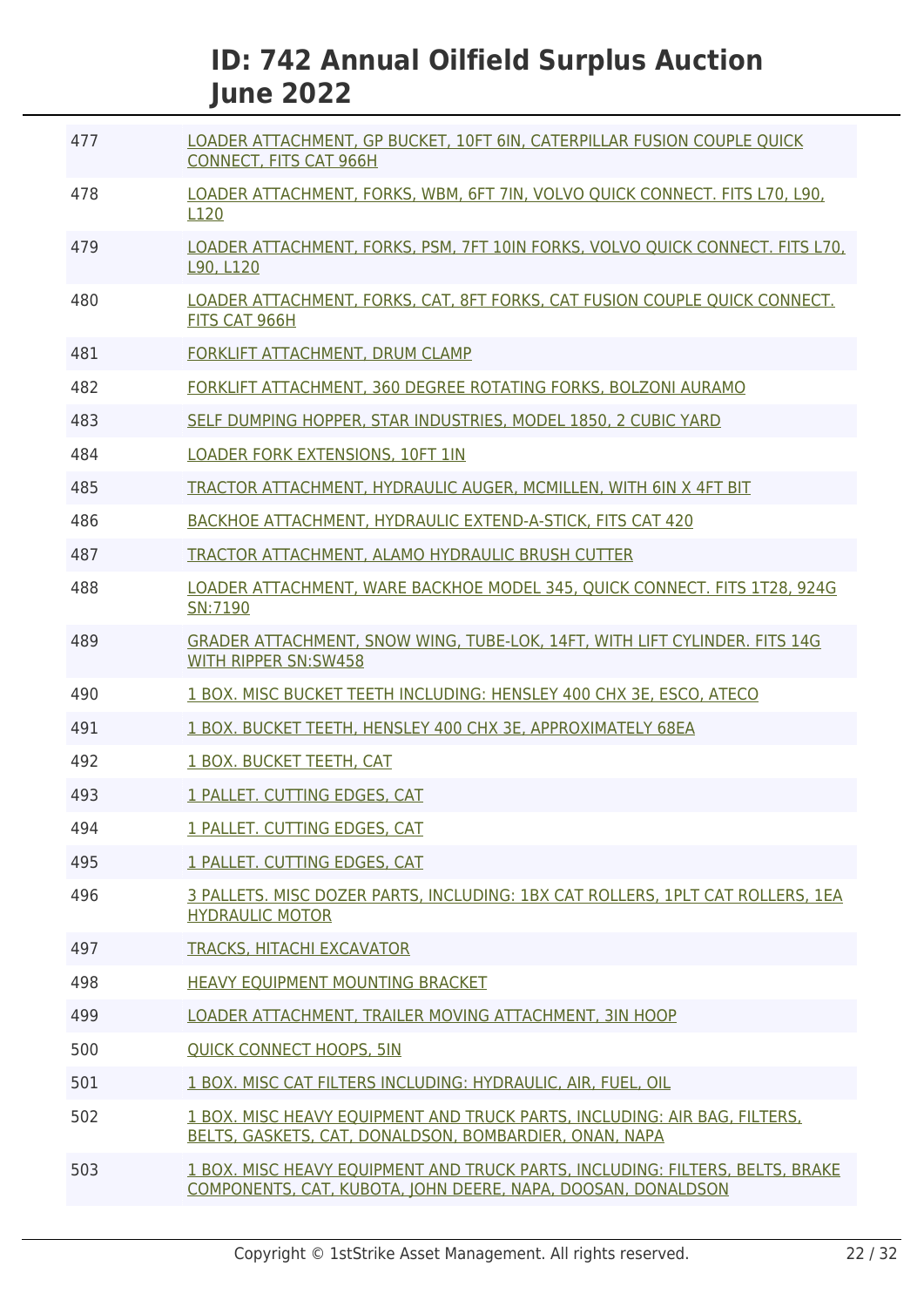| 504 | 1 BOX, MISC HEAVY EQUIPMENT PARTS, PRIMARILY VOLVO, INCLUDING: CYLINDER REBUIL<br>KITS, FILTERS, BRACKETS                                                                           |
|-----|-------------------------------------------------------------------------------------------------------------------------------------------------------------------------------------|
| 505 | 1 PALLET. MISC HEAVY EQUIPMENT PARTS INCLUDING: CAT FILTERS, NAPA FILTERS, JOHN<br><b>DEERE FILTERS</b>                                                                             |
| 506 | 1 PALLET. MISC HEAVY EQUIPMENT PARTS INCLUDING: CAT DOZER PARTS                                                                                                                     |
| 507 | 1 PALLET. MISC HEAVY EOUIPMENT PARTS, INCLUDING: HYDRAULIC HOSES                                                                                                                    |
| 508 | 1 BOX, MISC EOUIPMENT PARTS INCLUDING: BOBCAT, VOLVO, GM, IZUSU                                                                                                                     |
| 509 | 1 PALLET. MISC EQUIPMENT PARTS INCLUDING: NAPA FILTERS, CAT FILTERS, GOLDEN<br><b>ROD FILTERS, CAT PARTS</b>                                                                        |
| 510 | 1 PALLET. MISC EQUIPMENT PARTS INCLUDING: FILTERS, BELTS, WATER PUMP, JOHN<br>DEERE, CAT, NAPA                                                                                      |
| 511 | INSULATED WATER TANK, APPROX 17 FT X 10 FT, SKID MOUNTED, MADE TO FIT VOLVO<br><b>ARTICULATED HAULER</b>                                                                            |
| 512 | 1 BOX. MISC EQUIPMENT PARTS INCLUDING: CAT C-15 REMAN TURBO CR-7923, VOLVO,<br>CAT OIL COOLER, KENWORTH, PACCAR                                                                     |
| 513 | 1 BOX. MISC EQUIPMENT PARTS INCLUDING SULLAIR, CAT, TUCKER, SNOW CAT, JOHN<br>DEERE, DONALDSON FILTERS                                                                              |
| 514 | MISC HEAVY EUIPMENT AND TRUCK PARTS INCLUDING: GASKETS, SEALS, BELTS, HOSES,<br>HEATERS, BRAKE DRUMS AND COMPONENTS, DONALDSON, JOHN DEERE, CAT                                     |
| 515 | 2 BOXES, MISC HEAVY EQUIPMENT AND TRUCK PARTS, INCLUDING: FILTERS, LIGHTS,<br>SEALS, CAT, GM, MERITOR, DONALDSON, LISTER PETTER, NAPA                                               |
| 516 | 2 BOXES. MISC HEAVY EQUIPMENT AND TRUCK PARTS, INCLUDING: HOSES, FILTERS,<br>SEALS, LIGHTS, PACCAR, HITACHI, CAT, NAPA, YANMAR, EATON                                               |
| 517 | 2 BOXES. MISC HEAVY EQUIPMENT AND TRUCK PARTS, PRIMARILY CAT, INCLUDING: OIL<br>FILTERS, HYDRAULIC FILTERS, AIR FILTERS, HYDRAULIC HOSES, ELECTRICAL<br><b>COMPONENTS, BRACKETS</b> |
| 518 | 2 BOXES. MISC EQUIPMENT PARTS INCLUDING: CAT, CUMMINS FUEL INJECTORS.<br>MANITOWAC, FILL-RITE, DONALDSON FILTERS, CAM LOCK FITTINGS                                                 |
| 520 | MOTOR, REMAN VOLVO TD7, 6 CYLINDER TURBO DIESEL, PART #500-10422 9010 816                                                                                                           |
| 521 | MOTOR, 7.5L DIESEL, MITSUBISHI FUSO MODEL 6M60-TLA3B, 267HP@2600RPM                                                                                                                 |
| 522 | MOTOR, 2014 ICB TYPE 444 TA4-55 S1, 4.4L 4 CYLINDER DIESEL                                                                                                                          |
| 523 | MOTOR, DETROIT DIESEL 4 CYLINDER                                                                                                                                                    |
| 524 | <b>MOTOR, DETROIT DIESEL V-6</b>                                                                                                                                                    |
| 525 | 2 PALLETS. ENGINE PARTS INCLUDING 2EA DETROIT DIESEL 4 CYLINDER ENGINE BLOCKS                                                                                                       |
| 526 | 1 CRATE. ENGINE PARTS INCLUDING: 4 CYLINDER DETROIT DIESEL ENGINE                                                                                                                   |
| 527 | 4 EACH. EQUIPMENT TIRES, 14.00-24 TG, 3EA TITAN MOTOR GRADER II, 1EA<br>BRIDGESTONE BRIDGESTONE V-STEEL RADIAL                                                                      |
| 528 | 2 EACH. EQUIPMENT TIRES, 385/65-22.5, BLACKSTONE-OTR, WITH 1EA WHEEL                                                                                                                |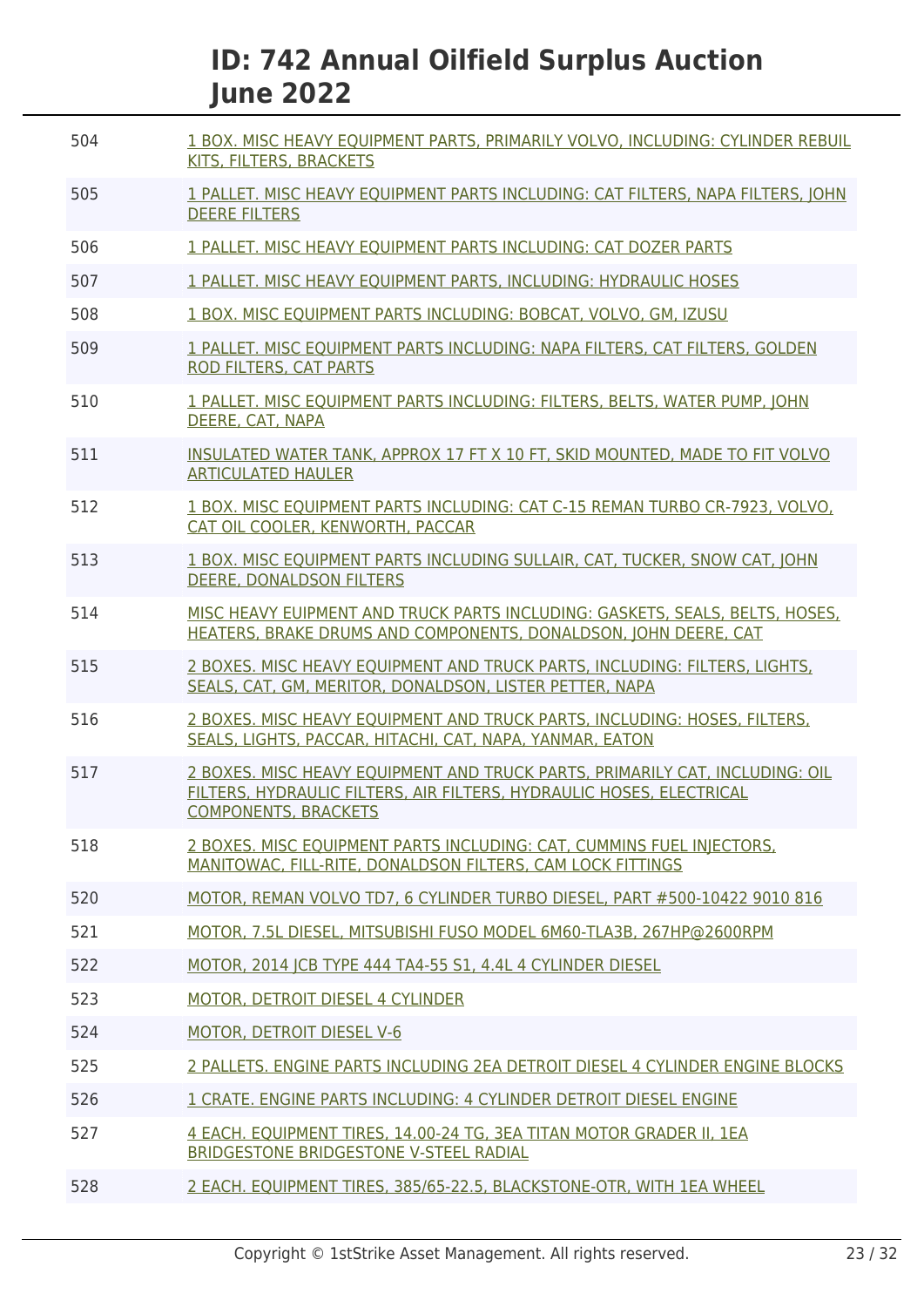| 529 | 2 EACH. EQUIPMENT TIRES, 385/65D19.5, OUTRIGGER OTR                                                                          |
|-----|------------------------------------------------------------------------------------------------------------------------------|
| 530 | 4 EACH. EQUIPMENT TIRES, 12-16.5, BLACKSTONE OTR WIDE-WALL                                                                   |
| 531 | 4 EACH. EQUIPMENT TIRES, 12-16.5, BLACKSTONE OTR WIDE-WALL                                                                   |
| 532 | 4 EACH. EOUIPMENT TIRES, 12.5 X 80-18, INCLUDING: 1EA PRIME X MEGA TRAK 88, 1EA<br>CAMSO SLR4, 1EA FIRESTONE, 1EA DENMAN     |
| 533 | 4 EACH. SKIDSTEER TIRES, TITAN LSW G9A, LSW 305-546 NHS, WITH WHEELS TO FIT CAT                                              |
| 534 | 4 EACH. EQUIPMENT TIRES, SKID POWER HD, BKT, 31X15.5-15 NHS                                                                  |
| 535 | 4 EACH. EQUIPMENT TIRES, SKID POWER HD, BKT, 31X15.5-15 NHS                                                                  |
| 536 | 4 EACH. EQUIPMENT TIRES, 20.5 R25, MICHELIN XHA2                                                                             |
| 537 | 4 EACH. EQUIPMENT TIRES, 20.5 R25, MICHELIN XHA2                                                                             |
| 538 | 4 EACH. EQUIPMENT TIRES, 20.5 R25, TITAN MXL                                                                                 |
| 539 | 4 EACH. EQUIPMENT TIRES, 750/65R25, MICHELIN XAD                                                                             |
| 540 | 4 EACH. EQUIPMENT TIRES, 23.5R25, 2EA GOODYEAR, 2EA GENERAL                                                                  |
| 541 | 2 EACH. EOUIPMENT TIRES, 23,5R25, 1EA MICHELIN XHA2, 1EA BRIDGESTONE                                                         |
| 542 | 2 EACH. TRACTOR TIRES, BRIDGESTONE 13.6-16, L PLY, WITH WHEELS                                                               |
| 543 | 4 EACH. EQUIPMENT TIRES, 20.5R25 XHA, MICHELIN                                                                               |
| 544 | 4 EACH. EQUIPMENT TIRES, 20.5-25, FIRESTONE                                                                                  |
| 545 | 3 EACH. EQUIPMENT TIRES, 26.5R25, MICHELIN XHA                                                                               |
| 546 | WATER TANK, STEEL CONSTRUCTION, 10FT WIDE X 17FT 3IN LONG X 3FT 7IN TALL WITH<br><b>HAND RAILS</b>                           |
| 547 | TRUCK FLAT BED, 15 FT 10 IN X 8 FT, WITH RACK, FUEL TANK                                                                     |
| 548 | CUSTOM WELDING FLATBED, 10FT LONG X 7FT 7IN WIDE, ALUMINUM CONSTRUCTION,<br>COVERED. WITH GAS BOTTLE COMPARTMENT             |
| 549 | SEMI TRACTOR HEADACHE RACK, ALUMINUM CONSTRUCTION                                                                            |
| 550 | <b>5TH WHEEL PLATE</b>                                                                                                       |
| 551 | SEMI TRACTOR HEADACHE RACK, ALUMINUM CONSTRUCTION                                                                            |
| 552 | TRANSMISSION, EATON ROADRANGER RT014708LL. ITEM APPEARS UNUSED                                                               |
| 553 | 1 PALLET. MISC PARTS INCLUDING: 1EA DIFFERENTIAL, DANA SPICER A4-3200V1894-614,<br>1EA CARRIER ASSEMBLY, MERITOR RR23160-614 |
| 554 | 3 EACH. HEAVY TRUCK TIRES, 11R22.5                                                                                           |
| 555 | 3 EACH. HEAVY TRUCK TIRES, 11R24.5. 1EA ALUMINUM RIM, 1EA STEEL RIM                                                          |
| 556 | 3 PALLETS. HEAVY TRUCK PARTS INCLUDING: 1EA TANK ALUMINUM FUEL TANK, 100GAL,<br><b>4EA FENDERS, 2EA SEATS</b>                |
| 557 | 3 EACH. SADDLE TANKS, ALUMINUM CONSTRUCTION                                                                                  |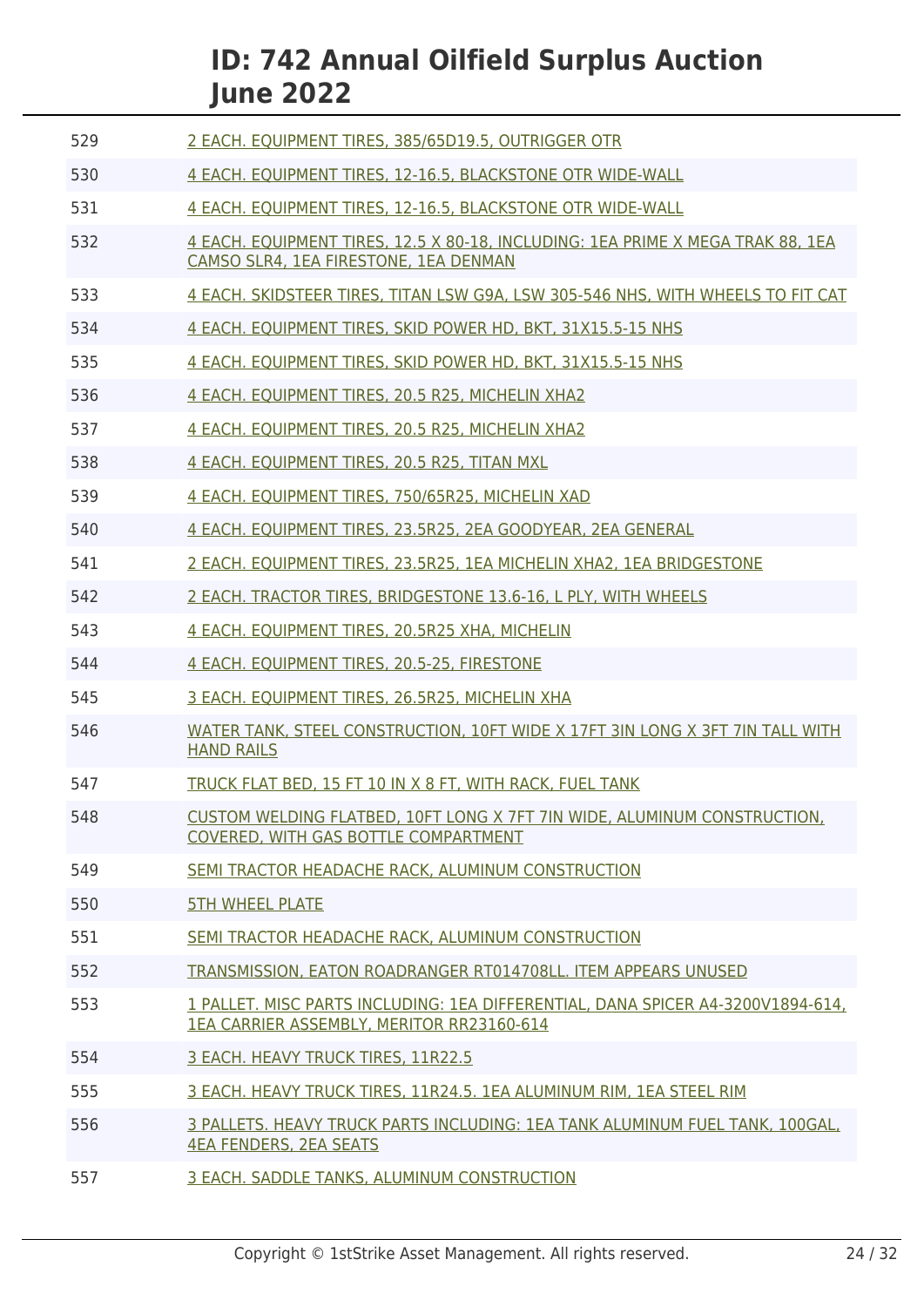| 560 | SUCTION PUMP, GOLDWIN DRI-PRIME CD 150, JOHN DEERE DIESEL ENGINE, SKID<br><b>MOUNTED HRS:4436</b>                                                                              |
|-----|--------------------------------------------------------------------------------------------------------------------------------------------------------------------------------|
| 561 | SUCTION PUMP, GOLDWIN DRI-PRIME CD 150, JOHN DEERE DIESEL ENGINE, SKID<br><b>MOUNTED HRS:11779</b>                                                                             |
| 562 | SUCTION PUMP, PIONEER 8IN, JOHN DEERE DIESEL ENGINE, TANDEM AXLE TRAILER<br><b>MOUNTED</b>                                                                                     |
| 563 | PUMP SKID, JOHN DEERE DIESEL ENGINE, NO PUMP                                                                                                                                   |
| 564 | PUMP SHACK, 8IN PUMP, CAT D343 DIESEL ENGINE, SKID MOUNTED                                                                                                                     |
| 565 | 1 ASSORTMENT. PIPE FITTINGS, INCLUDING: 1EA MANIFOLD, APPROX 20IN TO 6IN<br>OUTLETS, 8IN AND 6IN, 2EA 20IN ELBOWS, 2EA APPROX 18IN HDPE TO APPROX 14IN<br><b>STEEL FLANGES</b> |
| 566 | PUMP, GORMAN-RUPP MODEL X551-001, 18IN SUCTION, 16IN DISCHARGE, 250HP, 460V.<br>3-PHASE ELECTRIC MOTOR, SKID MOUNTED SN:1405270                                                |
| 567 | PUMP, CENTRIFUGAL, CANNED MOTOR, HORIZONTAL, 460V, 3PH, 60HZ, 4 POLE, 83.1HP,<br>1400 GPM. THIS ITEM APPEARS UNUSED                                                            |
| 568 | PUMP, CENTRIFUGAL, CANNED MOTOR, HORIZONTAL, 460V, 3PH, 60HZ, 4 POLE, 83.1HP,<br>1400 GPM. THIS ITEM APPEARS UNUSED                                                            |
| 569 | SUBMERSIBLE PUMP, 3IN, SINGLE PHASE, WITH STARTER BOX                                                                                                                          |
| 570 | SUBMERSIBLE PUMP, 3IN, SINGLE PHASE, WITH STARTER BOX                                                                                                                          |
| 571 | SUBMERSIBLE PUMP, 4IN, 3-PHASE                                                                                                                                                 |
| 572 | SUBMERSIBLE PUMP, 3IN, PACIFIC PUMPING, 3-PHASE, 5HP SN:1YX6454                                                                                                                |
| 573 | SUCTION HOSE SCREEN, APPROX 14IN OPENING, STEEL CONSTRUCTION                                                                                                                   |
| 574 | SUCTION HOSE SCREEN, APPROX 18IN OPENING, STEEL CONSTRUCTION                                                                                                                   |
| 575 | 10 EACH. SUCTION HOSE FLOATS, ROTONICS, 20IN HOSE OPENING, 44IN X 44 1/2IN<br>OVERALL. HDPE CONSTRUCTION                                                                       |
| 576 | HOSE FLOAT ASSEMBLY, 2 LINKED TANKS, 8FT X 3FT5IN EA, STEEL CONSTRUCTION                                                                                                       |
| 577 | 1 ASSORTMENT, 4EA SUCTION HOSE SECTIONS, 8IN X APPROX 20FT WITH CAM LOCK<br>ENDS, SCREEN FILTER, 1EA PUMP, 6IN X 8IN                                                           |
| 578 | 1 PALLET. MISC SUCTION HOSE, INCLUDING: 3IN, 4IN, 6IN, WITH CAM LOK ENDS                                                                                                       |
| 579 | 1 PALLET. DISCHARGE HOSE, 2EA 6IN LAY FLAT, WITH CAM LOCK ENDS                                                                                                                 |
| 580 | 1 ASSORTMENT. DISCHARGE HOSE INCLUDING: APPROXIMATELY 6IN WITH CAM LOCK<br><b>ENDS, APPROXIMATELY 8IN</b>                                                                      |
| 581 | 1 EACH. PUMP, HONDA 3IN, WITH SUCTION AND DISCHARGE HOSE                                                                                                                       |
| 582 | 1 PALLET. DISCHARGE HOSE, 5EA 3IN                                                                                                                                              |
| 583 | 1 PALLET. FIRE DISCHARGE HOSE, 2IN, WITH NOZZLE                                                                                                                                |
| 584 | 1 EACH, PUMP, WACKER 3IN WITH SUCTION HOSE AND DISCHARGE HOSE                                                                                                                  |
| 585 | TRASH PUMP, KUBOTA, 2 1/2IN, WITH 60FT DISCHARGE HOSE                                                                                                                          |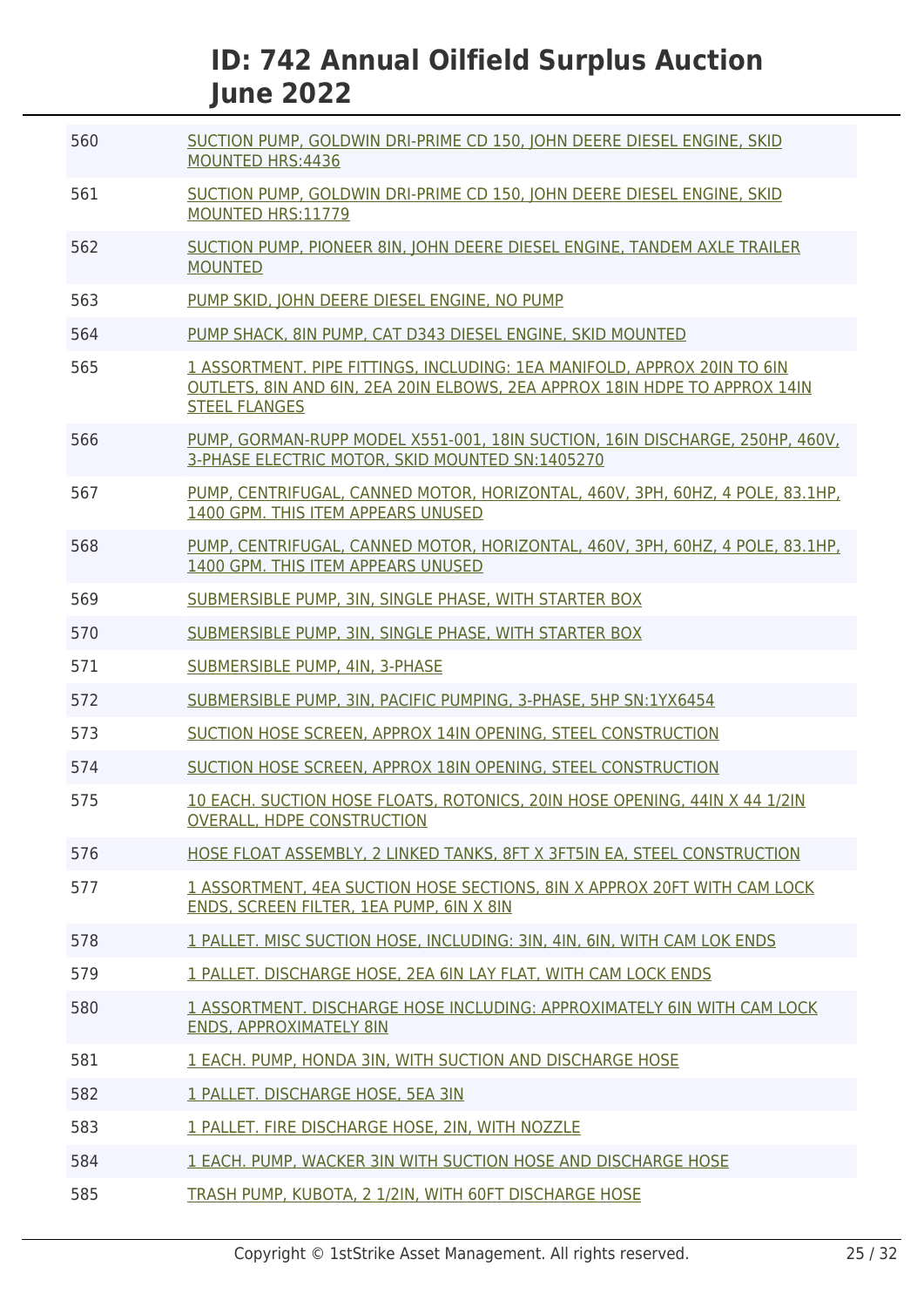| 586 | TRASH PUMP, CH&E MODEL 1580W, 2IN, YANMAR DIESEL ENGINE, CART MOUNTED                                                                                                                           |
|-----|-------------------------------------------------------------------------------------------------------------------------------------------------------------------------------------------------|
| 587 | 2 EACH. TRASH PUMPS, 2 IN, YANMAR AIR COOLED DIESEL, CART MOUNTED                                                                                                                               |
| 588 | 2 PALLETS. 3EA CARGO PUMPS FRAME MOUNTED, 1 PALLET HOSE                                                                                                                                         |
| 589 | FLOW METER 2017 MICRO MOTION MODEL CMFHC2Y963N2BA EZZX, 8IN, STAINLESS<br><b>STEEL CONSTRUCTION</b>                                                                                             |
| 590 | PUMP, 12V HYDRAULIC WITH TANK AND HOSES                                                                                                                                                         |
| 591 | FUEL DISPENSING STATION, DIESEL, WITH GILBARCO VEEDER-ROOT POSITIVE<br>DISPLACEMENT FLOW METERS, HOSES, NOZZLES, CREDIT CARD READERS, SET UP FOR<br>HIGH FLOW DISPENSING. NO PUMP INCLUDED      |
| 592 | FUEL DISPENSING STATION, DIESEL, WITH GILBARCO VEEDER-ROOT POSITIVE<br>DISPLACEMENT FLOW METERS, HOSES, NOZZLES, CREDIT CARD READERS, SET UP FOR<br>HIGH FLOW DISPENSING. NO PUMP INCLUDED      |
| 593 | FUEL DISPENSING STATION. DIESEL. WITH GILBARCO VEEDER-ROOT POSITIVE<br>DISPLACEMENT FLOW METERS, HOSES, NOZZLES, CREDIT CARD READERS. NO PUMP<br><b>INCLUDED</b>                                |
| 594 | UTILITY TRAILER, TANDEM AXLE, 5FT X 8FT ENCLOSURE, STEEL CONSTRUCTION. NO TITLE                                                                                                                 |
| 595 | TRIPLEX PUMP, TRI TAN, CUMMINS 4CYL, 10IN PLUNGER PUMP, 5000PSI, 20GPM, TANDEM<br><b>AXLE TRAILER MOUNTED SN:3085SX</b>                                                                         |
| 596 | 1 ROLL. ALUMINUM GUY WIRE CABLE                                                                                                                                                                 |
| 597 | 1 ROLL, ALUMINUM GUY WIRE CABLE                                                                                                                                                                 |
| 598 | 2 PALLETS, MISC POWER DISTRIBUTION COMPONENTS INCLUDING: 1EA HPS<br>TRANSFORMER, 480V - 120V/240V, 25KVA, 60HZ, 1PH, TYPE 3R ENCLOSURE, 1EA<br>CIRCUIT BREAKER, K-LINE, 600V, 1600A, 3PH, K1660 |
| 599 | 2 EACH. ELECTRICAL SWITCH GEAR PANELS, APPLETON, 100 AMP, 480V 3PH, 3 WIRE, 30<br>CIRCUIT, WITH PAN HEATER SN: KH16IIA, KH16IIB                                                                 |
| 600 | TRANSFORMER, 2015 SOUTHWEST ELECTRIC, 260KVA, 480V PRI, SWE 71101C2-3260                                                                                                                        |
| 601 | TRANSFORMER, 2015 SOUTHWEST ELECTRIC, 260KVA, 480V PRI, SWE 71101C2-3260                                                                                                                        |
| 602 | POWER DISTRIBUTION COMPONENTS INCLUDING: 1EA MGM TRANSFORMER, 3 PHASE,<br>750 KVA, 60 HZ DRY TYPE, 2EA SWITCH GEAR PANELS, RSE-SIERRA LOAD CURRENT<br>INTERRUPTER SWITCH SN:01-117063A          |
| 603 | POWER DISTRIBUTION COMPONENTS INCLUDING: 1EA MGM TRANSFORMER, 3 PHASE,<br>750 KVA, 60 HZ DRY TYPE, 2EA SWITCH GEAR PANELS, SIEMENS LOAD CURRENT<br>INTERRUPTER SWITCH SN:01-117063B             |
| 604 | ELECTRICAL SWITCH GEAR SKID, SQUARE D ENCLOSURE, POWER PACT RG2000 BREAKER                                                                                                                      |
| 605 | ELECTRICAL SWITCH GEAR SKID, SQUARE D ENCLOSURE, POWER PACT AND SQUARE D<br><b>BREAKERS</b>                                                                                                     |
| 606 | ELECTRICAL SWITCH GEAR SKID, SQUARE D ENCLOSURE, POWER PACT MJ 800 BREAKER                                                                                                                      |
| 607 | 1 PALLET. MISC ELECTRICAL CABLE INCLUDING: 4C SO CABLE, TFCA 4/0 AWG POWER<br><b>CABLE</b>                                                                                                      |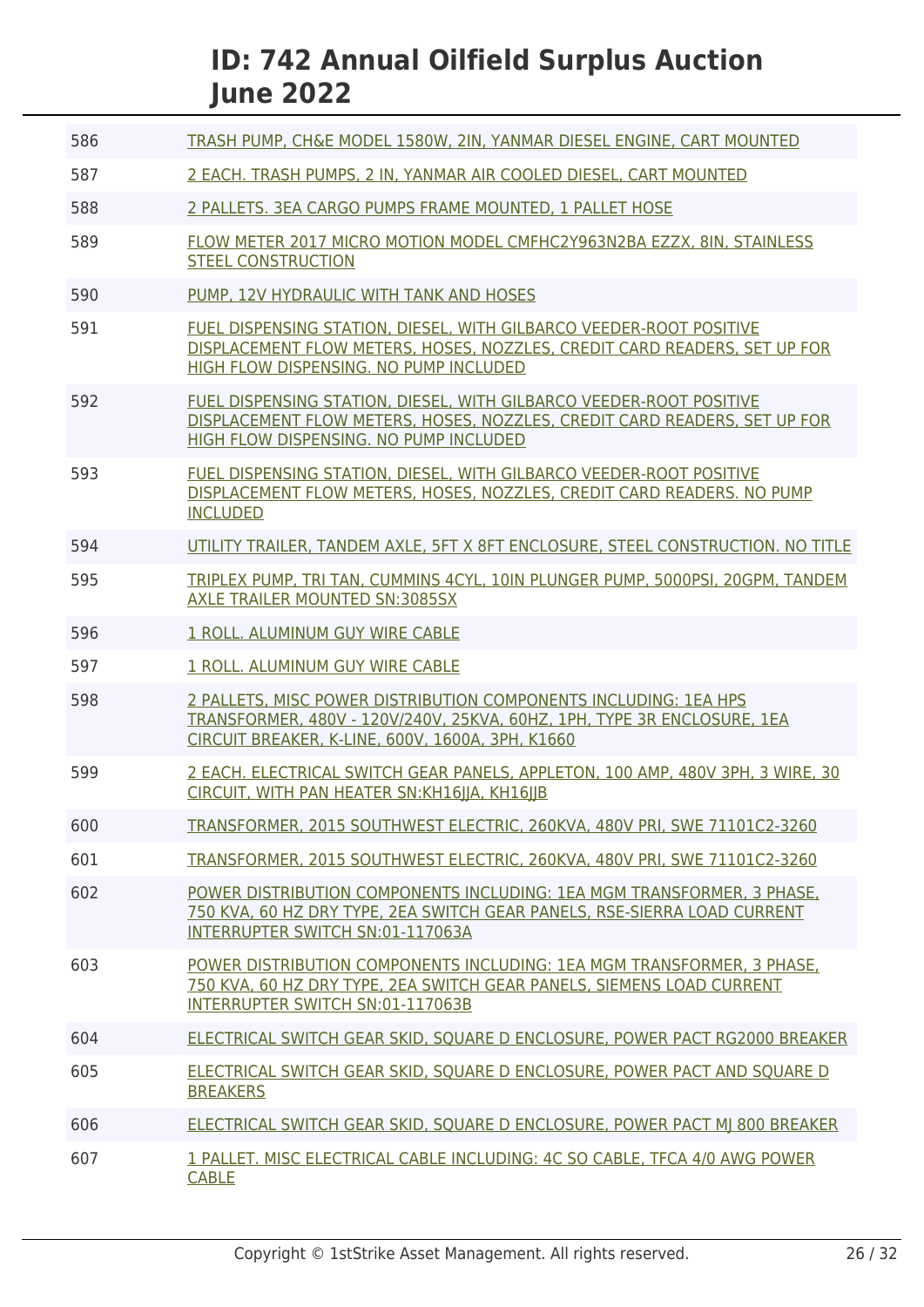| 608 | 1 PALLET. MISC ELECTRICAL CABLE INCLUDING: 4C SO CABLE, TF CABLE 4/0 AWG POWER<br><b>CABLE</b>                                                                                                      |
|-----|-----------------------------------------------------------------------------------------------------------------------------------------------------------------------------------------------------|
| 609 | 1 BOX. MISC ELECTRICAL CABLE INCLUDING: 3C SO CABLE, 4C 4/0 AWG MCHL                                                                                                                                |
| 610 | 1 PALLET. MISC ELECTRICAL CABLE INCLUDING: TF CABLE 4.0 AWG 90C DLO 2 KVP-7K<br>WITH QUICK CONNECT ENDS, CAROL SUPER VU-TRON TYPE W PORTABLE POWER CABLE,<br><b>4/0 AWG WITH QUICK CONNECT ENDS</b> |
| 611 | 1 PALLET. MISC ELECTRICAL CABLE INCLUDING: TF CABLE 4.0 AWG 90C DLO 2 KVP-7K<br>WITH OUICK CONNECT ENDS, CAROL SUPER VU-TRON TYPE W PORTABLE POWER CABLE,<br><b>4/0 AWG WITH OUICK CONNECT ENDS</b> |
| 612 | 1 PALLET. MISC ELECTRICAL CABLE INCLUDING: TF CABLE 4.0 AWG 90C DLO 2 KVP-7K<br>WITH QUICK CONNECT ENDS, CAROL SUPER VU-TRON TYPE W PORTABLE POWER CABLE,<br><b>4/0 AWG WITH OUICK CONNECT ENDS</b> |
| 613 | 1 PALLET. MISC ELECTRICAL CABLE INCLUDING: TF CABLE 4.0 AWG 90C DLO 2 KVP-7K<br>WITH QUICK CONNECT ENDS, CAROL SUPER VU-TRON TYPE W PORTABLE POWER CABLE,<br>4/0 AWG WITH QUICK CONNECT ENDS        |
| 614 | 1 PALLET. MISC ELECTRICAL CABLE INCLUDING: TF CABLE 4.0 AWG 90C DLO 2 KVP-7K<br>WITH OUICK CONNECT ENDS. CAROL SUPER VU-TRON TYPE W PORTABLE POWER CABLE.<br>4/0 AWG WITH QUICK CONNECT ENDS        |
| 615 | 1 PALLET. MISC ELECTRICAL CABLE INCLUDING: TF CABLE 4.0 AWG 90C DLO 2 KVP-7K<br>WITH OUICK CONNECT ENDS, CAROL SUPER VU-TRON TYPE W PORTABLE POWER CABLE.<br>4/0 AWG WITH QUICK CONNECT ENDS        |
| 616 | 1 PALLET. MISC ELECTRICAL CABLE INCLUDING: TF CABLE 4.0 AWG 90C DLO 2 KVP-7K<br>WITH QUICK CONNECT ENDS, CAROL SUPER VU-TRON TYPE W PORTABLE POWER CABLE,<br>4/0 AWG WITH QUICK CONNECT ENDS        |
| 617 | 1 PALLET. MISC ELECTRICAL CABLE INCLUDING: TF CABLE 4.0 AWG 90C DLO 2 KVP-7K<br>WITH QUICK CONNECT ENDS, CAROL SUPER VU-TRON TYPE W PORTABLE POWER CABLE,<br>4/0 AWG WITH QUICK CONNECT ENDS        |
| 618 | 1 PALLET, MISC ELECTRICAL CABLE INCLUDING: TF CABLE 4.0 AWG 90C DLO 2 KVP-7K<br>WITH QUICK CONNECT ENDS, CAROL SUPER VU-TRON TYPE W PORTABLE POWER CABLE,<br>4/0 AWG WITH OUICK CONNECT ENDS        |
| 619 | 1 PALLET. MISC ELECTRICAL CABLE INCLUDING: TF CABLE 4.0 AWG 90C DLO 2 KVP-7K<br>WITH QUICK CONNECT ENDS, CAROL SUPER VU-TRON TYPE W PORTABLE POWER CABLE,<br><b>4/0 AWG WITH OUICK CONNECT ENDS</b> |
| 620 | 1 PALLET. MISC ELECTRICAL CABLE INCLUDING: TF CABLE 4.0 AWG 90C DLO 2 KVP-7K<br>WITH QUICK CONNECT ENDS, CAROL SUPER VU-TRON TYPE W PORTABLE POWER CABLE,<br>4/0 AWG WITH QUICK CONNECT ENDS        |
| 621 | 1 PALLET. MISC ELECTRICAL CABLE INCLUDING: TF CABLE 4.0 AWG 90C DLO 2 KVP-7K<br>WITH OUICK CONNECT ENDS, CAROL SUPER VU-TRON TYPE W PORTABLE POWER CABLE,<br><b>4/0 AWG WITH QUICK CONNECT ENDS</b> |
| 622 | 1 PALLET. MISC ELECTRICAL CABLE INCLUDING: TF CABLE 4.0 AWG 90C DLO 2 KVP-7K<br>WITH OUICK CONNECT ENDS, CAROL SUPER VU-TRON TYPE W PORTABLE POWER CABLE.<br>4/0 AWG WITH QUICK CONNECT ENDS        |
| 623 | 3 SPOOLS ELECTRICAL CABLE. 1EA 6C 14AWG, OKONITE 6, MC-HL. 1EA 12 TRIAD 18AWG.<br>OKONITE 6, MC-HL. 1EA 6C 10 AWG, OKONITE 6, MC-HL                                                                 |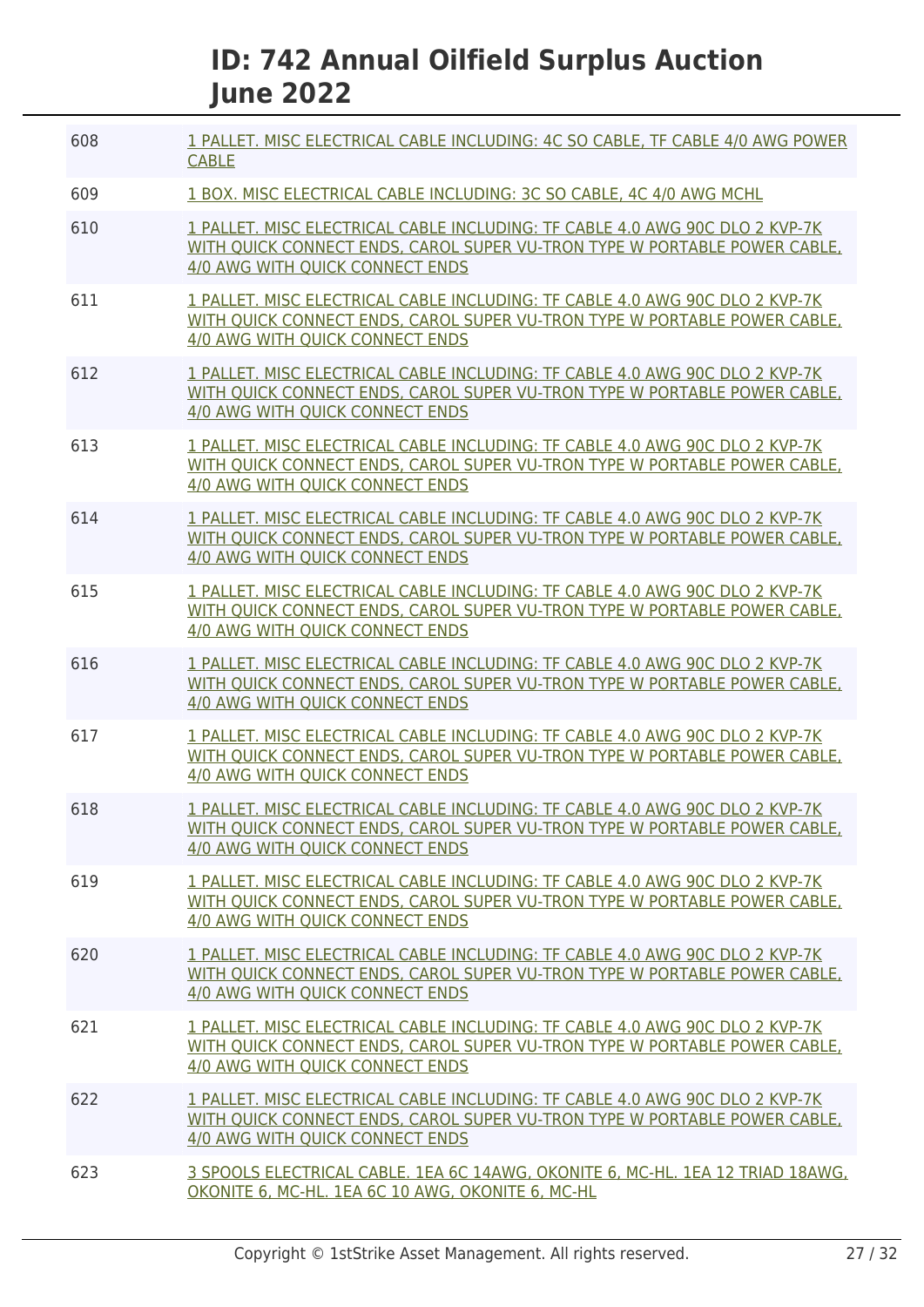| 625 | GENERATOR, INGERSOLL RAND MODEL 30-XW-CU, 30KW, CUMMINS 4B3.9G, SINGLE AXLE<br><b>TRAILER MOUNTED</b>                                                                    |
|-----|--------------------------------------------------------------------------------------------------------------------------------------------------------------------------|
| 626 | GENERATOR, INGERSOLL RAND 30KW, CUMMINS 4B3.9G, SINGLE AXLE TRAILER<br><b>MOUNTED HRS:4489</b>                                                                           |
| 627 | GENERATOR, 1997 INGERSOLL RAND MODEL E50XWCU, 50KW, 4CYL CUMMINS, SINGLE<br>AXLE TRAILER MOUNTED SN:275053VCH811 HRS:14254                                               |
| 628 | GENERATOR, 2013 HANCO MODEL OP 80, 60KW, 120/240/480 VOLT, 4CYL PERKINS<br>DIESEL ENGINE, TANDEM AXLE TRAILER MOUNTED SN:6666/13 HRS:18244                               |
| 629 | GENERATOR, WACKER NEUSON G25, 20KW, 120/240/480 VOLT, 4CYL ISUZU DIESEL,<br>SINGLE AXLE TRAILER MOUNTED SN:5921380 HRS:7157                                              |
| 630 | GENERATOR, 2006 INGERSOL RAND G25, 21KW, 26KVA, 120/240/480 VOLT, 4CYL<br>MITSUBISHI DIESEL, SINGLE AXLE TRAILER MOUNTED SN: 4FVGCBAA16U368216,<br>368220UCQB54 HRS:1081 |
| 631 | GENERATOR, ATLAS COPCO MODEL OAS 45, 40KW, 120/240/480 VOLT, 4CYL ISUZU<br>DIESEL ENGINE, SINGLE AXLE TRAILER MOUNTED SN:5632F1116FM014142 HRS:7911                      |
| 632 | GENERATOR, KUBOTA, 15KW, 120/240/480 VOLT, 3CYL DIESEL ENGINE, SKID MOUNTED<br>SN:818161 HRS:7046                                                                        |
| 633 | GENERATOR, ONAN 2CYL DIESEL, 3-PHASE                                                                                                                                     |
| 634 | GENERATOR, LISTER, 3 CYLINDER DIESEL, SKID MOUNTED                                                                                                                       |
| 635 | GENERATOR, KUBOTA KPG-6NG, 6.5KW, SINGLE PHASE, 60HZ, 120/240 VOLT, 3CYL<br><b>KUBOTA NATURAL GAS ENGINE</b>                                                             |
| 636 | GENERATOR, KUBOTA KPG-6NG, 6.5KW, SINGLE PHASE, 60HZ, 120/240 VOLT, 3CYL<br><b>KUBOTA NATURAL GAS ENGINE</b>                                                             |
| 637 | GENERATOR, WACKER NEUSON G-25, 20KW, 120/240/480 VOLT, 4CYL ISUZU DIESEL,<br><b>SKID MOUNTED</b>                                                                         |
| 638 | GENERATOR, STAMFORD NEWAGE, 250KW, 312KVA, 480 VOLT, CUMMINS NTC335NFFC,<br><b>SKID MOUNTED HRS:4396</b>                                                                 |
| 639 | <b>GENERATOR SHACK, CUMMINS ENGINE, 20FT SHIPPING CONTAINER MOUNTED HRS:6151</b>                                                                                         |
| 640 | AIR COMPRESSOR, INGERSOLL RAND 1400, CUMMINS DIESEL ENGINE, WAGON TYPE<br>TRAILER MOUNTED, BUYER MUST LOAD SN:117831 V89680 HRS:6137                                     |
| 641 | AIR COMPRESSOR, 2008 INGERSOLL RAND P600 WIR, 6CYL JOHN DEERE DIESEL, SINGLE<br>AXLE TRAILER MOUNTED SN:394678UKRC82 HRS:9018                                            |
| 642 | AIR COMPRESSOR, INGERESOLL RAND 185, JOHN DEERE 4CYL DIESEL ENGINE, SINGLE<br>AXLE TRAILER MOUNTED SN:184793 V90 329 HRS:1014                                            |
| 643 | AIR COMPRESSOR, INGERSOLL RAND 185, JOHN DEERE 4CYL DIESEL, SINGLE AXLE<br>TRAILER MOUNTED SN:187410 V90 329 HRS:4896                                                    |
| 644 | AIR COMPRESSOR, 1996 INGERSOLL RAND 185 MODEL P185WJD, JOHN DEERE 4CYL<br>DIESEL, SINGLE AXLE TRAILER MOUNTED SN:260842VLG327 HRS:385                                    |
| 645 | AIR COMPRESSOR, INGERSOLL RAND 185, JOHN DEERE 4CYL DIESEL, SINGLE AXLE<br><b>TRAILER MOUNTED SN:187413 V90 329 HRS:2799</b>                                             |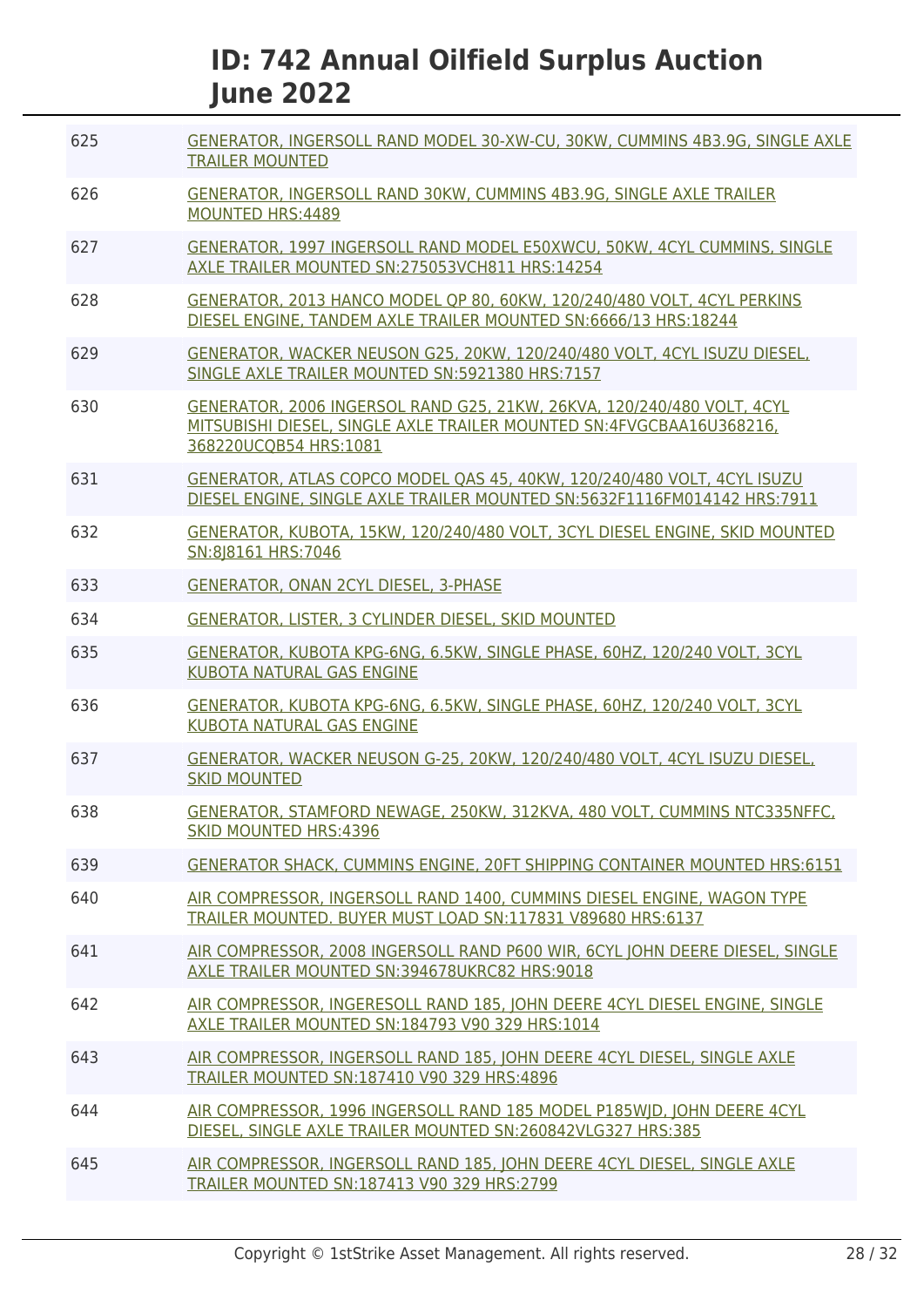| 646 | AIR COMPRESSOR, 2006 INGERSOLL RAND DOOSAN, P185 WIR, YANMAR 4CYL DIESEL<br>ENGINE, TRAILER MOUNTED SN:368884UCQ820 HRS:8510                 |
|-----|----------------------------------------------------------------------------------------------------------------------------------------------|
| 647 | AIR COMPRESSOR, 2015 ATLAS COPCO XAS 185 KD7, 185 CFM, 4 CYLINDER KUBOTA<br>DIESEL, SINGLE AXLE TRAILER MOUNTED SN:4500A1010ER048263 HRS:428 |
| 650 | WELDER, LINCOLN IDEALARC R3R-300, 400AMP, 3 PHASE 230/460V 60A INPUT                                                                         |
| 651 | WELDER, HOBART MODEL TR-300, 208/230/460 VOLT, WITH LEADS SN: 12RT-21916                                                                     |
| 652 | WELDER, MILLER BLUESTAR 6000, HONDA GAS ENGINE HRS:430                                                                                       |
| 653 | WELDER/GENERATOR, MILLER BOBCAT 250, KOHLER GAS ENGINE HRS:60                                                                                |
| 654 | WELDER, LINCOLN CLASSIC 300D, 4CYL PERKINS DIESEL SN:C1080800081 HRS:5492                                                                    |
| 655 | WELDER, LINCOLN CLASSIC 300D, 4CYL PERKINS DIESEL SN:C1080600057 HRS:6708                                                                    |
| 656 | WELDER, LINCOLN CLASSIC 300D, 4CYL PERKINS DIESEL SN:C1080800075 HRS:3906                                                                    |
| 657 | WELDER, LINCOLN CLASSIC 300D, 4CYL PERKINS DIESEL SN:C1060700077 HRS:7243                                                                    |
| 658 | WELDER, LINCOLN CLASSIC 300D, 4CYL PERKINS DIESEL. UNKNOWN MECHANICAL<br>PROBLEMS, PARTS MISSING SN:C1081100021 HRS:4772                     |
| 659 | WELDER, LINCOLN MODEL SA-250 D3.152, PERKINS 3CYL DIESEL MOTOR<br>SN:U1000511431 HRS:6795                                                    |
| 660 | WELDER, LINCOLN MODEL SA-250 D3.152, PERKINS DIESEL MOTOR SN:A-1170506<br><b>HRS:4375</b>                                                    |
| 661 | WELDER, LINCOLN SHIELD-ARC SA-250, 3CYL PERKINS DIESEL, SKID MTD SN:A-1176443<br><b>HRS:2401</b>                                             |
| 662 | WELDER, LINCOLN VANTAGE 400, 4CYL PERKINS DIESEL. UNKNOWN MECHANICAL<br>PROBLEMS, PARTS MISSING SN: UNK HRS: 3856                            |
| 663 | WELDER, LINCOLN VANTAGE 400, 4CYL PERKINS DIESEL. UNKNOWN MECHANICAL<br>PROBLEMS, PARTS MISSING SN:U1090704741 HRS:7168                      |
| 664 | WELDER, LINCOLN VANTAGE 400, 4CYL PERKINS DIESEL SN: U1140801711 HRS: 2803                                                                   |
| 665 | LINCOLN VANTAGE 400 AMP WELDER W/INVERTER SN:U1130401315 HRS:8144                                                                            |
| 666 | LINCOLN VANTAGE 400 AMP WELDER W/INVERTER SN:U1130603061 HRS:6204                                                                            |
| 667 | LINCOLN VANTAGE 400 AMP WELDER W/INVERTER. UNKNOWN MECHANICAL PROBLEMS.<br>PARTS MISSING SN:U1130603064 HRS:7723                             |
| 668 | BOTTLE RACK WITH 7EA OXYGEN BOTTLES                                                                                                          |
| 669 | 1 PALLET. WELDING LEADS                                                                                                                      |
| 670 | HORIZONTAL BAND SAW, JET MODEL HVBS-712, 1HP, 115V, SINGLE PHASE ELECTRIC<br>MOTOR, 7IN, CART MOUNTED                                        |
| 671 | HORIZONTAL BAND SAW, ELLIS, 3/4 HP, 115/230V, SINGLE PHASE ELECTRIC MOTOR,<br><b>CART MOUNTED</b>                                            |
| 672 | HORIZONTAL BAND SAW, CENTRAL MACHINERY MODEL 064, 7IN X 12IN, 1HP, 110/220V<br>SINGLE PHASE, WATER COOLING WITH PUMP AND RESERVOIR           |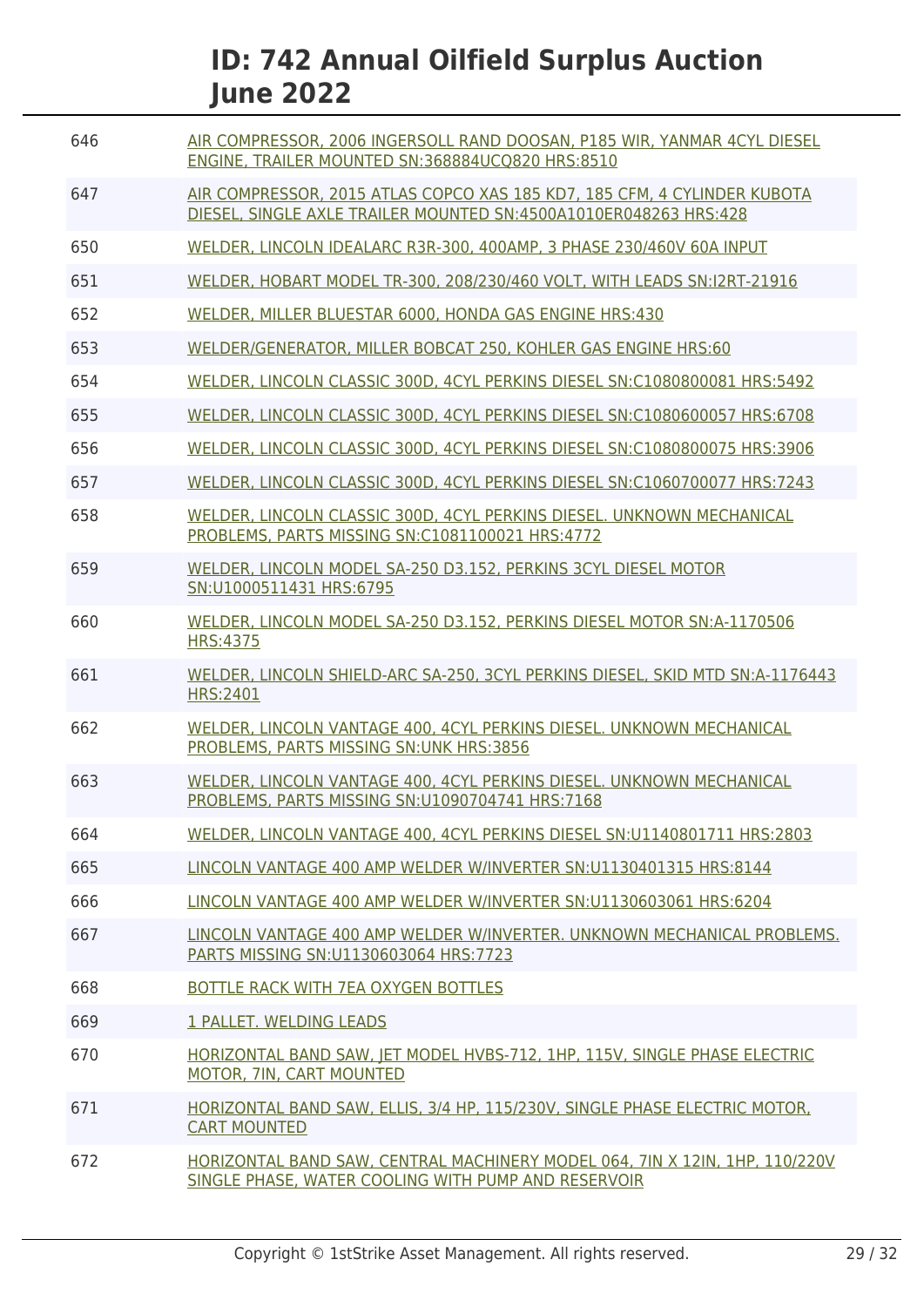| 673 | MACHINIST LATHE, 1986 JET MODEL 1340 PBD, 2HP, 115V, SINGLE PHASE ELECTRIC<br>MOTOR, APPROX 4FT BED. NO CHUCK OR TOOLING.            |
|-----|--------------------------------------------------------------------------------------------------------------------------------------|
| 675 | MILLING MACHINE, ACRA, 54IN, 3-AXIS DRO, X AND Y AXIS POWER FEED. HF DRIVE, R8<br>QUILL, COLLET SET, END MILL. 2HP 240V SINGLE PHASE |
| 676 | VALVE FACE GRINDING MACHINE, SIOUX TOOLS, 115 VOLT, SINGLE PHASE ELECTRIC<br><b>MOTOR</b>                                            |
| 677 | 1EA SHOP BENCH, STEEL CONSTRUCTION, 8FT X 2FT 8IN, 1EA SHOP CART, STEEL<br><b>CONSTRUCTION, 4 SHELF</b>                              |
| 678 | PE FABRIC ROOF ARCH. 20FT X 40FT X 6.5FT. DESIGNED TO SPAN PARALLEL 40FT<br><b>CONNEXES. THIS ITEM APPEARS UNUSED</b>                |
| 679 | LOADING DOCK, HYDRAULIC LIFT, 7FT WIDE X 9FT 4IN LONG, STEEL CONSTRUCTION                                                            |
| 680 | 2 EACH, OVERHEAD CRANE, YALE ELECTRIC HOIST, 6000LB CAPACITY, MODEL<br>LD3D15L20, WITH TROLLIES, MISC. CONDUCTOR BARS                |
| 681 | 1 ASSORTMENT, OVERHEAD CRANE TROLLEY RAILS                                                                                           |
| 682 | PLATE COMPACTOR, MIKASA MVH-406, SUBARU-ROBIN DIESEL MOTOR                                                                           |
| 683 | PLATE COMPACTOR, MIKASA, YANMAR DIESEL MOTOR                                                                                         |
| 684 | PLATE COMPACTOR, MIKASA MVH-406, SUBARU-ROBIN DIESEL MOTOR                                                                           |
| 685 | PLATE COMPACTOR, MIKASA MVH-406, SUBARU-ROBIN DIESEL MOTOR                                                                           |
| 686 | 2 EACH. PLATE COMPACTORS, MIKASA MVH-20, HONDA GAS MOTORS                                                                            |
| 687 | PLATE COMPACTOR, MIKASA MVC-88GHW, HONDA GAS MOTOR                                                                                   |
| 688 | PLATE COMPACTOR, 2004 INGERSOL RAND BX-W120WH SN:UE0080                                                                              |
| 689 | UPRIGHT COMPACTOR, MULTIOUIP MIKASA MTX-80, GAS MOTOR SN:U4819                                                                       |
| 690 | UPRIGHT COMPACTOR, WACKER NEUSON RAMMER BS60-45 SN:24291512                                                                          |
| 691 | <b>GOLD WHEEL, ELECTRIC MOTOR, WATER PUMP</b>                                                                                        |
| 692 | 1 PALLET. GREENLEE HYDRAULIC BENDING COMPONENTS INCL: HYDRAULIC POWER<br>PUMP. 782 PIPE BENDER                                       |
| 693 | STEAM CLEANER, HOTSY MODEL 795SS, 230V AC, 2000PSI, 225 DEGREE MAX, CART<br><b>MOUNTED</b>                                           |
| 694 | <b>GENERATOR, YANMAR YDG 3700E-E, DIESEL MOTOR</b>                                                                                   |
| 695 | 1 PALLET. MISC TOOLS INCL: 1EA PUMP, 3IN, GAS MOTOR, 1EA PRESSURE WASHER EX-<br><b>CELL HONDA GAS MOTOR</b>                          |
| 696 | CONCRETE MIXER, PROFORCE MODEL GHM105890, ELECTRIC MOTOR                                                                             |
| 697 | 1 PALLET. DRYWALL EQUIPMENT INCLUDING: 4 SETS OF STILTS, 1EA TEXTURE SPRAYER<br><b>COMPRESSOR</b>                                    |
| 698 | <b>SHEETROCK JACK, CASTER MTD</b>                                                                                                    |
| 699 | MASONRY CHOP SAW, CLIPPER, 5HP, 230V, SINGLE PHASE ELECTRIC MOTOR, TRAILER<br><b>MOUNTED</b>                                         |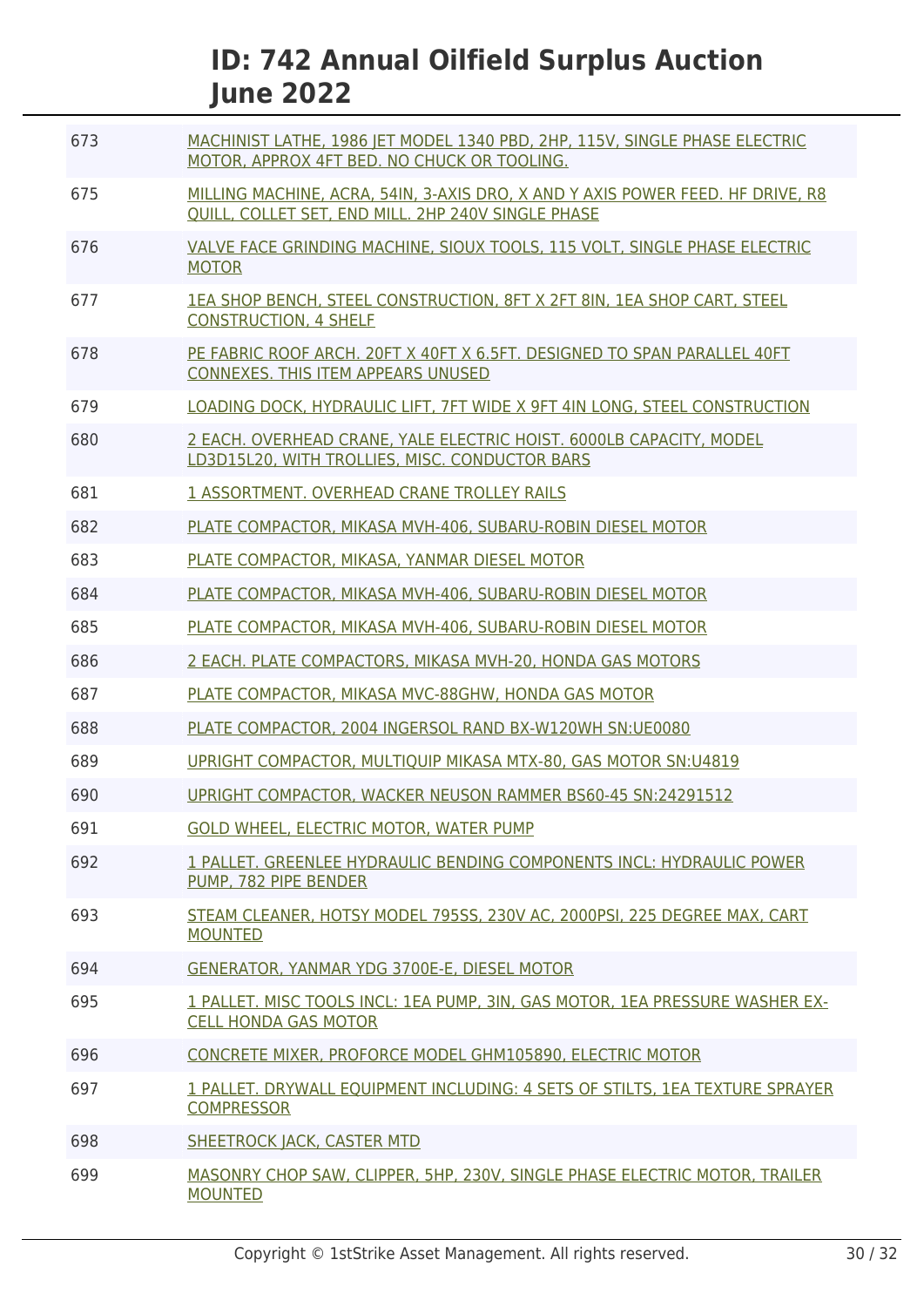| 700 | CEMENT MIXER, STONE MODEL 855PMP, 2HP 115/230V SINGLE PHASE ELECTRIC MOTOR,<br>TRAILER MOUNTED SN:152007068                                                                              |
|-----|------------------------------------------------------------------------------------------------------------------------------------------------------------------------------------------|
| 701 | VIBRATORY CONCRETE TRUSS SCREED, HONDA GAS ENGINE                                                                                                                                        |
| 702 | <b>VIBRATORY CONCRETE TRUSS SCREED. HONDA GAS ENGINE</b>                                                                                                                                 |
| 703 | SANDBLASTER, CLEMCO MODEL CADWB 2460, WITH HOSE                                                                                                                                          |
| 704 | AIR COMPRESSOR, DEVILBISS TAO 550G, MODRL 44643 SN:435822                                                                                                                                |
| 705 | AIR COMPRESSOR, CURTIS, SINGLE HEAD, 3-PHASE ELECTRIC MOTOR                                                                                                                              |
| 706 | AIR COMPRESSOR, POWR-QUIP, GAS ENGINE, TWIN CYLINDER TANK                                                                                                                                |
| 707 | AIR COMPRESSOR, EMGLO, SINGLE PHASE ELECTRIC MOTOR, TWIN CYLINDER TANK                                                                                                                   |
| 708 | 1 PALLET. MISC TOOLS INCL: 1EA HYPERTHERM POWERMAX 350 PLASMA CUTTER, 1EA<br>AIR COMPRESSOR, MAKAIR, ELECTRIC, TWIN CYLINDER TANK WITH HOSE, 1EA 12FT<br><b>VME1500, 1EA 6FT VME1500</b> |
| 709 | <b>GENERATOR, HONDA EM1600X, GAS MOTOR</b>                                                                                                                                               |
| 710 | ROTOTILLER, TROY-BILT BRONCO, 6HP TECUMSEH GAS MOTOR                                                                                                                                     |
| 711 | LAWN MOWER, CRAFTSMAN EAGER 1, SELF PROPELLED, ELECTRIC START, 5.5HP GAS<br><b>MOTOR</b>                                                                                                 |
| 712 | DUALLY WHEEL DOLLY, HEIN-WERNER, 1500LB CAPACITY                                                                                                                                         |
| 713 | ROTATING ENGINE STAND, WITH MISC ENGINE MOUNTING BRACKETS                                                                                                                                |
| 714 | 1 ASSORTMENT. SNOWMOBILE AND ATV CARTS AND DOLLIES                                                                                                                                       |
| 715 | 1 ASSORTMENT, MISC, POWERSPORT TOOLS INCL: 1EA BOAT MOTOR TEST TANK AND<br>LIFT, AIR-O-LIFT PNEUMATIC CYLINDER LIFT, 1EA KOLPIN CAN-AM SUPER LIFT HOIST                                  |
| 716 | STEEL RACK, 8FT 3IN X 1FT 6IN X 3FT 3IN HIGH, CASTER MTD                                                                                                                                 |
| 717 | SNAP LOCK ROOF PANEL MACHINE, JACOBS ROLL FORMING PRODUCTS JOBSITE SL-1200                                                                                                               |
| 718 | INSULATED CONCRETE FORM FABRICATOR, LITE-FORM INC FABRICATION SYSTEM MODEL<br>A                                                                                                          |
| 719 | 2 PALLETS. MISC PALLET RACKING INCL: 3EA 4FT X 16FT UPRIGHTS, 4EA 4FT X 7FT 5IN<br>UPRIGHTS, APPROXIMATELY 12EA 10FT CROSS PIECES                                                        |
| 724 | 1 PALLET. GRAIN AUGERS 110V ELECTRIC MOTORS                                                                                                                                              |
| 725 | HEATER, VAL 6 INFRARED OIL HEATER, 110V ELECTRIC                                                                                                                                         |
| 726 | <b>2 EACH. HRV UNITS</b>                                                                                                                                                                 |
| 727 | 3 EACH. INDUSTRIAL FAN, AIRMASTER, 32IN, 120VAC                                                                                                                                          |
| 728 | HEATER, FROST FIGHTER MODEL OHV-500, 420,000 BTU/HR, DIESEL FIRED, 115 VOLT<br><b>SINGLE PHASE</b>                                                                                       |
| 729 | HEATER, FROST FIGHTER MODEL OHV-500, 420,000 BTU/HR, DIESEL FIRED, 115 VOLT,<br><b>SINGLE PHASE SN:00080365</b>                                                                          |
| 730 | WASTE OIL FURNACE, ENERGY LOGIC EL-340H, WITH 250 GAL STORAGE TANK HRS:8510                                                                                                              |